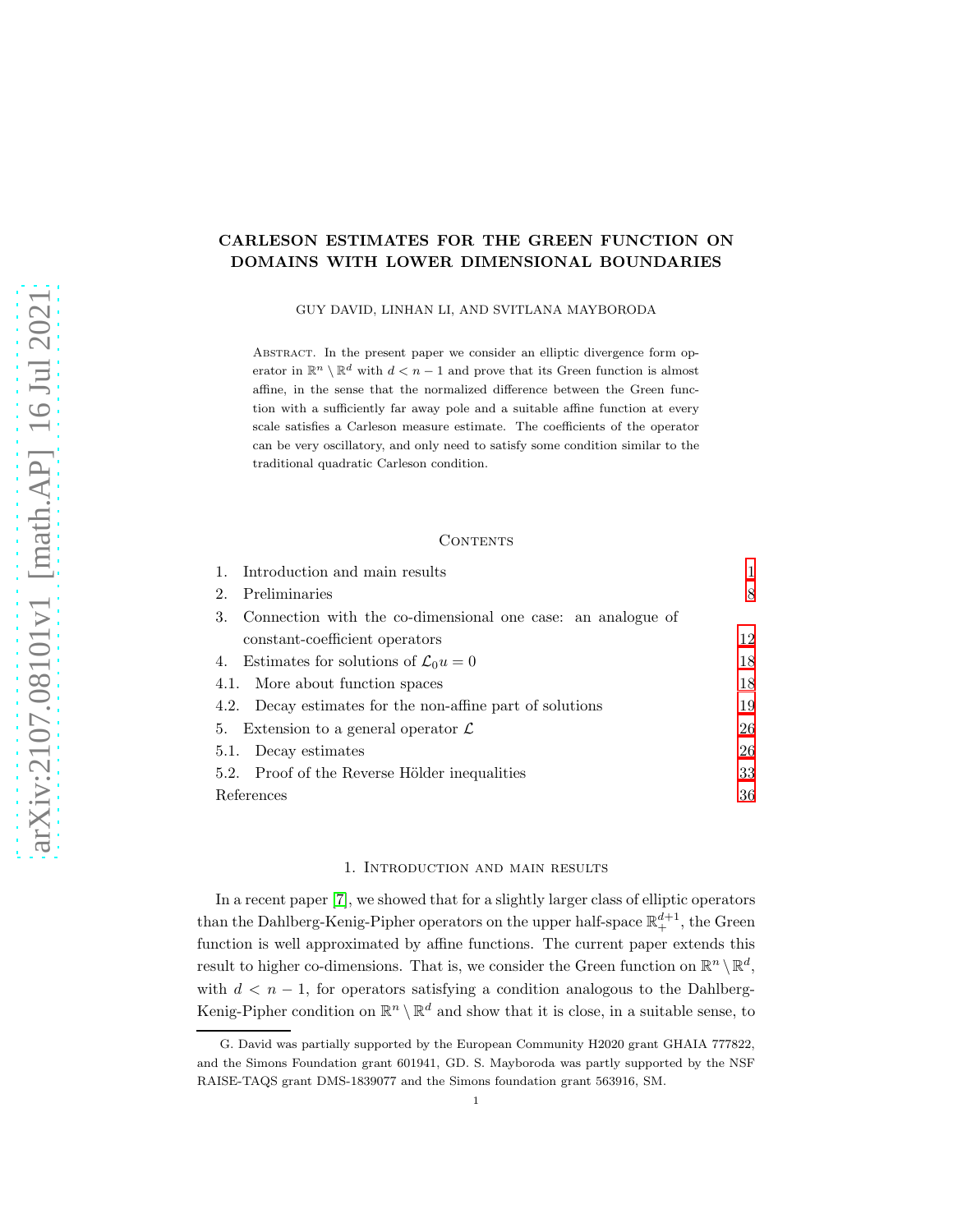affine functions. There are multiple challenges specific to the higher-codimensional setting, but before discussing those, let us provide some context for this work.

There has been a wide success in establishing connections between the geometry of the boundary of  $\Omega \subset \mathbb{R}^n$  and properties of solutions of an elliptic PDE on  $\Omega$  $([11],[13],[12],[1],$  $([11],[13],[12],[1],$  $([11],[13],[12],[1],$  $([11],[13],[12],[1],$  $([11],[13],[12],[1],$  $([11],[13],[12],[1],$  $([11],[13],[12],[1],$  $([11],[13],[12],[1],$  $([11],[13],[12],[1],$  etc). However, when the boundary of  $\Omega$  has dimension lower than  $n-1$ , results are relatively rare. Essentially the only characterization of the uniform rectifiability of a lower-dimensional set by a PDE property is the recent work [\[8\]](#page-36-3). However, it pertains to weak rather than strong estimates on the solutions and, in particular, yields qualitative rather than quantitative results. This not merely a technical obstacle: the proofs in [\[8\]](#page-36-3), relying on the blow-up techniques, are not amenable to a more quantitative analysis. On the other hand, the free boundary results obtained in [\[8\]](#page-36-3) are even stronger than perhaps is natural to expect. Specifically, the authors show that even weak estimates on the Green function imply uniform rectifiability, and hence, if one can show that the Green function is close to the distance to the boundary in a strong, quantifiable sense, this would furnish the first quantifiable PDE characterization of the lower-dimensional uniform rectifiability. The present paper is the first step in this direction.

Aside from the aforementioned weak results, it has two important pre-runners. In [\[7\]](#page-35-1), we managed to prove that the Green function is close to the distance function in a precise, quantitative way in the upper half-space (that is, in co-dimension 1). In [\[6\]](#page-35-3), a different in form but similar in spirit, quantitative estimate for the Green function is obtained on domains with uniformly rectifiable sets of dimension strictly less than  $n - 1$  using a completely different method. The goal of this paper is to obtain a precise estimate for the Green function for more general operators than the ones considered in [\[8\]](#page-36-3) and [\[6\]](#page-35-3) on domains with lower dimensional boundary. Roughly speaking, the operators considered in [\[8\]](#page-36-3) and [\[6\]](#page-35-3) are close to the analogues of the Laplacian. In the present paper, we consider operators with much more oscillatory coefficients, albeit trading off by considering only flat boundary. Let us be more precise.

Consider  $\Omega = \mathbb{R}^n \setminus \Gamma$ , where  $\Gamma \subset \mathbb{R}^n$  is Ahlfors-regular of dimension  $d < n - 1$ . This means that there is a constant  $C_0 \geq 1$  such that

$$
C_0^{-1}r^d \le \mathcal{H}^d(\Gamma \cap B_r(x)) \le C_0r^d,\tag{1.1}
$$

for all balls  $B_r(x)$  centered on  $x \in \Gamma$ , with radius  $r > 0$ . Classical elliptic operators are not appropriate for boundary value problems on  $\Omega$ , as their solutions cannot "see" the lower dimensional set  $\Gamma$ . To overcome this obstacle, the first and third authors of the present paper, together with J. Feneuil , developed an elliptic theory on such domains with degenerate elliptic operators([\[3\]](#page-35-4)). It was shown that the general results, such as the maximum principle, trace and extension theorems,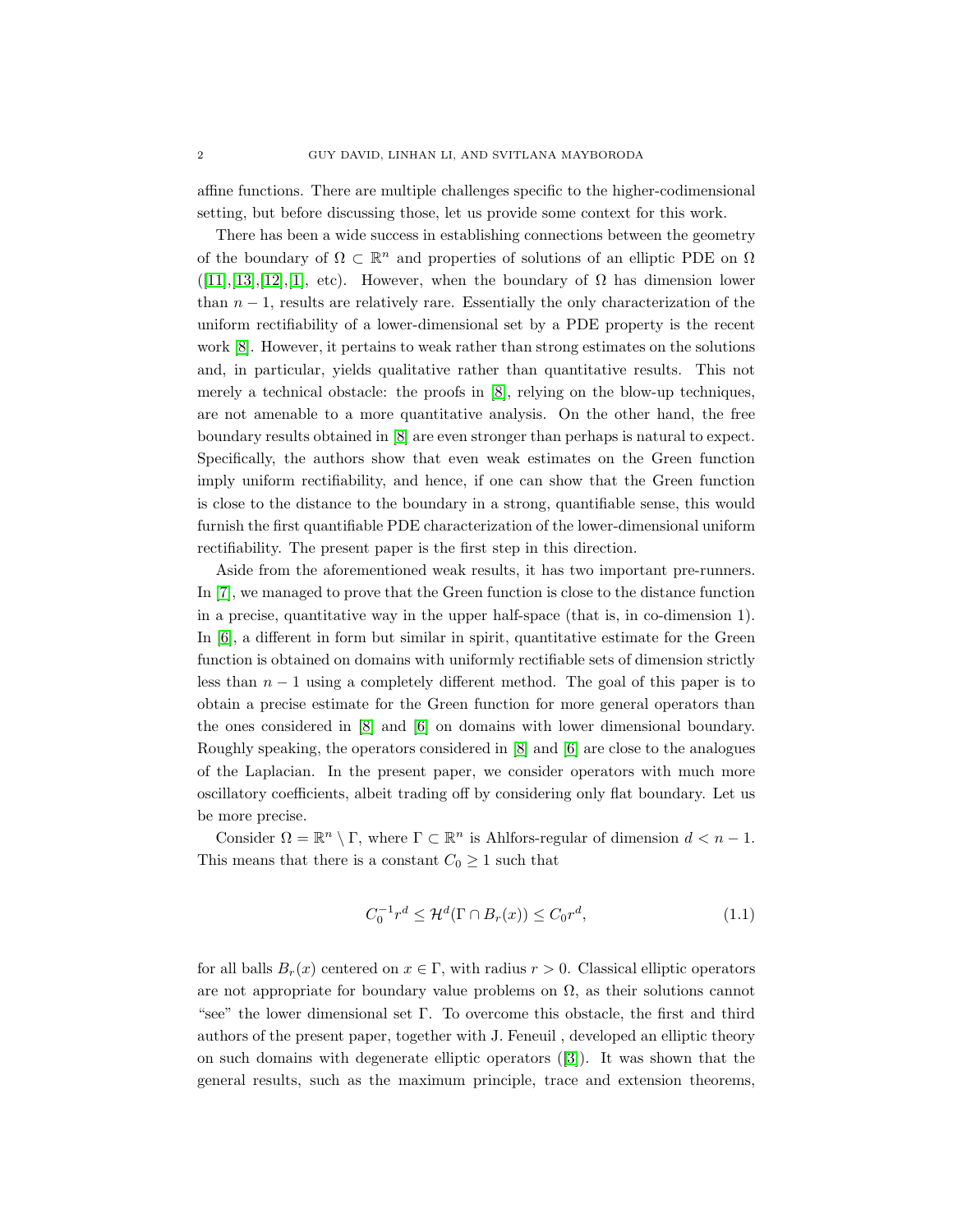existence of the harmonic measure and Green function, all hold for the operators

$$
\mathcal{L} = -\operatorname{div}(\mathcal{A}\operatorname{dist}(\cdot,\Gamma)^{d+1-n}\nabla),
$$

where dist( $\cdot$ , Γ) is the Euclidean distance to the boundary, and A is a matrix of real, bounded, measurable functions that satisfies the usual ellipticity conditions. That is, there is some  $\mu_0 > 1$  such that

<span id="page-2-0"></span>
$$
\langle \mathcal{A}(X)\xi, \zeta \rangle \le \mu_0 |\xi| |\zeta| \quad \text{for } X \in \Omega \text{ and } \xi, \eta \in \mathbb{R}^n,
$$
  

$$
\langle \mathcal{A}(X)\xi, \xi \rangle \ge \mu_0^{-1} |\xi|^2 \quad \text{for } X \in \Omega \text{ and } \xi \in \mathbb{R}^n.
$$
 (1.2)

Some of the results in this general setting are included in Section [2.](#page-7-0)

For the purpose of this paper, we focus only on  $\Gamma = \{(x, t) \in \mathbb{R}^n : t = 0\} \cong \mathbb{R}^d$ , and our domain is  $\Omega = \mathbb{R}^n \setminus \mathbb{R}^d = \{(x, t) \in \mathbb{R}^d \times \mathbb{R}^{n-d} : t \neq 0\}$ . Notice that in this case, for a point  $X = (x, t) \in \mathbb{R}^n$ ,  $dist(X, \Gamma) = |t|$ .

Before introducing our conditions on the operator, let us define Carleson measures on the upper half-space  $\mathbb{R}^{d+1}_+$ . We shall systematically use lower case letters for points in  $\mathbb{R}^d$  and capital letters for points in  $\mathbb{R}^n$ . It will be necessary to distinguish a ball in  $\mathbb{R}^n$  from a ball in  $\mathbb{R}^{d+1}$ , so we use the cumbersome notation  $B_r^{(d+1)}(x)$  for a ball in  $\mathbb{R}^{d+1}$  with radius r centered at  $(x, 0) \in \mathbb{R}^{d+1}$ . The main purpose of defining balls in  $\mathbb{R}^{d+1}$  is to define Carleson balls in  $\mathbb{R}^{d+1}_+$ , that is, we let  $T(x,r) = B_r^{(d+1)}(x) \cap \mathbb{R}^{d+1}_+$ . Although we do not emphasize it in notation,  $T(x,r)$ is  $(d + 1)$ -dimensional. For  $x \in \mathbb{R}^d$  and  $r > 0$ , we denote by  $\Delta(x, r)$  the surface ball  $B_r(x) \cap \Gamma$ . Thus  $\Delta(x, r)$  is a ball in  $\mathbb{R}^d$ , and  $T(x, r)$  is a half ball in  $\mathbb{R}^{d+1}_+$  over  $\Delta(x,r)$ . We may simply write  $T_{\Delta}$  for a half ball over  $\Delta \subset \mathbb{R}^d$ .

**Definition 1.3** (Carleson measures on  $\mathbb{R}^{d+1}_+$ ). We say that a nonnegative Borel measure  $\mu$  is a Carleson measure on  $\mathbb{R}^{d+1}_+$ , if its Carleson norm

$$
\|\mu\|_{\mathcal{C}} := \sup_{\Delta \subset \mathbb{R}^d} \frac{\mu(T_{\Delta})}{|\Delta|}
$$

is finite, where the supremum is over all the surface balls  $\Delta$  and  $|\Delta|$  is the Lebesgue measure of  $\Delta$  in  $\mathbb{R}^d$ . We use  $\mathcal C$  to denote the set of Carleson measures on  $\mathbb{R}^{d+1}_+$ .

For any surface ball  $\Delta_0 \subset \mathbb{R}^d$ , we use  $\mathcal{C}(\Delta_0)$  to denote the set of Borel measures satisfying the Carleson condition restricted to  $\Delta_0$ , i.e., such that

$$
\|\mu\|_{\mathcal{C}(\Delta_0)} := \sup_{\Delta \subset \Delta_0} \frac{\mu(T_\Delta)}{|\Delta|} < +\infty.
$$

Next we want to define our conditions that say that the matrix  $\mathcal{A} = \mathcal{A}(X)$  is often close to a "constant" coefficient matrix  $A_0$ . But since our operators have a singular weight  $|t|^{d+1-n}$ , we need to impose some structural assumptions on the matrix  $\mathcal{A}_0$  so that the operator  $\mathcal{L}_0 := -\operatorname{div}(\mathcal{A}_0 |t|^{d+1-n} \nabla)$  behaves like a constant coefficient operator in  $\mathbb{R}^n \setminus \mathbb{R}^d$ .

It was observed in [\[4\]](#page-35-5) that given an elliptic operator  $L = -\operatorname{div}(\widetilde{A}\nabla)$  defined on  $\mathbb{R}^{d+1}_+$ , one can construct a degenerate elliptic operator  $\mathcal{L} = -\operatorname{div}(\mathcal{A}\nabla)$  so that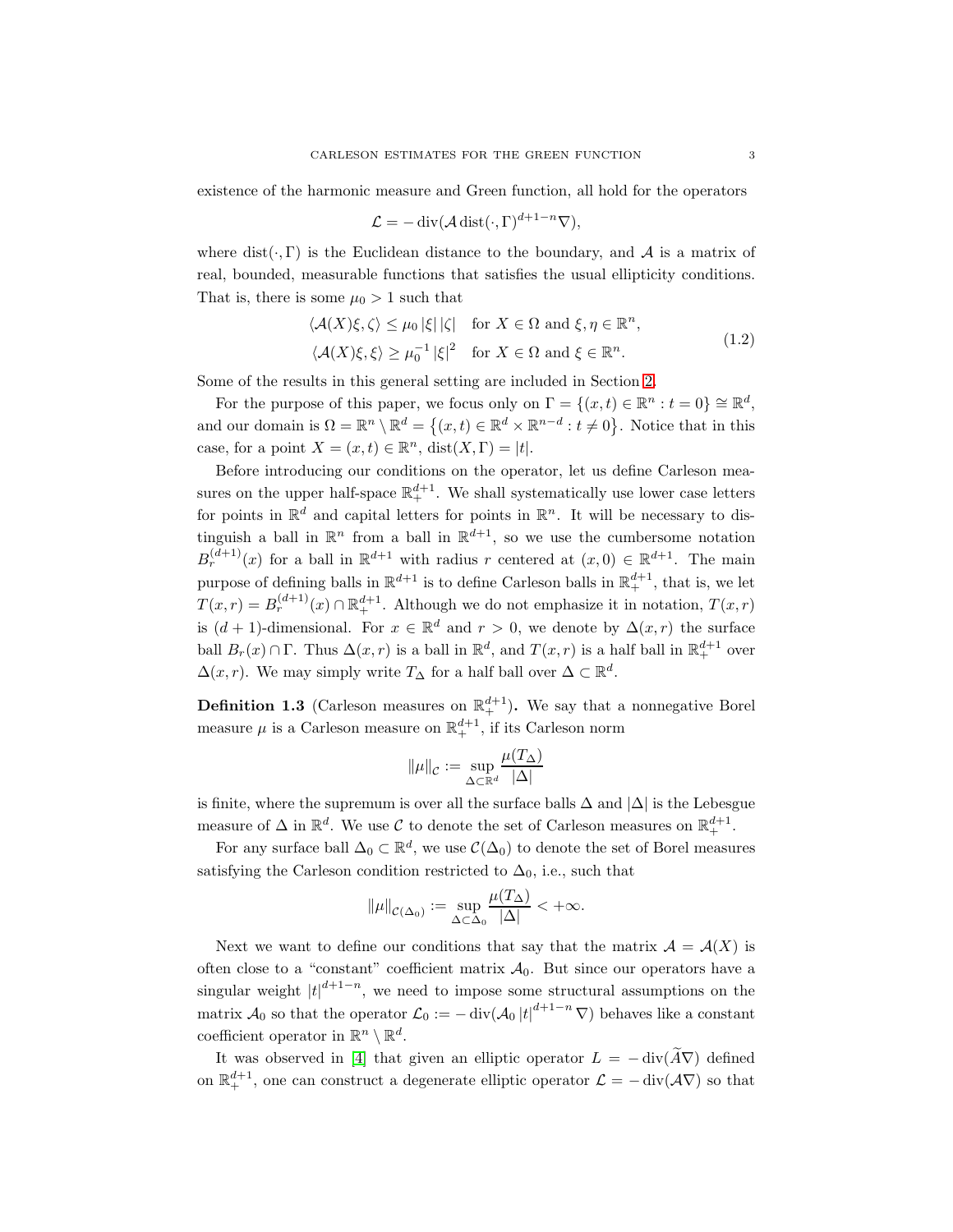if v is a solution to  $Lv = 0$  in  $\mathbb{R}^{d+1}_+$ , then the function u defined on  $\mathbb{R}^n \setminus \mathbb{R}^d$  by  $u(x,t) = v(x, |t|)$  is a solution to  $\mathcal{L}u = 0$  on  $\mathbb{R}^n \setminus \mathbb{R}^d$ . The precise construction is the following. Consider a  $(d+1) \times (d+1)$  matrix A written in a block form as

$$
\widetilde{A} = \left[ \begin{array}{c} A \, \mathbf{b} \\ \mathbf{c} \, \mathbf{d} \end{array} \right],
$$

where A is a  $d \times d$  matrix, **b** is a  $d \times 1$  vector, **c** is a  $1 \times d$  vector, and d is a scalar function. Then for  $n > d + 1$ , the  $n \times n$  matrix A is constructed from A as

<span id="page-3-0"></span>
$$
\mathcal{A} = \begin{bmatrix} A & \mathbf{b} t \\ \frac{t^T \mathbf{c}}{|t|} & \frac{1}{|t|} \\ \frac{t^T \mathbf{c}}{|t|} & \frac{1}{2} dI_{n-d} \end{bmatrix},\tag{1.4}
$$

where  $I_{n-d}$  is the identity matrix of size  $n-d$ , t is seen as a horizontal vector in  $\mathbb{R}^{n-d}$ , and thus **b** t is a  $d \times (n-d)$  matrix and  $t^T$ **c** is a  $(n-d) \times d$  matrix.

Inspired by this observation, we fix the aforementioned class of matrices constructed from constant matrices in  $\mathbb{R}^{d+1}$ .

**Definition 1.5** (The class  $\mathfrak{A}_0(\mu_0)$ ). We define  $\mathfrak{A}_0(\mu_0)$  to be the class of  $n \times n$ matrices satisfying the ellipticity conditions  $(1.2)$  with constant  $\mu_0$  that can be written as the following block matrix

<span id="page-3-1"></span>
$$
\mathcal{A}_0 = \mathcal{A}_0(x, t) = \begin{bmatrix} A_0 & \frac{\mathbf{b}_0 t}{|t|} \\ \frac{t^T \mathbf{c}_0}{|t|} & d_0 I_{n-d} \end{bmatrix} . \tag{1.6}
$$

Here,  $A_0$  is a  $d \times d$  constant matrix, **b**<sub>0</sub> is a  $d \times 1$  constant vector, **c**<sub>0</sub> is a  $1 \times d$ constant vector,  $d_0$  is a real number.

The reason that this class of matrices plays the role of constant matrices for our purpose is actually different from the above observation made in [\[4\]](#page-35-5). We want them to relate back to constant-coefficient operators in  $\mathbb{R}^{d+1}$ , not the other way around. In fact, it is shown in Section [3](#page-11-0) that for any  $A_0 \in \mathfrak{A}_0(\mu_0)$ , any solution of  $-\text{div}(\mathcal{A}_0 \nabla u) = 0$  can be transformed into a solution of an elliptic equation in  $\mathbb{R}^{d+1}$ . Notice that a solution  $u(x,t)$  of  $-\text{div}(\mathcal{A}_0 \nabla u) = 0$  is not necessarily radial in t, while a solution constructed from a solution of an elliptic equation in  $\mathbb{R}^{d+1}_+$  as above is radial in t.

Now let us return to conditions on A. Since we shall compare A and  $A_0 \in \mathfrak{A}_0(\mu_0)$ at every scale, we introduce Whitney regions in  $\mathbb{R}^n$ : for any  $(x, r) \in \mathbb{R}^{d+1}_+$ , define

$$
W(x,r) := \left\{ (y,t) \in \mathbb{R}^n : y \in \Delta(x,r), \, \frac{r}{2} \le |t| \le r \right\}.
$$
 (1.7)

Notice that  $W(x, r)$  is an annular region in  $\mathbb{R}^n$  whose distance to  $\Gamma$  is  $r/2$ .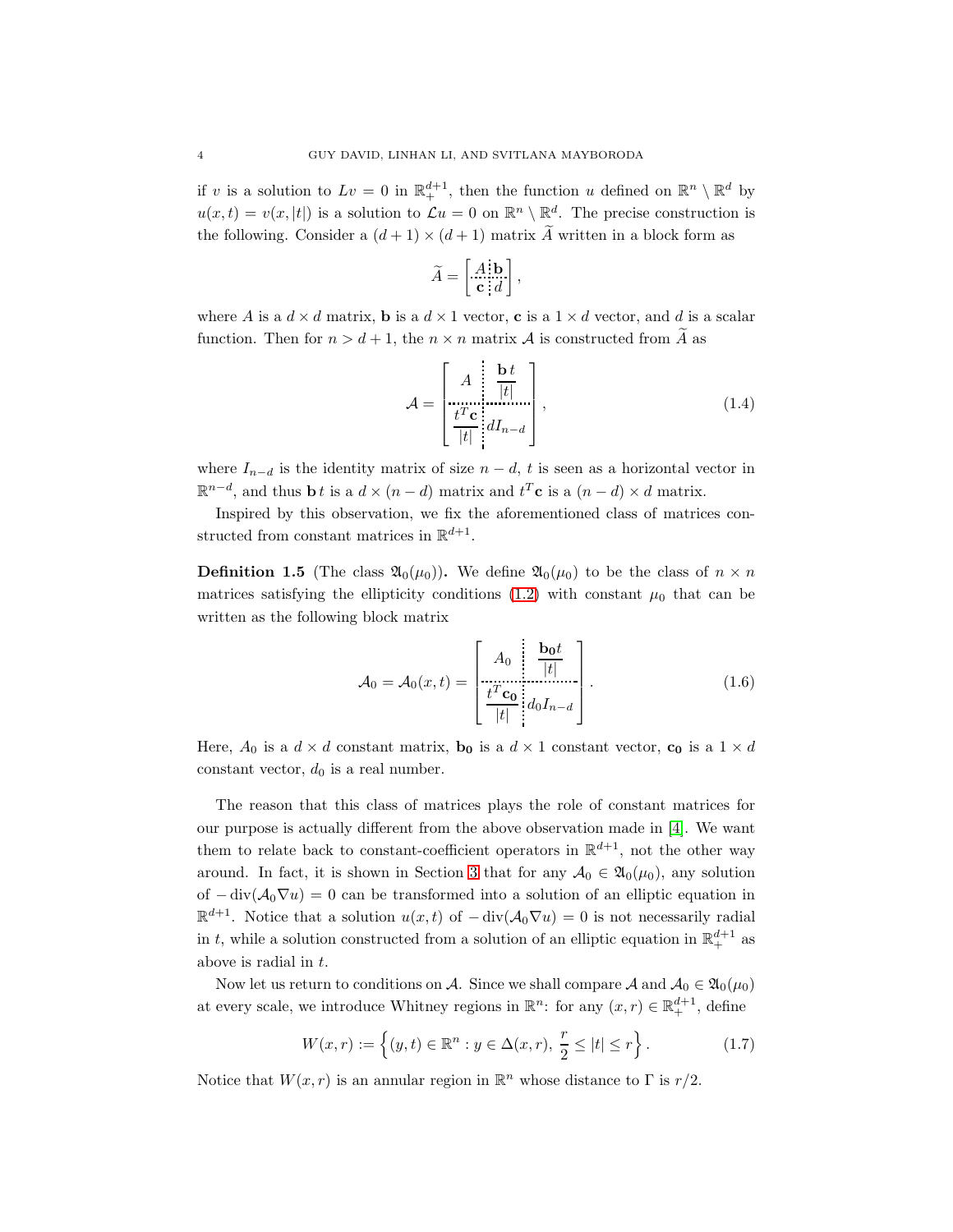The difference between A and some matrix  $A_0 \in \mathfrak{A}_0(\mu_0)$  at a given scale is measured by the following quantity. For  $x \in \mathbb{R}^d$  and  $r > 0$ , define

<span id="page-4-2"></span>
$$
\alpha(x,r) := \inf_{\mathcal{A}_0 \in \mathfrak{A}_0(\mu_0)} \left\{ \frac{1}{m(W(x,r))} \int_{(y,t) \in W(x,r)} |\mathcal{A}(y,t) - \mathcal{A}_0|^2 \frac{dydt}{|t|^{n-d-1}} \right\}^{1/2} (1.8)
$$

Here,  $m(W(x,r))$  is the measure of  $W(x,r)$  with weight  $|t|^{-n+d+1}$ .

<span id="page-4-0"></span>**Definition 1.9** (Weak DKP condition). We say that the coefficient matrix  $\mathcal A$ satisfies the weak DKP condition with constant  $M > 0$ , if  $\alpha(x, r)^2 \frac{dx dr}{r}$  is a Carleson measure on  $\mathbb{R}^{d+1}_+$ , with norm

<span id="page-4-1"></span>
$$
\mathfrak{N}(\mathcal{A}) := \left\| \alpha(x, r)^2 \frac{dx dr}{r} \right\|_{\mathcal{C}} \le M. \tag{1.10}
$$

The name comes from Dalhberg, Kenig and Pipher. In 1984, Dahlberg first conjectured that a Carleson condition on the coefficients, which is roughly that  $|\nabla A|^2 dx dr/r$  be a Carleson measure on  $\mathbb{R}^{d+1}_+$ , guarantees the absolute continuity of the elliptic measure with respect to the Lebesgue measure. In 2001, Kenig and Pipher [\[14\]](#page-36-4) proved Dahlberg's conjecture.

The condition we consider here is weaker than the classical DKP condition in the following sense. Consider a matrix  $A$  of bounded, measurable functions defined on  $\mathbb{R}^n$  that can be written as [\(1.4\)](#page-3-0), but with the coefficients depending on x, t. Assume that  $A$ ,  $\mathbf{b}$ ,  $\mathbf{c}$  and  $d$  all satisfy the usual DKP condition with Carleson norm M. That is,

$$
\left\| \sup_{(y,t)\in W(x,r)} |\nabla A(y,t)|^2\,r dx dr \right\|_{\mathcal{C}} \leq M,
$$

and similarly for  $\mathbf{b}$ ,  $\mathbf{c}$  and  $d$ . One can verify that under this assumption, the matrix  $\mathcal A$  satisfies the weak DKP condition with constant  $M$ . We point out that from our definition, a matrix  $A$  that satisfies the weak DKP condition does not have to be of the form [\(1.4\)](#page-3-0). Moreover, we can always add to  $A$  a matrix  $D$  that satisfies

$$
d\mu(x,r) = \sup_{(y,t)\in W(x,r)} \mathcal{D}(y,t)^2 \frac{dx dr}{r} \in \mathcal{C},
$$

and the new matrix still satisfies the weak DKP condition if  $A$  does. We remark that our Definition [1.9](#page-4-0) is the higher co-dimensional analogue of what we defined in [\[7\]](#page-35-1), where we say that a  $(d+1) \times (d+1)$  matrix satisfies the weak DKP condition with constant M, if [\(1.10\)](#page-4-1) holds with  $\mathcal{A}_0$  replaced by some constant  $(d+1)\times(d+1)$ matrix in the definition [\(1.8\)](#page-4-2) of  $\alpha(x, r)$ .

Let us now turn to the approximation of the Green function by affine functions in higher co-dimension. In [\[7\]](#page-35-1), we showed that any solution in  $T(x_0, R)$  that vanishes on  $\Delta(x_0, R)$  is locally well approximated by affine functions in  $T(x_0, R/2)$ , with essentially uniform Carleson bounds. More precisely, we proved the following result.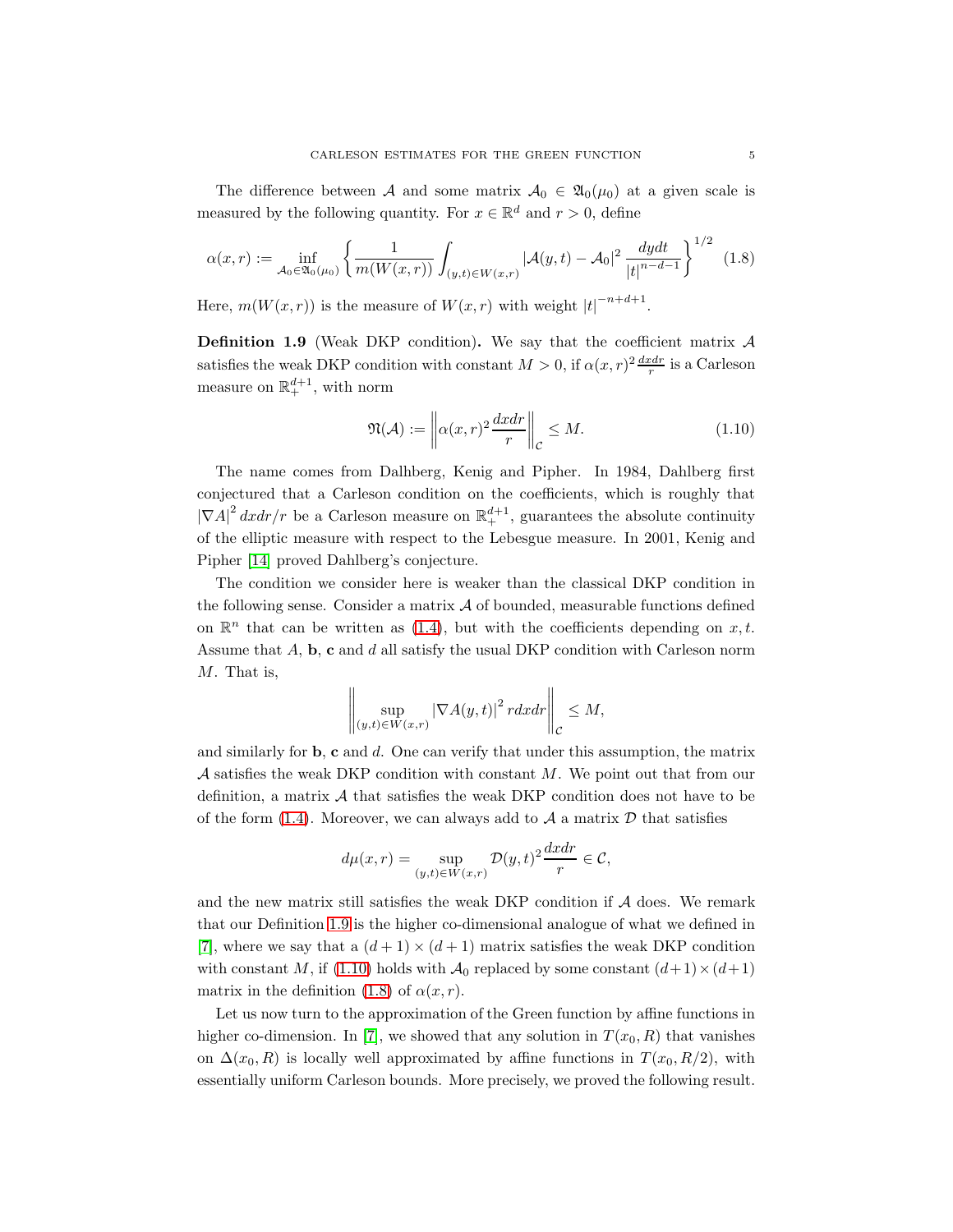**Theorem 1.11** ([\[7\]](#page-35-1) Theorem 1.13). Let  $\widetilde{A}$  be a  $(d+1) \times (d+1)$  matrix of real*valued functions on*  $\mathbb{R}^{d+1}$  *satisfying the ellipticity conditions with constant*  $\mu_0$ *. If*  $\widetilde{A}$  satisfies the weak DKP condition with some constant  $M \in (0, \infty)$ , and if we are  $given \ x_0 \in \mathbb{R}^d, R > 0, \ and \ a \ positive \ solution \ u \ of \ Lu = -\text{div}\left(\widetilde{A}\nabla u\right) = 0 \ in$  $T(x_0, R)$ *, with*  $u = 0$  *on*  $\Delta(x_0, R)$ *, then for some* C *depending only on*  $\hat{d}$  *and*  $\mu_0$ *, there holds*

$$
\left\|\beta_u(x,r)\frac{dxdr}{r}\right\|_{\mathcal{C}(\Delta(x_0,R/2))} \leq C + CM,
$$

*where*

$$
\beta_u(x,r) = \frac{\int_{T(x,r)} |\nabla (u(y,t) - \lambda_{x,r}(u) t)|^2 dydt}{\int_{T(x,r)} |\nabla u(y,t)|^2 dydt},
$$

and  $\lambda_{x,r}(u) = \int_{T(x,r)} \partial_t u(z,t) dz dt$ .

In higher co-dimension, we want to measure in a similar way the closeness between a solution and an affine function in  $\mathbb{R}^n \setminus \mathbb{R}^d$ . Given a positive solution u of  $\mathcal{L}u = 0$  in a ball  $B_r(x)$  centered on Γ, the best affine function that approximates u in  $B_r(x)$  should be  $\lambda_{x,r}(u)$  |t|, where

<span id="page-5-3"></span>
$$
\lambda_{x,r}(u) = \frac{1}{m(B_r(x))} \int_{B_r(x)} \frac{\nabla_t u(z,t) \cdot t}{|t|} \frac{dzdt}{|t|^{n-d-1}}.
$$
\n(1.12)

In Section [3,](#page-11-0) we will see that this  $\lambda_{x,r}(u)$  is indeed the best coefficient of |t| to approximate u in  $B<sub>r</sub>(x)$ , and that it is closely related to the best coefficient in the co-dimension one setting.

As in the co-dimension one case, the proximity of the two functions is measured by the weighted  $L^2$  average of the difference of the gradients divided by the weighted local energy of  $u$ . That is, we set

<span id="page-5-2"></span>
$$
J_u(x,r) := \frac{1}{m(B_r(x))} \int_{B_r(x)} \left| \nabla_{y,t} \left( u(y,t) - \lambda_{x,r}(u) \, |t| \right)^2 \right| \frac{dydt}{|t|^{n-d-1}},\tag{1.13}
$$

and then divide by

$$
E_u(x,r) := \frac{1}{m(B_r(x))} \int_{B_r(x)} |\nabla u(y,t)|^2 \frac{dydt}{|t|^{n-d-1}},
$$
\n(1.14)

to get the number

<span id="page-5-0"></span>
$$
\beta_u(x,r) := \frac{J_u(x,r)}{E_u(x,r)}.\tag{1.15}
$$

The solutions considered here are all weak solutions in a weighted Sobolev space. Their values on the boundary  $\Gamma = \mathbb{R}^d$  are considered in the trace sense. All this is made precise in Section [2,](#page-7-0) and also in Section [4.1.](#page-17-1) Our main result is the following.

<span id="page-5-1"></span>**Theorem 1.16.** Let  $A$  be an  $n \times n$  matrix of bounded, real-valued functions on R <sup>n</sup> *satisfying the ellipticity conditions* [\(1.2\)](#page-2-0)*. If* <sup>A</sup> *satisfies the weak DKP condition*  $with some constant M \in (0, \infty)$ , and if we are given  $x_0 \in \mathbb{R}^d$ ,  $R > 0$ , and a  $\begin{aligned} \textit{nonnegative solution}\ u \in W_r(B_R(x_0))\ \textit{of}\ \mathcal{L} u = -\operatorname{div}_{x,t}\Big(\mathcal{A}(x,t)\,|t|^{d+1-n}\,\nabla_{x,t} u\Big) = 0 \end{aligned}$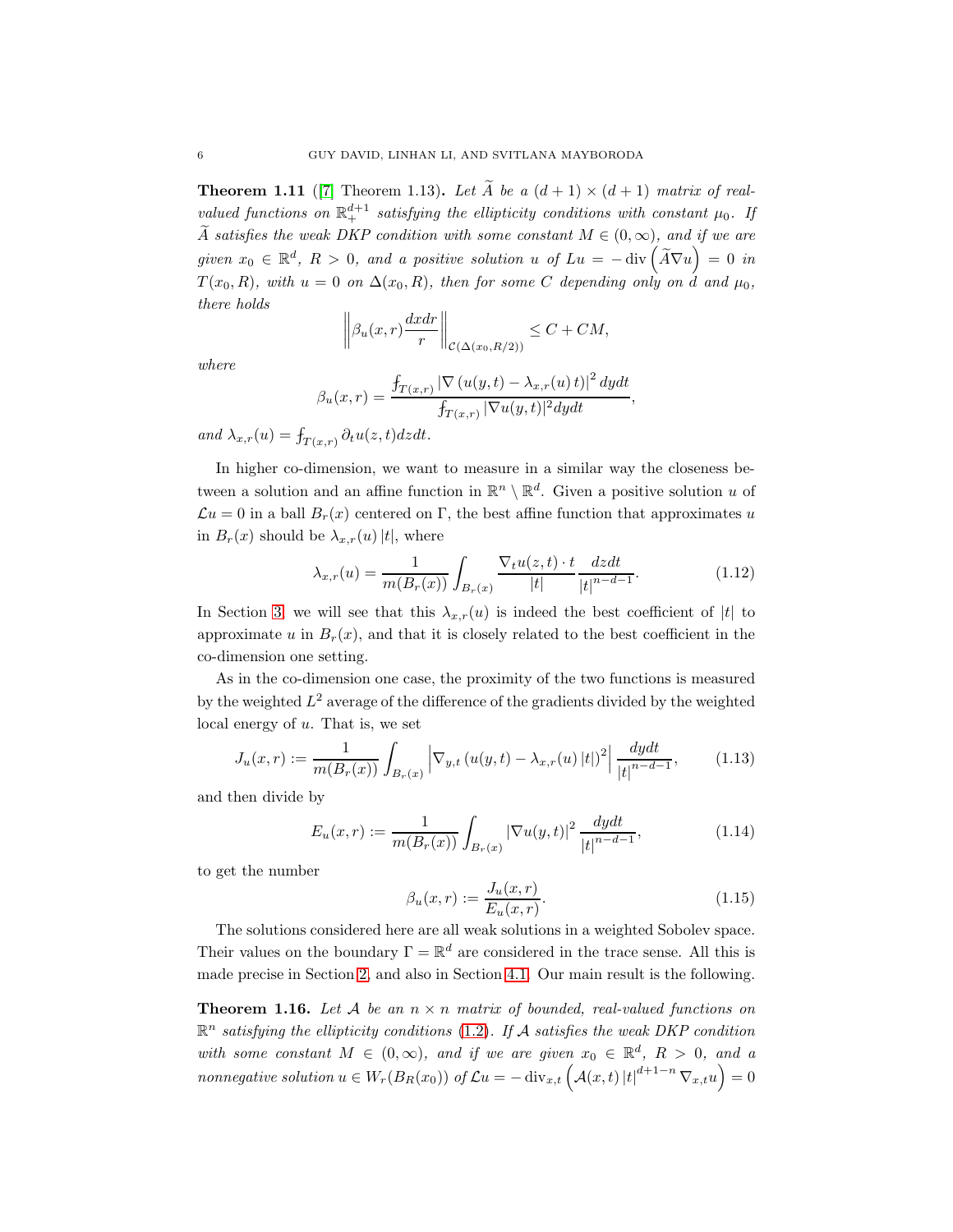*in*  $B_R(x_0) \setminus \Gamma$ *, with*  $Tu = 0$  *on*  $\Gamma \cap B_R(x_0)$ *, then the function*  $\beta_u$  *defined by* [\(1.15\)](#page-5-0) *satisfies a Carleson condition in*  $T(x_0, R/2)$ *, and more precisely* 

$$
\left\| \beta_u(x,r) \frac{dx dr}{r} \right\|_{\mathcal{C}(\Delta(x_0, R/2))} \le C + CM \tag{1.17}
$$

*where* C depend only on d, n and  $\mu_0$ .

The next theorem is an improvement of Theorem [1.16,](#page-5-1) which says that we can have Carleson norms for  $\beta_u$  that are as small as we want, provided that we take a small DKP constant and a suitably large ball where  $u$  is a positive solution that vanishes on the boundary.

<span id="page-6-0"></span>**Theorem 1.18.** Let  $x_0 \in \mathbb{R}^d$ ,  $R > 0$ ,  $\mu_0 > 0$  be given, let u satisfy the assumptions *of Theorem [1.16,](#page-5-1)* and let A satisfy the weak DKP condition in  $\Delta(x_0, R)$ *. Then for*  $\tau \leq 1/2$ 

$$
\left\|\beta_u(x,r)\frac{dxdr}{r}\right\|_{\mathcal{C}(\Delta(x_0,\tau R))} \leq C\tau^a + C\left\|\alpha_2(x,r)^2\frac{dxdr}{r}\right\|_{\mathcal{C}(\Delta(x_0,R))},\tag{1.19}
$$

where C and  $a > 0$  depends only on d, n and  $\mu_0$ .

Finally, let us comment that our results are essentially optimal. In [\[7\]](#page-35-1), we constructed an example that shows that  $\beta_{G_L^{\infty}}(x,r) \frac{dx dr}{r}$  may not be a Carleson measure if an operator  $L = -\operatorname{div}(\overline{A}\nabla)$  does not satisfy the DKP condition. Here,  $G_L^{\infty}$  is the Green function with pole at infinity for L on the upper half-plane  $\mathbb{R}^2_+$ . Construct an operator  $\mathcal{L} = -\text{div}(\mathcal{A}\nabla)$  from the 2- dimensional operator L as in [\(1.4\)](#page-3-0). One can show that this operator does not satify the DKP condition either. Moreover, the corresponding Green function is  $G_{\mathcal{L}}^{\infty}(x,t) = G_{\mathcal{L}}^{\infty}(x,|t|)$ , and a similar computation as in the co-dimensional one setting shows that  $\beta_{G_{\mathcal{L}}^{\infty}}(x,r) \frac{dx dr}{r}$  cannot be a Carleson measure on  $\mathbb{R}^2_+$ .

The main differences in the proof, compared to the setting of co-dimension 1, lie in the decay estimates for the non-affine part of solutions to equations with a coefficient matrix in the class  $\mathfrak{A}_0(\mu_0)$ . In the co-dimension one case, we have good estimates for the second derivatives of solutions to equations with constant coefficients. This enables us to control the oscillations of the gradient of solutions. However, in the higher co-dimensional setting, the coefficients have a singular weight  $|t|^{-n+d+1}$ , which prevents us from getting an estimate for the second derivatives of solutions. To overcome this difficulty, we split the solution into one part which is radial in  $t$ , and the other part which is purely rotational in  $t$ . The radial part can be treated similarly to the co-dimension one case, while the rotational part requires a compactness argument and other properties of solutions. The entire Section [4](#page-17-0) is devoted to implementing this idea. The decay estimate is proved in the key lemma (Lemma [4.13\)](#page-21-0).

The rest of the paper is organized as follow. In Section [2,](#page-7-0) we collect some results that will be used frequently in the rest of the paper; most of them are proved in [\[3\]](#page-35-4).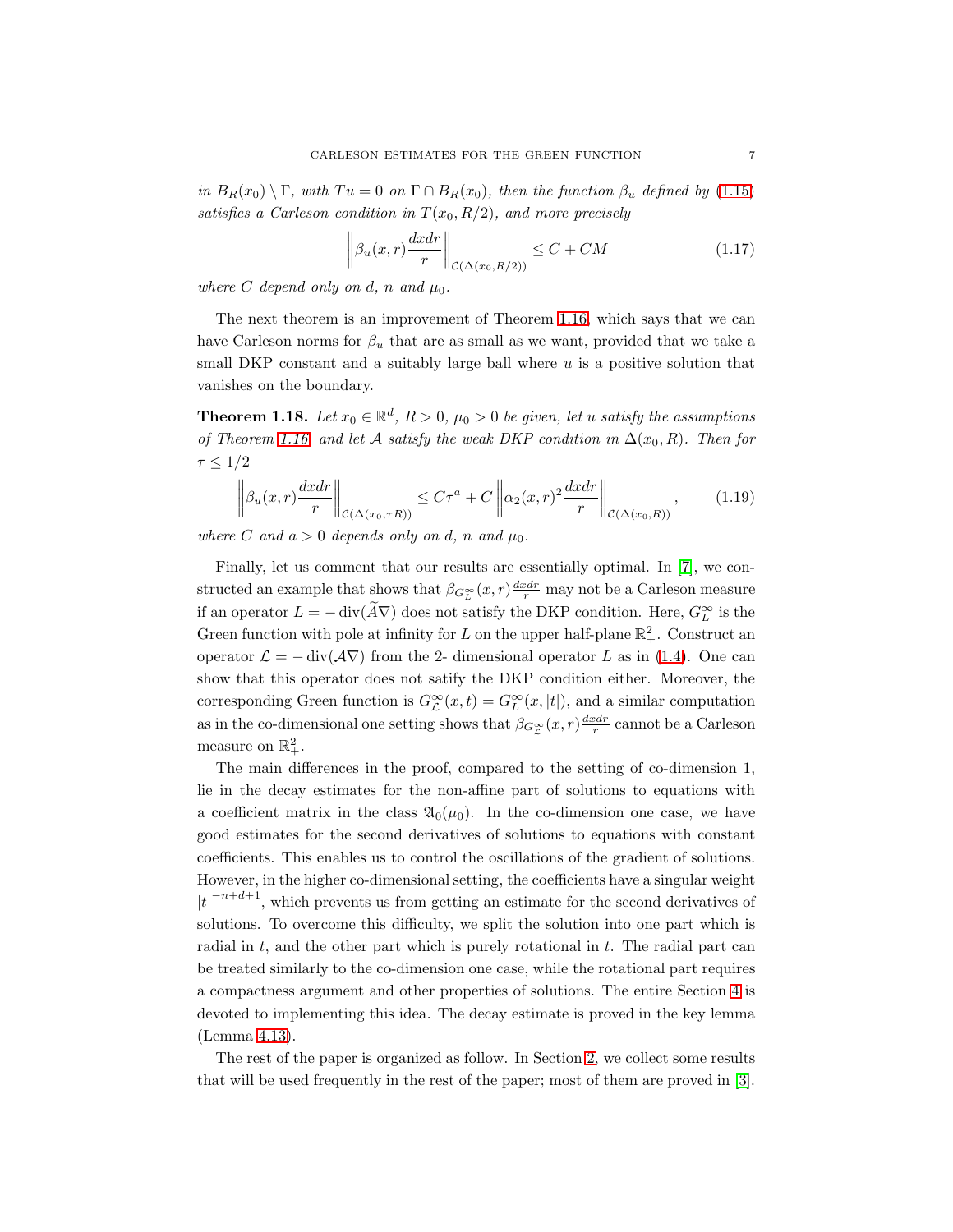In Section [3,](#page-11-0) we relate the *n*-dimensional operator  $\mathcal{L}_0$  back to a  $d+1$ -dimensional operator L, and transform solutions of  $\mathcal{L}_0u = 0$  into solution of  $Lv = 0$ . Also, we study the properties of  $\lambda_{x,r}$  in that section. In Section [5,](#page-25-0) we show how to generalize the decay estimates from operators with a coefficient matrix in  $\mathfrak{A}_0(\mu_0)$  to weak DKP operators. The ideas in that section are similar to those in the co-dimensional one case, and we mainly illustrate the modifications needed in the higher co-dimension. We give a proof of the reverse Hölder inequalities for the gradient of solutions, where we have to address the issue of mixed-dimensional boundaries.

### 2. Preliminaries

<span id="page-7-0"></span>In this section we recall, mostly from [\[3\]](#page-35-4), how to extend standard results for elliptic PDE's in the upper half space (or NTA domains) to the setting of codimension > 1. The familiar reader can probably jump to Section [3](#page-11-0) and return to this section when needed.

Consider  $\Omega = \mathbb{R}^n \setminus \Gamma$ , where  $\Gamma \subset \mathbb{R}^n$  is Ahlfors-regular of dimension  $d < n-1$ . In all the other sections,  $\Gamma$  will be simply  $\mathbb{R}^d$ . For  $X \in \Omega$ , write  $\delta(X) := \text{dist}(X, \Gamma)$ . Define the weight function  $w(X) := \delta(X)^{-n+d+1}$ , and a measure  $dm(X) = w(X)dX$ . Denote by  $B_r(X)$  the open ball in  $\mathbb{R}^n$  centered at X with radius r. One can show that

$$
m(B_r(X)) \approx r^n w(X) \qquad \text{if } \delta(X) \ge 2r,\tag{2.1}
$$

<span id="page-7-3"></span>
$$
m(B_r(X)) \approx r^{d+1} \qquad \text{if } \delta(X) \le 2r. \tag{2.2}
$$

In particular, this implies that that  $m$  is a doubling measure. See [\[3\]](#page-35-4), Chapter 2 for details.

Denote by  $W = \dot{W}_w^{1,2}(\Omega)$  the weighted Sobolev space of functions  $f \in L^1_{loc}(\Omega)$ whose distributional gradient in  $\Omega$  lies in  $L^2(\Omega, w)$ :

$$
W := \left\{ f \in L_{loc}^1(\Omega) : \nabla f \in L^2(\Omega, w) \right\} = \left\{ f \in L_{loc}^1(\mathbb{R}^n) : \nabla f \in L^2(\mathbb{R}^n, w) \right\}, \tag{2.3}
$$

and set  $||f||_W = \left(\int_{\Omega} |\nabla f(X)|^2 w(X)dX\right)^{1/2}$  for  $f \in W$ . Here, the identity (i.e., the fact that the distribution derivative of f on  $\Omega$  can also be used as a derivative on  $\mathbb{R}^n$ ) is proved in [\[3\]](#page-35-4), Lemma 3.2. We shall also use the following local version of the space W. Let  $O \subset \mathbb{R}^n$  be an open set, then

<span id="page-7-1"></span>
$$
W_r(O) := \left\{ f \in L^1_{loc}(O) : \varphi f \in W \text{ for any } \varphi \in C_0^{\infty}(O) \right\}. \tag{2.4}
$$

Note that  $W_r(O) = \{ f \in L^1_{loc}(O) : \nabla f \in L^2_{loc}(O, w) \};$  see [\[3\]](#page-35-4) Chapter 8 for details.

For functions in W or  $W_r(O)$ , it is shown in [\[3\]](#page-35-4) that there exists a well-defined trace on  $\Gamma$ , or  $\Gamma \cap O$ , respectively. The trace of  $u \in W$  is such that for  $\mathcal{H}^d$ -almost every  $x \in \Gamma$ ,

<span id="page-7-2"></span>
$$
Tu(x) = \lim_{r \to 0} \int_{B(x,r)} u(Y)dY := \lim_{r \to 0} \frac{1}{|B(x,r)|} \int_{B(x,r)} u(Y)dY.
$$
 (2.5)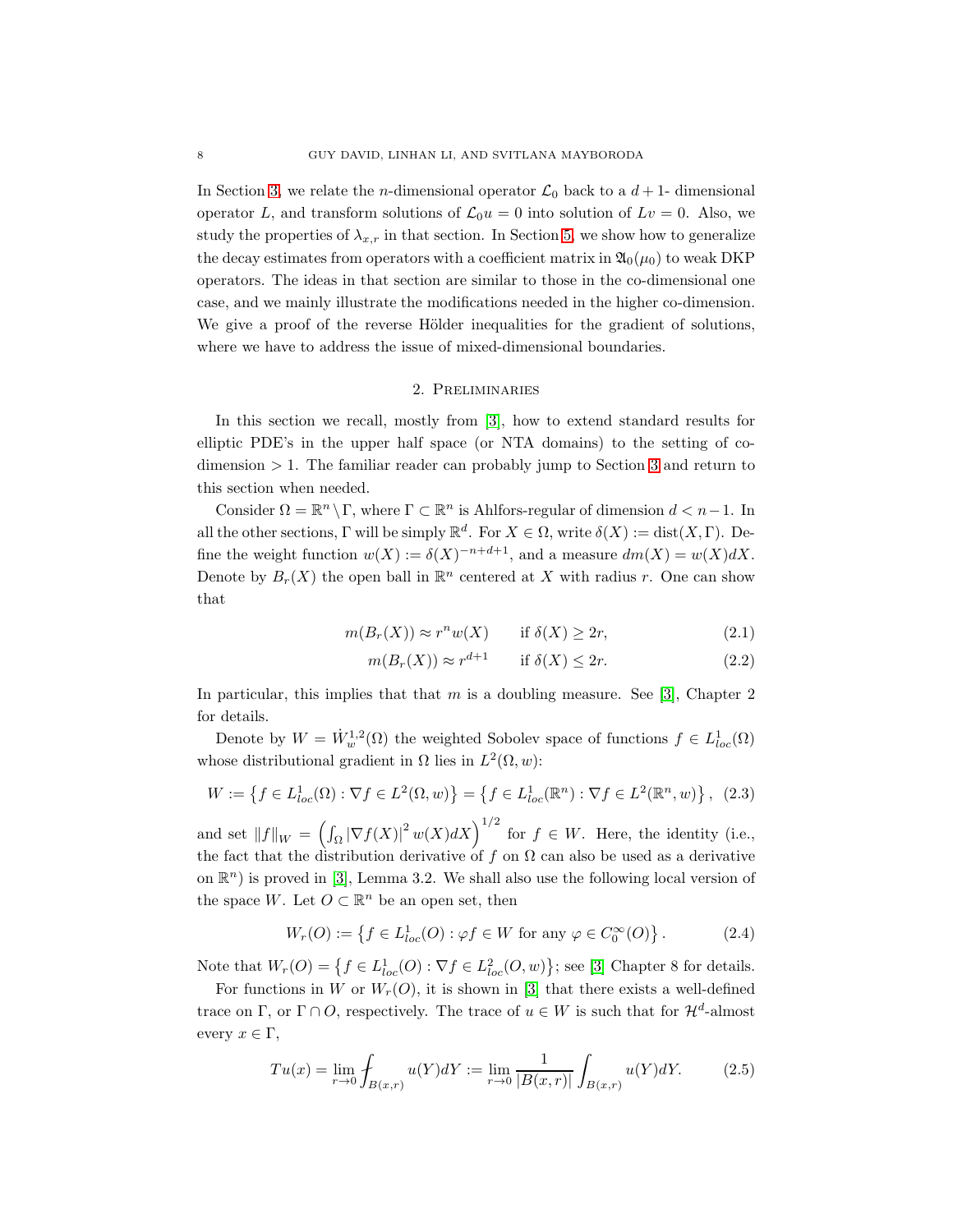For  $u \in W_r(O)$ , the trace is defined in the same way for  $\mathcal{H}^d$ -almost every  $x \in \Gamma \cap O$ .

Consider the divergence-form operator  $\mathcal{L} = -\operatorname{div}_X(\mathcal{A}(X)w(X)\nabla_X)$ , where A is an  $n \times n$  matrix of real, bounded, measurable functions defined in  $\Omega$ , that satisfies the ellipticity conditions [\(1.2\)](#page-2-0).

**Definition 2.6.** We say that  $u \in W$  is a (weak) solution of  $\mathcal{L}u = 0$  in  $\Omega$  if for any  $\varphi \in C_0^{\infty}(\Omega),$ 

$$
\int_{\Omega} \mathcal{A} \nabla u \cdot \nabla \varphi \, dm = 0.
$$

Let  $O \subset \mathbb{R}^n$  be an open set. We say that  $u \in W_r(O)$  is a (weak) solution of  $\mathcal{L}u = 0$ in O if for any  $\varphi \in C_0^{\infty}(O)$ ,  $\int_O A \nabla u \cdot \nabla \varphi dm = 0$ . We say that  $u \in W_r(O)$  is a subsolution (respectively, supersolution) in O if for any  $\varphi \in C_0^{\infty}(O)$  such that  $\varphi \geq 0$ ,  $\int_{O} A \nabla u \cdot \nabla \varphi dm \leq 0$  (respectively,  $\geq 0$ ).

We collect some basic properties for functions in W and solutions of  $\mathcal{L}u = 0$ in this section. The constant  $C$  below might be different from line to line, but depends only on d, n, the Ahlfors constant  $C_0$ , and the ellipticity constant  $\mu_0$ unless otherwise stated.

<span id="page-8-2"></span>**Lemma2.7** (Poincaré Inequality ([\[3\]](#page-35-4), Lemma 4.2)). Let  $p \in \left[1, \frac{2n}{n-2}\right]$  (or  $p \in$  $[1, +\infty)$  *if*  $n = 2$ *). Then for any*  $u \in W$ *, any ball*  $B \subset \mathbb{R}^n$  *with radius*  $r > 0$ *, there is some constant* C *depending only on* n, d and  $C_0$ , such that

$$
\left(\frac{1}{m(B)}\int_B |u - u_B|^p dm\right)^{1/p} \le Cr\left(\frac{1}{m(B)}\int_B |\nabla u|^2 dm\right)^{1/2}
$$

where  $u_B$  denotes either  $f_B u$  or  $m(B)^{-1} \int_B u dm$ . If B is centered on  $\Gamma$  and if, in  $addition, Tu = 0 on \Gamma \cap B, then$ 

$$
\left(\frac{1}{m(B)}\int_B |u|^p dm\right)^{1/p} \le Cr\left(\frac{1}{m(B)}|\nabla u|^2 dm\right)^{1/2}.
$$

*Remark* 2.8*.* One also has (see the proof of Lemma 4.2 in [\[3\]](#page-35-4))

<span id="page-8-1"></span>
$$
\left(\frac{1}{m(B)}\int_{B} |u - u_{B}|^{2} dm\right)^{1/2} \le Cr\left(\frac{1}{m(B)}\int_{B} |\nabla u|^{\frac{2n}{n+2}} dm\right)^{\frac{n+2}{2n}}.
$$
 (2.9)

Moreover, if B is centered on  $\Gamma$  and if, in addition,  $Tu = 0$  on  $\Gamma \cap B$ , then

<span id="page-8-0"></span>
$$
\left(\frac{1}{m(B)}\int_{B} |u|^{2} dm\right)^{1/2} \le Cr\left(\frac{1}{m(B)}\int_{B} |\nabla u|^{\frac{2n}{n+2}} dm\right)^{\frac{n+2}{2n}}.
$$
\n(2.10)

To see  $(2.10)$ , write

$$
\left(\frac{1}{m(B)}\int_B |u|^2 \, dm\right)^{1/2} \le C\left(\frac{1}{m(B)}\int_B \left|u - \int_B u\right|^2 \, dm\right)^{1/2} + C\int_B |u(X)| \, dX.
$$

By Lemma  $4.1$  of  $[3]$  and Hölder's inequality,

$$
\int_{B} |u(X)| dX \le Cr \left(\frac{1}{r^{d+1}} \int_{B} |\nabla u|^{\frac{2n}{n+2}} dm\right)^{\frac{n+2}{2n}}.
$$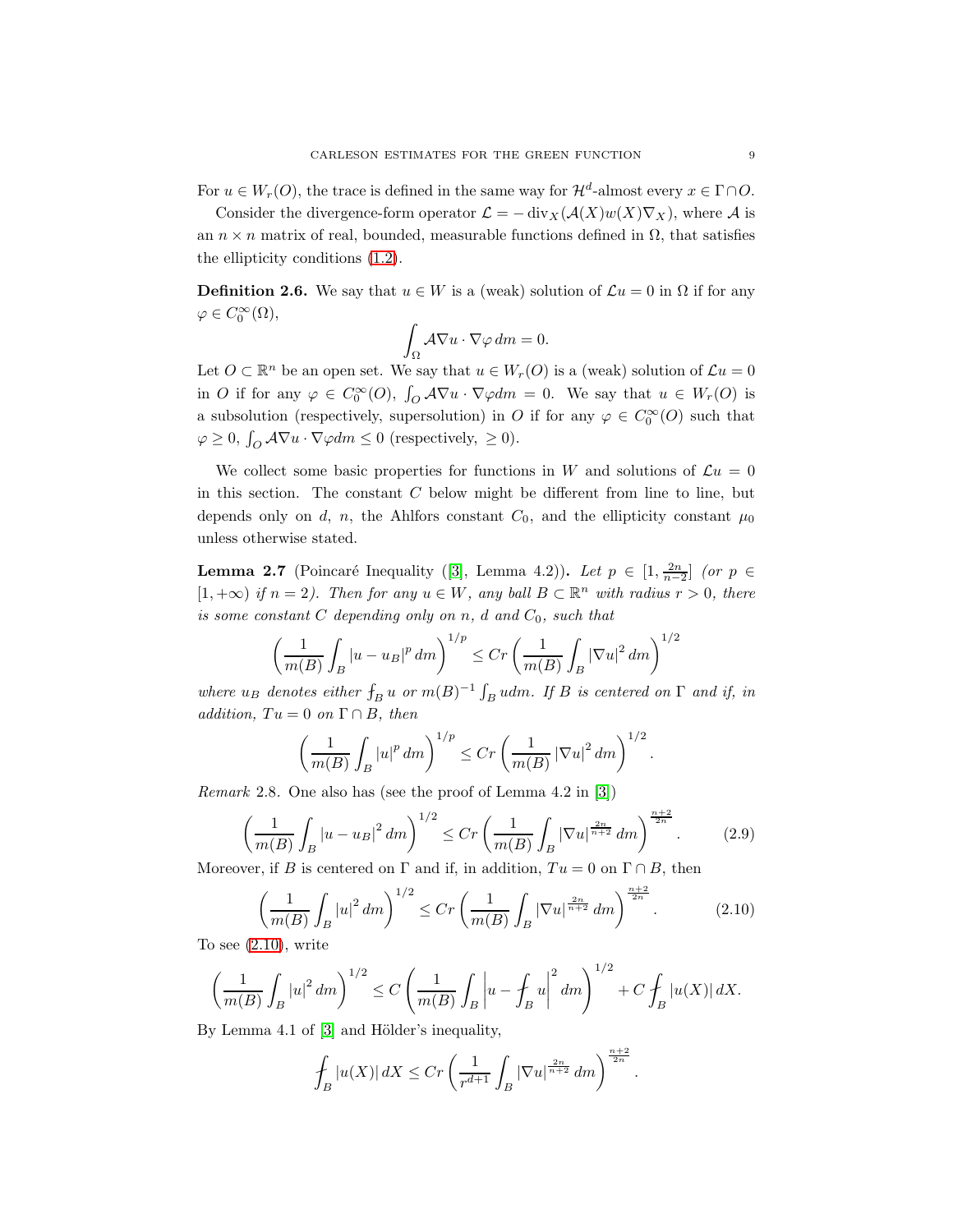Note that since B is centered on  $\Gamma$ ,  $m(B) \approx r^{d+1}$ . Thus, [\(2.10\)](#page-8-0) follows from the above observation and [\(2.9\)](#page-8-1).

Lemma 2.11 (Interior Caccioppoli inequality([\[3\]](#page-35-4), Lemma 8.6)). *Let* B *be a ball of radius* r *such that*  $2B \subset \Omega$  *and*  $u \in W_r(2B)$  *is a nonnegative subsolution of*  $\mathcal L$  *in* 2B. Then there exists a constant  $C > 0$  depending only on d, n,  $C_0$  and  $\mu_0$ *, such that for any constant*  $c \in \mathbb{R}$ ,

$$
\int_{B} |\nabla u|^2 dm \le Cr^{-2} \int_{\frac{3}{2}B} |u - c|^2 dm.
$$

<span id="page-9-0"></span>Lemma 2.12 (Caccioppoli inequality on the boundary([\[3\]](#page-35-4) Lemma 8.11)). *Let*  $B \subset \mathbb{R}^n$  *be a ball of radius* r *centered on*  $\Gamma$ *, and let*  $u \in W_r(2B)$  *be a nonnegative subsolution in*  $2B \setminus \Gamma$  *such that*  $Tu = 0$  *on*  $2B \cap \Gamma$ *. Then* 

$$
\int_B |\nabla u|^2 dm \le Cr^{-2} \int_{\frac{3}{2}B} u^2 dm.
$$

<span id="page-9-1"></span>Lemma 2.13 (Moser estimates on the boundary([\[3\]](#page-35-4) Lemma 8.12)). *Let* B *and* u *be as in Lemma [2.12.](#page-9-0) Then*

$$
\sup_{B} u \le C \left( m (B)^{-1} \int_{\frac{3}{2}B} u^2 dm \right)^{1/2}
$$

.

*Here, the constant*  $C$  *depends only on*  $d$ *, n and*  $\mu_0$  *as usual.* 

Let B be a ball centered on  $\Gamma$  with radius r. We say that a point  $X_B$  is a *corkscrew point* for B if  $X_B \in B$  and  $\delta(X_B) \geq \varepsilon r$  for some  $\varepsilon$  depending only on d, n and the Ahlfors constant  $C_0$  of Γ.

**Lemma2.14** (Boundary Harnack's Inequality ([\[3\]](#page-35-4), Lemma 11.8)). Let  $x_0 \in \Gamma$  and  $r > 0$  *be given, and let*  $X_r$  *be a corkscrew point for*  $B_r(x_0)$ *. Let*  $u \in W_r(B_{2r}(x_0))$  *be a nonnegative solution of*  $\mathcal{L}u = 0$  *in*  $B_{2r}(x_0) \setminus \Gamma$ *, such that*  $Tu = 0$  *on*  $B_{2r}(x_0) \cap \Gamma$ *. Then*

$$
u(X) \leq Cu(X_r) \qquad \text{for } X \in B_r(x_0).
$$

<span id="page-9-2"></span>**Lemma 2.15.** *Let*  $x_0 \in \Gamma$  *and*  $R > 0$  *be given. Suppose*  $u \in W_r(B_R(x_0))$  *is a nonnegative solution of*  $\mathcal{L}u = 0$  *in*  $B_R(x_0) \setminus \Gamma$  *with*  $Tu = 0$  *on*  $B_R(x_0) \cap \Gamma$ *. Then for all*  $0 < r < R/2$ *,* 

$$
\frac{u^2(X_r)}{r^2} \approx \frac{1}{m(B_r(x_0))} \int_{B_r(x_0)} |\nabla u|^2 dm,
$$

*where*  $X_r$  *is a corkscrew point of*  $B_r(x_0)$ *.* 

*Proof.* By translation invariance, we may assume that the origin is on  $\Gamma$  and that  $x_0$  is the origin. To see the less than or equal to direction, we say that  $Tu = 0$  on the boundary and use Lemma [2.13](#page-9-1) followed by Sobolev's inequality to get

$$
\frac{u^{2}(X_{r})}{r^{2}} \leq \frac{Cr^{-2}}{m(B_{r})} \int_{B_{r}} u^{2} dm \leq \frac{C}{m(B_{r})} \int_{B_{r}} |\nabla u|^{2} dm.
$$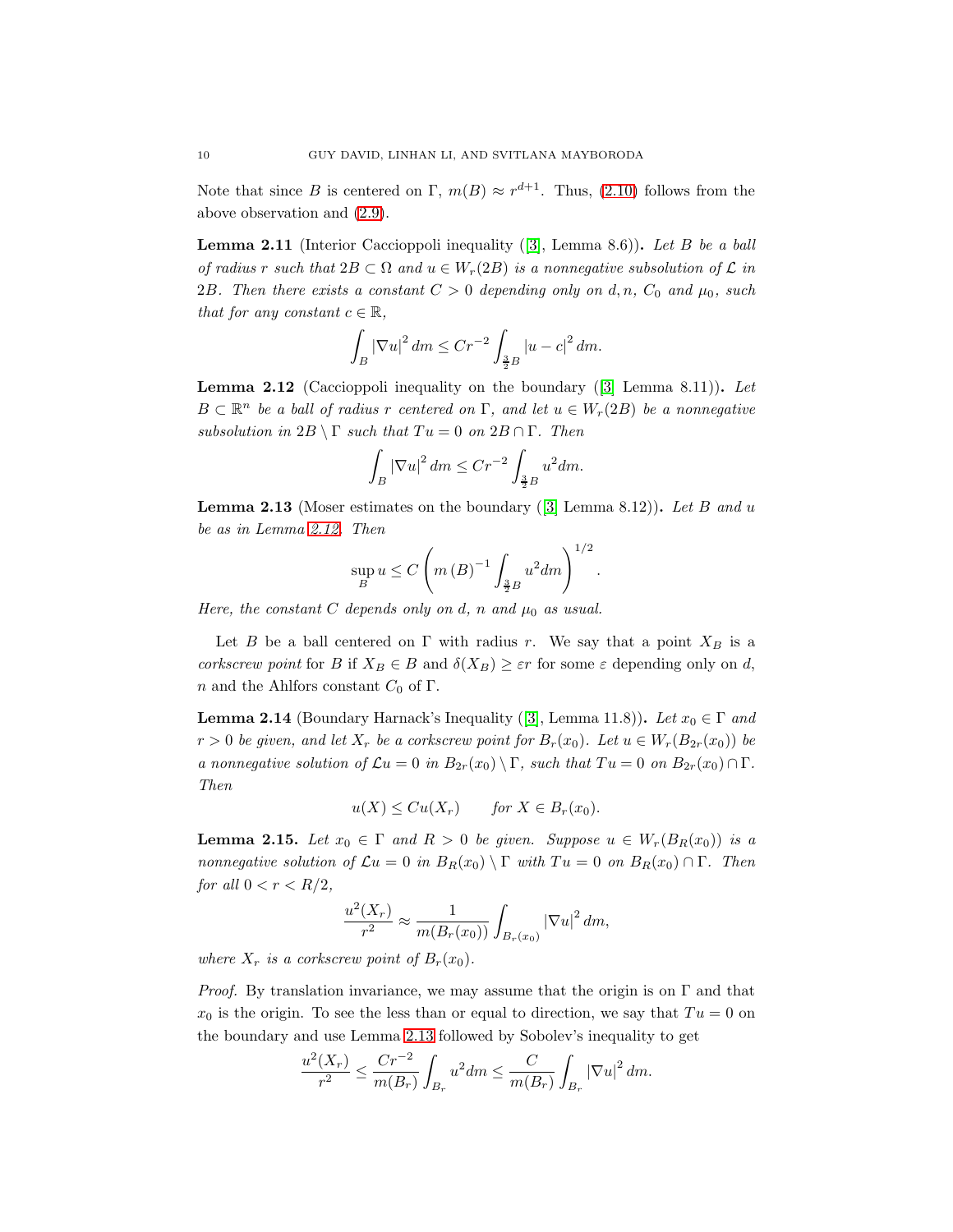To see the other direction, we use the boundary Caccioppoli and boundary Harnack inequalities to get

$$
\frac{1}{m(B_{2r})} \int_{B_r} |\nabla u|^2 dm \leq \frac{C}{r^2} \frac{1}{m(B_{2r})} \int_{B_{2r}} |u|^2 dm \leq \frac{C}{r^2} u^2(X_r).
$$

<span id="page-10-0"></span>**Lemma2.16** (Comparison Principle ([\[3\]](#page-35-4), Theorem 11.17)). *Let*  $x_0 \in \Gamma$  and  $r > 0$ , and let  $X_r$  be a corkscrew point. Let  $u, v \in W_r(B_{2r}(x_0))$  be two nonnegative, not *identically zero, solutions of*  $\mathcal{L}u = \mathcal{L}v = 0$  *in*  $B_{2r}(x_0) \setminus \Gamma$ *, such that*  $Tu = Tv = 0$ *on*  $\Gamma \cap B_{2r}(x_0)$ *. Then* 

$$
C^{-1}\frac{u(X_r)}{v(X_r)} \le \frac{u(X)}{v(X)} \le C\frac{u(X_r)}{v(X_r)} \qquad \text{for all } X \in B_r(x_0) \setminus \Gamma,
$$

where  $C > 1$  depends only on n, d,  $C_0$  and  $\mu_0$ .

<span id="page-10-6"></span>Corollary 2.17 ([\[2\]](#page-35-6), Corollary 6.4). *Let* u*,* v*,* r*,* x<sup>0</sup> *be as in Lemma [2.16.](#page-10-0) There exists*  $C > 0$  *and*  $\gamma \in (0, 1)$  *depending only on* n, d,  $C_0$  *and*  $\mu_0$ *, such that* 

$$
\left|\frac{u(X)v(Y)}{u(Y)v(X)}-1\right|\leq C\left(\frac{\rho}{r}\right)^{\gamma}
$$

*for all*  $X, Y \in B_o(x_0) \setminus \Gamma$ *, as long as*  $\rho < r/4$ *.* 

We have the following reverse Hölder inequality for the gradient of solutions.

<span id="page-10-1"></span>**Lemma 2.18.** *Let*  $B \subset \mathbb{R}^n$  *be a ball centered on*  $\Gamma$ *. Let*  $u \in W_r(3B)$  *be a solution of*  $\mathcal{L}u = 0$  *in*  $3B \setminus \Gamma$  *with*  $Tu = 0$  *on*  $3B \cap \Gamma$ *. Then there exist*  $p > 2$  *depending only on*  $d, n, C_0$  *and*  $\mu_0$ *, and*  $C > 0$  *depending on*  $d, n, C_0$ *,*  $\mu_0$  *and*  $p$ *, such that* 

<span id="page-10-3"></span>
$$
\left(\frac{1}{m(B)}\int_{B} |\nabla u|^{p} dm\right)^{1/p} \le C\left(\frac{1}{m(2B)}\int_{2B} |\nabla u|^{2} dm\right)^{1/2}.
$$
 (2.19)

*If in addition,*  $u \geq 0$  *in* 3*B, then* 

<span id="page-10-5"></span>
$$
\left(\frac{1}{m(B)}\int_B |\nabla u|^p dm\right)^{1/p} \le C\left(\frac{1}{m(B)}\int_B |\nabla u|^2 dm\right)^{1/2}.
$$
 (2.20)

To prove Lemma [2.18,](#page-10-1) we first derive the following inequality

<span id="page-10-4"></span>**Lemma 2.21.** Let  $X \in \mathbb{R}^n$  and  $r > 0$  be given. Let  $u \in W_r(B_{4r}(X))$  be a solution *of*  $\mathcal{L}u = 0$  *in*  $B_{4r}(X) \setminus \Gamma$ *, with*  $Tu = 0$  *on*  $B_{4r}(X) \cap \Gamma$  *if*  $B_{4r}(X) \cap \Gamma$  *is not empty. Then*

<span id="page-10-2"></span>
$$
\left(\frac{1}{m(B_r(X))}\int_{B_r(X)}|\nabla u|^2\,dm\right)^{1/2}\leq C\left(\frac{1}{m(B_{3r}(X))}\int_{B_{3r}(X)}|\nabla u|^{\frac{2n}{n+2}}\,dm\right)^{\frac{n+2}{2n}}.\tag{2.22}
$$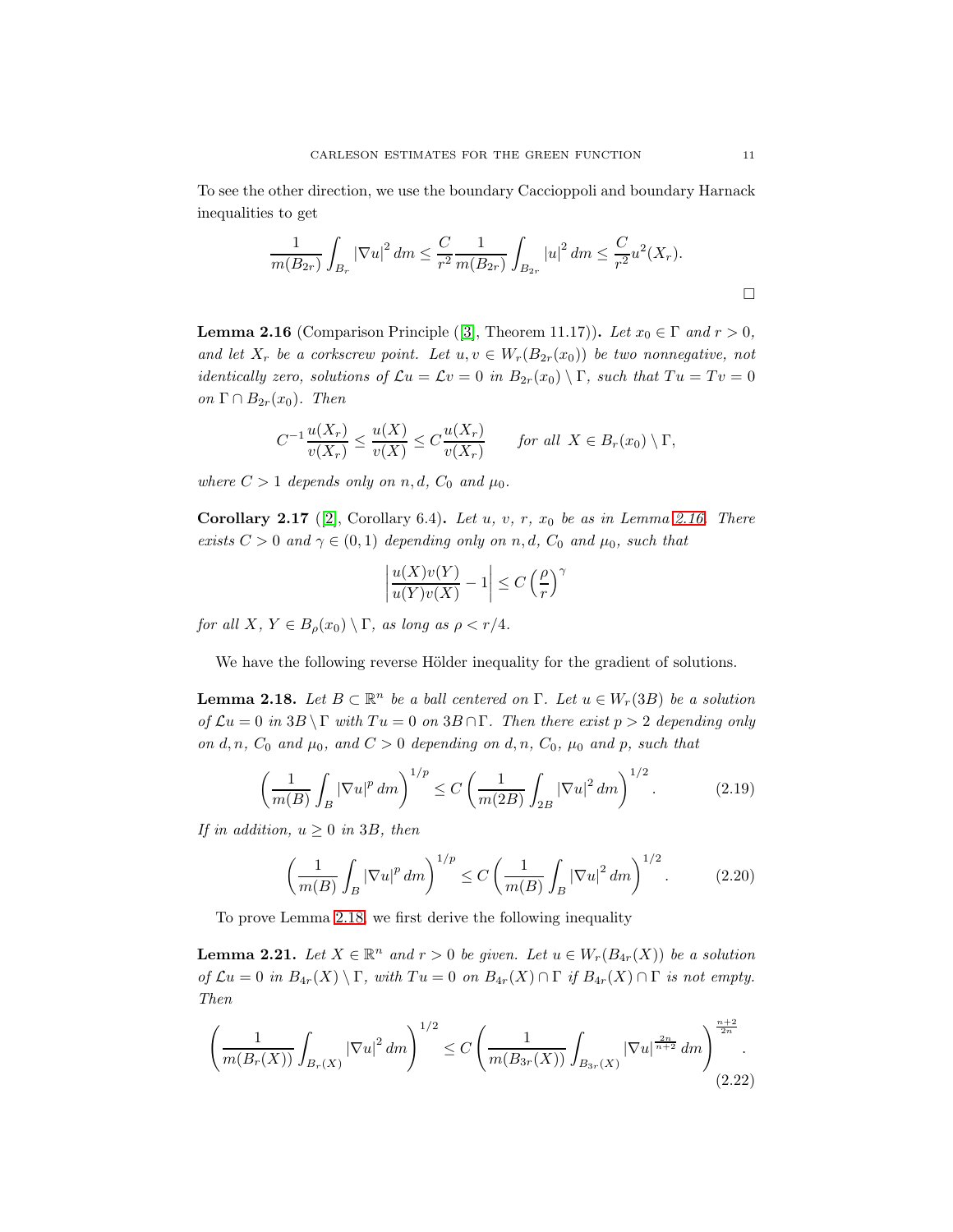*Proof.* Case 1:  $\delta(X) \leq \frac{5}{4}r$ . Then there exists  $x_0 \in \Gamma$  so that  $B_r(X) \subset B_{\frac{9}{4}r}(x_0)$ . Hence, by Caccioppoli's inequality on the boundary and [\(2.10\)](#page-8-0),

$$
\left(\frac{1}{m(B_r(X))}\int_{B_r(X)}|\nabla u|^2\,dm\right)^{1/2} \lesssim \left(\frac{1}{m(B_{9r/4}(x_0))}\int_{B_{9r/4}(x_0)}|\nabla u|^2\,dm\right)^{1/2}
$$

$$
\lesssim \left(\frac{1}{m(B_{5r/2}(x_0))}\int_{B_{5r/2}(x_0)}|\nabla u|^{\frac{2n}{n+2}}\,dm\right)^{\frac{n+2}{2n}}.
$$

Then [\(2.22\)](#page-10-2) follows from the fact that  $B_{5r/2}(x_0) \subset B_{3r}(X)$ .

Case 2:  $\delta(X) > \frac{5}{4}r$ . Then  $B_{5r/4}(X) \subset \mathbb{R}^n \setminus \Gamma$ . By the interior Caccioppoli inequality and the Poincaré inequality  $(2.9)$ ,

$$
\left(\frac{1}{m(B_r(X))}\int_{B_r(X)}|\nabla u|^2 dm\right)^{\frac{1}{2}} \lesssim \frac{1}{r} \left(\frac{1}{m(B_{\frac{5r}{4}}(X))}\int_{B_{\frac{5r}{4}}(X)}\left|u-u_{B_{5r/4}(X)}\right|^2 dm\right)^{\frac{1}{2}}
$$
  

$$
\lesssim \left(\frac{1}{m(B_{\frac{5r}{4}}(X))}\int_{B_{\frac{5r}{4}}(X)}|\nabla u|^{\frac{2n}{n+2}} dm\right)^{\frac{n+2}{2n}}.
$$

*Sketch of proof of Lemma [2.18.](#page-10-1)* One can deduce [\(2.19\)](#page-10-3) in Lemma [2.18](#page-10-1) from Lemma [2.21](#page-10-4) and a modification of the argument in [\[9\]](#page-36-5) (Theorem 1.2, Chapter V). Thanks to the fact that  $m$  is a doubling measure, the argument in  $[9]$  carries over. The only modification is that one should choose parameters everywhere in the argument in [\[9\]](#page-36-5) according to the doubling constant of m instead of that of Lebesgue measure in  $\mathbb{R}^n$ . Once we obtain [\(2.19\)](#page-10-3) and assume additionally u is an nonnegative solution,  $(2.20)$  follows immediately from Lemma [2.15](#page-9-2) and Harnack's inequality.

# <span id="page-11-0"></span>3. Connection with the co-dimensional one case: an analogue of constant-coefficient operators

From now on, we focus only on  $\Omega = \mathbb{R}^n \setminus \Gamma$  with  $\Gamma = \{(x, t) \in \mathbb{R}^n : t = 0\} \cong \mathbb{R}^d$ . Notice that in this setting, for a point  $(x, t) \in \mathbb{R}^n$ , its distance to  $\Gamma$  is simply |t|. Therefore, we can simply define the weight function w as a function in  $\mathbb{R}^{n-d}$ . That is, for  $t \in \mathbb{R}^{n-d}$ , define

$$
w(t) := |t|^{-n+d+1}.
$$

Recall that  $B_r(X)$  denotes the ball in  $\mathbb{R}^n$  with radius r centered at  $X \in \mathbb{R}^n$ . For  $x \in \mathbb{R}^d$ , we write  $B_r(x) := B_r(x,0)$ , the ball in  $\mathbb{R}^n$  with radius r centered at  $(x, 0) \in \mathbb{R}^n$ . Recall also that for a set E in  $\mathbb{R}^n$ ,  $m(E) = \int_E w(t) dx dt$ . As the following computation shows, for a ball in  $\mathbb{R}^n$  centered on  $\Gamma$ , its m measure is equal to the Lebesgue measure of a Carleson ball in  $\mathbb{R}^{d+1}$  multiplied by the surface area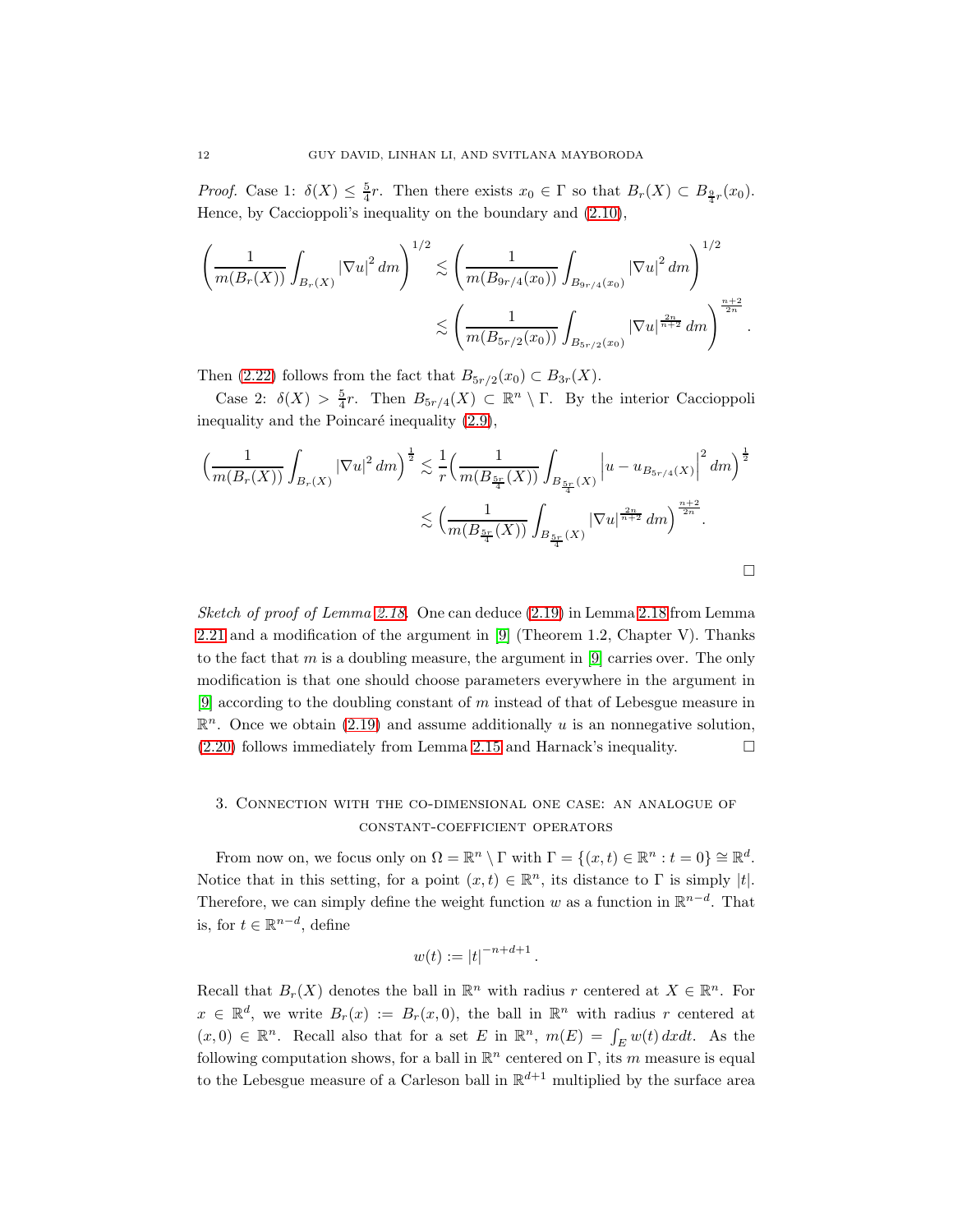of the unit  $(n - d - 1)$ -dimensional sphere:

<span id="page-12-5"></span>
$$
m(B_r(x_0)) = \int_{B_r(x_0)} w(t) dx dt = \int_{B_r(x_0)} |t|^{-n+d+1} dx dt
$$
  
= 
$$
\int_{|x-x_0| \le r} \int_{\rho=0}^{\sqrt{r^2 - |x-x_0|^2}} \int_{\omega \in S^{n-d-1}} d\omega d\rho dx
$$
  
= 
$$
|T(x_0, r)| \sigma(S^{n-d-1}) = c_{n,d} r^{d+1}.
$$
 (3.1)

Let  $\mathcal{L} = -\text{div}_{x,t}(\mathcal{A}(x,t)w(t)\nabla_{x,t})$  be an operator defined in  $\mathbb{R}^n \setminus \Gamma$ , where  $\mathcal{A}(x,t) = \begin{bmatrix} a_{ij}(x,t) \end{bmatrix}$  is an  $n \times n$  matrix of real-valued, measurable functions on  $\mathbb{R}^n$ , which satisfies the ellipticity conditions [\(1.2\)](#page-2-0). We shall systematically use  $\mathcal{A}_0$ to denote an  $n \times n$  matrix in the class  $\mathfrak{A}_0(\mu_0)$ , and write  $\mathcal{L}_0 = -\operatorname{div}_{x,t}(\mathcal{A}_0 w(t)\nabla_{x,t})$ .

The main benefit of taking  $A_0$  in this particular form is that the solutions of  $\mathcal{L}_0 u = 0$  can be converted to solutions of a constant-coefficient equation in  $\mathbb{R}^{d+1}$ . Let us introduce the  $(d + 1)$ - dimensional constant-coefficient elliptic operator

<span id="page-12-3"></span>
$$
L_0 := -\operatorname{div}_{x,\rho}(\widetilde{A}\nabla_{x,\rho}), \quad \text{with } \widetilde{A} = \begin{bmatrix} A_0 \\ \mathbf{c}_0 \end{bmatrix}, \tag{3.2}
$$

where  $A_0$ ,  $\mathbf{b_0}$ ,  $\mathbf{c_0}$  and  $d_0$  are the same as in [\(1.6\)](#page-3-1). Alternatively, we can write

<span id="page-12-0"></span>
$$
L_0 = -\operatorname{div}_x(A_0 \nabla_x) - \operatorname{div}_x(\mathbf{b_0} \partial_\rho) - \partial_\rho(\mathbf{c_0} \nabla_x) - d_0 \partial_\rho^2.
$$
 (3.3)

To relate solutions of  $\mathcal{L}_0u = 0$  to those of  $L_0v = 0$ , let us first give some definitions.

<span id="page-12-2"></span>**Definition 3.4.** Let  $f = f(x,t)$  be a function defined on  $\mathbb{R}^n$ . Write  $t = \rho \omega$  in polar coordinates, with  $\rho \in \mathbb{R}_+$  and  $\omega \in S^{n-d-1}$ . We still denote the function in polar coordinates as f, that is,  $f(x, t)$  and  $f(x, \rho \omega)$  are the same function in different coordinates. For any  $(x, \rho) \in \mathbb{R}^{d+1}_+$ , define

$$
f_{\theta}(x,\rho) := \int_{S^{n-d-1}} f(x,\rho \,\omega) d\omega.
$$
 (3.5)

For any  $(x,t) \in \mathbb{R}^n$ , define

<span id="page-12-4"></span>
$$
\widetilde{f}_{\theta}(x,t) := f_{\theta}(x,|t|) = \int_{S^{n-d-1}} f(x,|t| \omega) d\omega.
$$
\n(3.6)

In particular,  $f_{\theta}$  is a function of n variables and is radial in t.

<span id="page-12-1"></span>Lemma 3.7. *With the definitions above, the following statements hold:*

*(1) If*  $u \in W$ *, then*  $u_{\theta} \in L^{1}_{loc}(\mathbb{R}^{d+1}_{+})$ *,*  $\nabla u_{\theta} \in L^{2}(\mathbb{R}^{d+1}_{+})$ *, and*  $\widetilde{u}_{\theta} \in W$ *.* (2) Let  $x_0 \in \Gamma$  and  $r > 0$ . If  $u \in W_r(B_r(x_0))$ , then  $u_{\theta} \in W_{loc}^{1,2}(T(x_0,r)) = \left\{ f \in L_{loc}^2(T(x_0,r)) : \nabla f \in L_{loc}^2(T(x_0,r)) \right\},\$ 

and 
$$
\widetilde{u}_{\theta} \in W_r(B_r(x_0)).
$$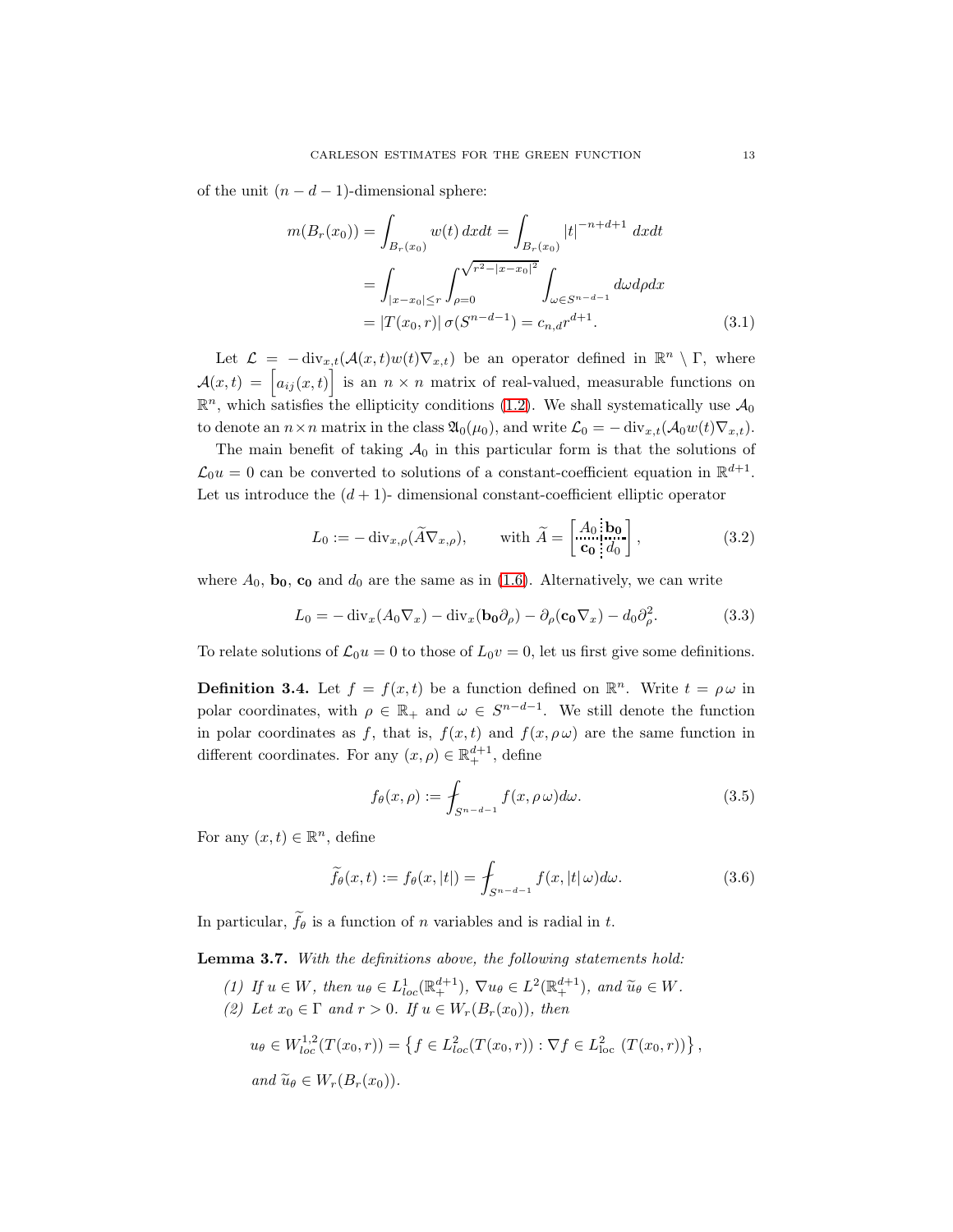*Proof.* (1) We first show that  $u_{\theta} \in L_{loc}^1(\mathbb{R}^{d+1}_+)$ . Let K be a compact set in  $\mathbb{R}^{d+1}_+$ . Then we can find  $x_0 \in \mathbb{R}^d$ ,  $r > 0$  and  $\varepsilon > 0$  so that  $K \subset \{(x,\rho) \in T(x_0,r) : \rho \geq \varepsilon\}.$ By translation invariance, we can assume that  $x_0$  is the origin. Then we have

$$
\int_{K} |u_{\theta}(x,\rho)| d\rho dx \leq \varepsilon^{-n+d+1} \int_{|x| \leq r} \int_{\varepsilon}^{\sqrt{r^{2}-|x|^{2}}} |u_{\theta}(x,\rho)| \rho^{n-d-1} d\rho dx
$$
  

$$
\leq C_{\varepsilon,n,d} \int_{|x| \leq r} \int_{\varepsilon}^{\sqrt{r^{2}-|x|^{2}}} \int_{S^{n-d-1}} |u(x,\rho\omega)| \rho^{n-d-1} d\omega d\rho dx
$$
  

$$
= C_{\varepsilon,n,d} \int_{B_{r}} |u(x,t)| dx dt < \infty,
$$

where we have used  $u \in L^1_{loc}(\mathbb{R}^n)$  to get the finiteness of the last term. This shows  $u_{\theta} \in L_{loc}^1(\mathbb{R}^{d+1}_+).$ 

Now we compute the  $L^2$  integral of  $|\nabla u_{\theta}|$  over a Carleson ball  $T_r$  centered at the origin. Observe that by the definition of  $u_{\theta}$  and  $\tilde{u}_{\theta}$ , expressing the gradient in polar coordinates, we have  $|\nabla_{x,\rho}u_{\theta}(x,\rho)| = |\nabla_{x,t}\tilde{u}_{\theta}(x,t)|$ , for  $\rho = |t|$ . Hence,

<span id="page-13-0"></span>
$$
|\nabla_{x,\rho} u_{\theta}(x,\rho)|^2 = \left|\nabla_{x,t} \int_{S^{n-d-1}} u(x,|t|\,\omega) d\omega\right|^2 \le \int_{S^{n-d-1}} |\nabla_{x,t} u(x,|t|\,\omega)|^2 d\omega.
$$
\n(3.8)

Let  $s = |t| \omega$ , then  $|s| = |t|$ , and  $\frac{\partial s_k}{\partial t_j} = \frac{t_j}{|t|}$  $\frac{v_j}{|t|} \omega_k$ , for  $k, j = 1, 2, \ldots, n - d$ . Thus,

$$
\left|\nabla_t u(x,|t|\,\omega)\right|^2 = \sum_{j=1}^{n-d} \left(\partial_{t_j} u(x,s)\right)^2 = \sum_{j=1}^{n-d} \left(\sum_{k=1}^{n-d} \partial_{s_k} u(x,s) \frac{t_j}{|t|} \omega_k\right)^2 \leq \left|\nabla_s u(x,s)\right|^2.
$$

Combining this with [\(3.8\)](#page-13-0), we obtain

$$
\left|\nabla_{x,\rho} u_{\theta}(x,\rho)\right|^{2} \leq \frac{1}{\sigma(S^{n-d-1})} \int_{\rho S^{n-d-1}} \left|\nabla_{x,s} u(x,s)\right|^{2} \rho^{-n+d+1} ds.
$$

Therefore, integrating in polar coordinates, we can control the  $L^2$  integral of  $|\nabla u_\theta|$ as follows.

$$
\int_{T_r} |\nabla_{x,\rho} u_{\theta}(x,\rho)|^2 dx d\rho \leq C_{n,d} \int_{|x| \leq r} \int_{\rho=0}^{\sqrt{r^2 - |x|^2}} \int_{\rho S^{n-d-1}} |\nabla_{x,s} u(x,s)|^2 \frac{dsd\rho dx}{\rho^{n-d-1}}
$$

$$
= C_{n,d} \int_{|x| \leq r} \int_{|t| \leq \sqrt{r^2 - |x|^2}} |\nabla_{x,t} u(x,t)|^2 \frac{dt dx}{|t|^{n-d-1}}
$$

$$
= C_{n,d} \int_{B_r} |\nabla_{x,t} u(x,t)|^2 w(t) dx dt \leq C_{n,d} ||\nabla u||_{L^2(\mathbb{R}^n, w)}^2. \quad (3.9)
$$

Letting r go to infinity we obtain  $\nabla u_{\theta} \in L^2(\mathbb{R}^{d+1})$  with

<span id="page-13-1"></span>
$$
\|\nabla u_{\theta}\|_{L^2(\mathbb{R}^{d+1}_+)} \leq C_{n,d} \|\nabla u\|_{L^2(\mathbb{R}^n, w)}.
$$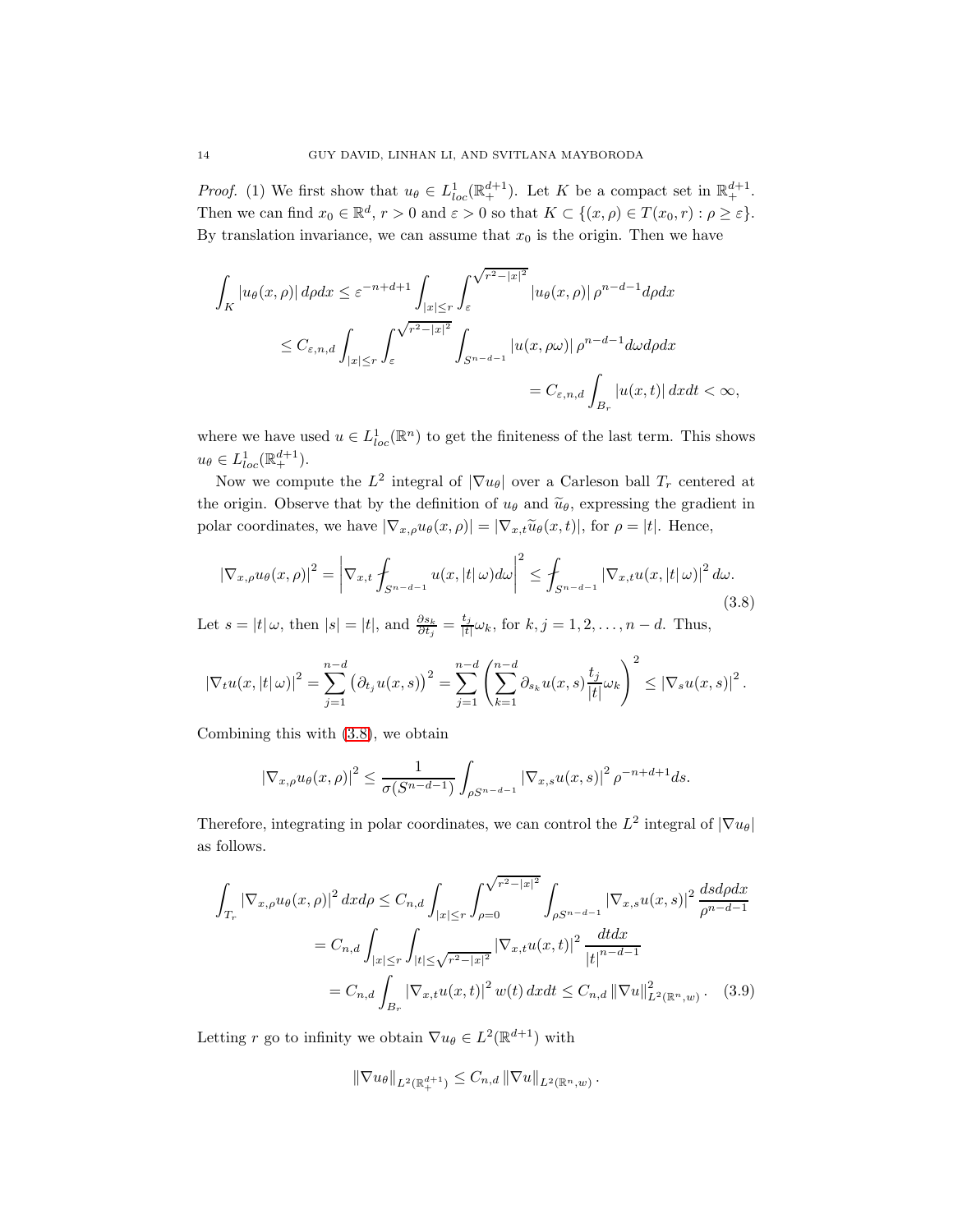As for  $\tilde{u}_{\theta}$ , let us fix any  $r > 0$  and evaluate the integral of  $\tilde{u}_{\theta}$  over the ball  $B_r$ .

$$
\int_{B_r} \left| \tilde{u}_{\theta}(x,t) \right|^2 dxdt = \int_{|x| \le r} \int_0^{\sqrt{r^2 - |x|^2}} \int_{S^{n-d-1}} |u_{\theta}(x,\rho)| \, \rho^{n-d-1} d\omega d\rho dx
$$
\n
$$
\le \int_{|x| \le r} \int_0^{\sqrt{r^2 - |x|^2}} \int_{S^{n-d-1}} |u(x,\rho\omega')| \, d\omega' \rho^{n-d-1} d\rho dx = \int_{B_r} |u(x,t)| \, dxdt.
$$

This shows that  $\widetilde{u}_{\theta} \in L^1_{loc}(\mathbb{R}^n)$ . Finally, we compute

$$
\int_{B_r} \left| \nabla_{x,t} \widetilde{u}_{\theta}(x,t) \right|^2 w(t) dx dt = \int_{|x| \le r} \int_0^{\sqrt{r^2 - |x|^2}} \int_{S^{n-d-1}} \left| \nabla_{x,\rho} u_{\theta}(x,\rho) \right|^2 d\omega d\rho dx
$$

$$
= \sigma(S^{n-d-1}) \int_{T_r} \left| \nabla_{x,\rho} u_{\theta}(x,\rho) \right|^2 d\rho dx.
$$

This and [\(3.9\)](#page-13-1) give  $\nabla \widetilde{u}_{\theta} \in L^2(\mathbb{R}^n, w)$ . Thus,  $\widetilde{u}_{\theta} \in W$ .

(2) By translation and dilation invariance, we can assume that  $x_0$  is the origin and r = 1. By a similar argument as in (1), one sees that if  $u \in W_r(B_1)$ , then  $u_\theta \in$  $L^1_{loc}(T_1)$ ,  $\nabla u_\theta \in L^2_{loc}(T_1)$ , and  $\widetilde{u}_\theta \in W_r(B_1)$ . So it remains to show  $u_\theta \in L^2_{loc}(T_1)$ . Notice however that  $u_{\theta}$  lives in the upper half space, where there is no disturbing weight  $w$ ; then we can apply the usual Poincaré estimate, in the homogeneous space of locally integrable functions f such that  $\nabla f \in L^2$ , and indeed get that  $u_{\theta} \in L^2_{loc}(T_1)$ . This gives  $u_{\theta} \in W^{1,2}_{loc}(T_1)$ .

Now we can show how solutions of equations in  $\mathbb{R}^{d+1}_+$  and  $\mathbb{R}^n \setminus \mathbb{R}^d$  are related.

<span id="page-14-0"></span>**Lemma 3.10.** *Let* B *be a ball centered on* Γ. If  $u \in W_r(B)$  *is a solution of*  $\mathcal{L}_0 u = 0$  in  $B \setminus \Gamma$ , where  $\mathcal{A}_0$  is in block form [\(1.6\)](#page-3-1), then  $u_{\theta} \in W^{1,2}_{loc}(T)$  is a solution *of*  $L_0 u_\theta = 0$  *in*  $T$ *, and*  $\widetilde{u}_\theta \in W_r(B)$  *is a solution of*  $\mathcal{L}_0 \widetilde{u}_\theta = 0$  *in*  $B \setminus \Gamma$ *.* 

*Proof.* Let us assume that u is a  $C^2$  function and thus a strong solution. Writing out the derivatives, we see that

$$
\mathcal{L}_0 = \frac{-1}{|t|^{n-d-1}} \left( \operatorname{div}_x (A_0 \nabla_x) + \operatorname{div}_x \left( \frac{\mathbf{b_0} t \cdot \nabla_t}{|t|} \right) + \operatorname{div}_t \left( \frac{t^T \mathbf{c_0} \nabla_x}{|t|} \right) + \operatorname{div}_t (d_0 \nabla_t) \right) + \frac{n-d-1}{|t|^{n-d}} \mathbf{c_0} \nabla_x + \frac{n-d-1}{|t|^{n-d+1}} d_0 t \cdot \nabla_t.
$$

Fortunately, some of these terms cancel. In fact,

$$
\operatorname{div}_t \left( \frac{t^T \mathbf{c_0} \nabla_x}{|t|} \right) = \frac{(n-d-1)\mathbf{c_0} \nabla_x}{|t|} + \frac{t \cdot \nabla_t (\mathbf{c_0} \nabla_x)}{|t|},
$$

and thus

$$
\mathcal{L}_0 = -\frac{1}{|t|^{n-d-1}} \left( \text{div}_x (A_0 \nabla_x) + \text{div}_x \left( \frac{\mathbf{b_0} t \cdot \nabla t}{|t|} \right) + \frac{t \cdot \nabla_t (\mathbf{c_0} \nabla_x)}{|t|} + d_0 \Delta_t \right) + \frac{n-d-1}{|t|^{n-d+1}} d_0 t \cdot \nabla_t.
$$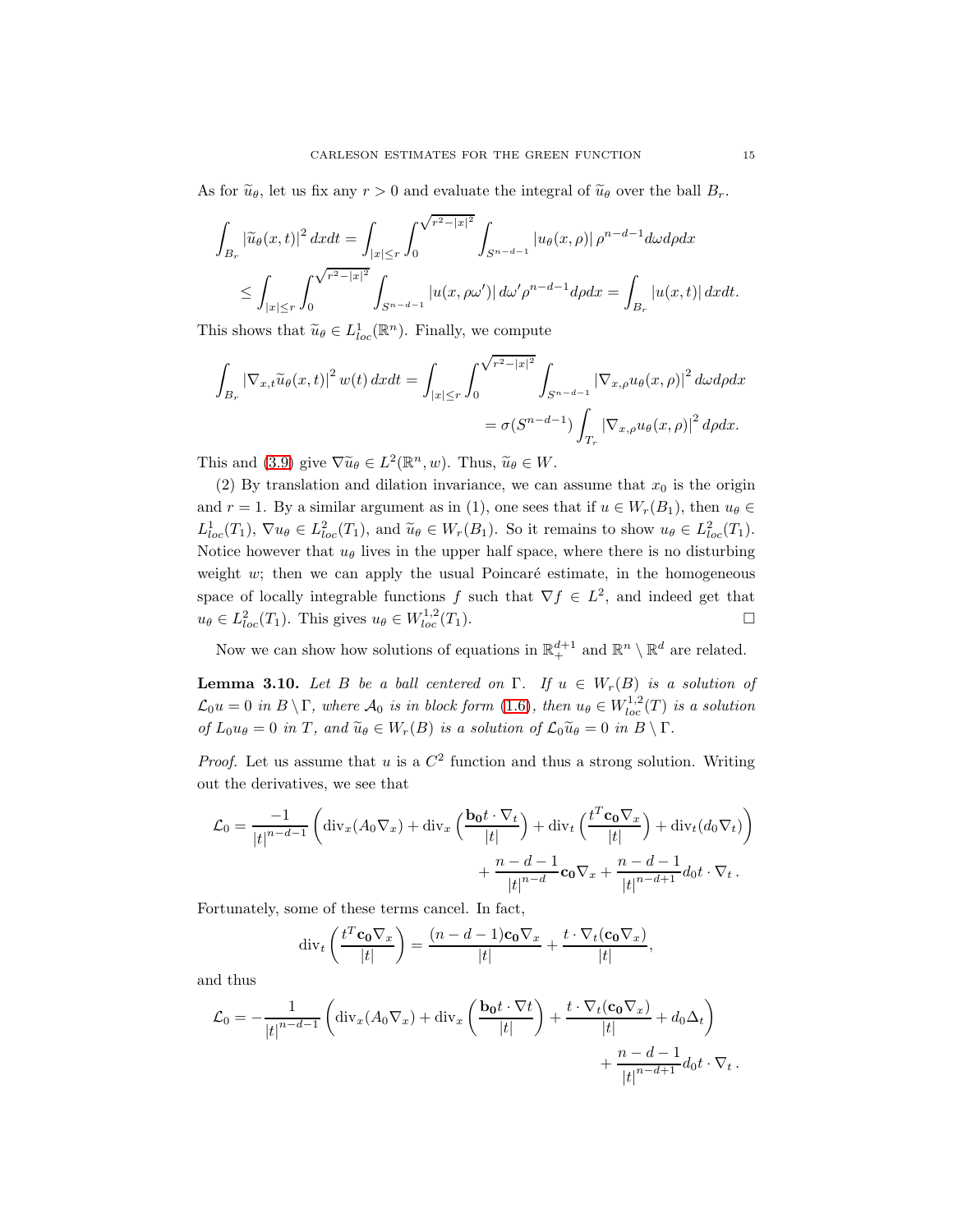Changing to polar coordinates  $t = \rho \omega$ , we have  $t \cdot \nabla_t = \rho \partial_\rho$ , and

$$
\Delta_t = \partial_{\rho}^2 + (n - d - 1) \frac{1}{\rho} \partial_{\rho} + \frac{1}{\rho^2} \Delta_{\omega},
$$

where  $\Delta_{\omega}$  is the Laplacian on the sphere  $S^{n-d-1}$ . Then  $\mathcal{L}_0$  can be simplified as

<span id="page-15-1"></span>
$$
\mathcal{L}_0 = -\frac{1}{\rho^{n-d-1}} \left( \mathrm{div}_x (A_0 \nabla_x) + \mathrm{div}_x (\mathbf{b}_0 \partial_\rho) + \partial_\rho (\mathbf{c}_0 \nabla_x) + d_0 \partial_\rho^2 \right) - \frac{d_0}{\rho^{n-d+1}} \Delta_\omega.
$$
\n(3.11)

Notice that the quantity in the first parenthesis is exactly what we have for  $L_0$  in [\(3.3\)](#page-12-0). Now since  $\tilde{u}_{\theta}$  is radial in t,  $\Delta_{\omega}\tilde{u}_{\theta} = 0$ , and thus,

<span id="page-15-0"></span>
$$
\mathcal{L}_0 \widetilde{u}_{\theta} = \frac{1}{\rho^{n-d-1}} L_0 u_{\theta}.
$$
\n(3.12)

Notice that  $\int_{S^{n-d-1}} \Delta_{\omega} u(x, \rho \omega) d\omega = 0$  by the divergence theorem, so that we can add this term for free and get the following.

$$
\mathcal{L}_0 \widetilde{u}_{\theta} = -\frac{1}{\rho^{n-d-1}} L_0 u_{\theta} + \frac{d_0}{\rho^{n-d+1}} \oint_{S^{n-d-1}} \Delta_{\omega} u(x, \rho \, \omega) d\omega.
$$

Exchanging the order of integration and differentiation, we obtain

$$
\mathcal{L}_0 \widetilde{u}_{\theta} = -\frac{1}{\rho^{n-d-1}} \int_{S^{n-d-1}} \left( L_0 + \frac{d_0}{\rho^2} \Delta_{\omega} \right) u(x, \rho \omega) d\omega = \int_{S^{n-d-1}} \mathcal{L}_0 u d\omega = 0.
$$

This and [\(3.12\)](#page-15-0) show that  $\mathcal{L}_0 \tilde{u}_\theta = 0 = L_0 u_\theta$ .

The smoothness assumption on solutions is harmless. First, we have checked in Lemma [3.7](#page-12-1) that given  $u \in W_r(B)$ ,  $u_{\theta}$  and  $\tilde{u}_{\theta}$  are in the right spaces stated in the lemma. Now if  $u \in W_r(B)$  is a weak solution, it is a strong solution in any compact set in  $B \setminus \Gamma$ . This is because on these sets,  $|t| \geq \delta$  for some  $\delta > 0$ , and thus the coefficients are smooth. Then we use our results for strong solutions and conclude that  $u_{\theta}$  and  $\widetilde{u}_{\theta}$  are strong solutions in any compact set in T and  $B \setminus \Gamma$ , respectively. Then they are of course weak solutions in these compact sets. But this is all we need as in the weak formulation of equations, the test functions are compactly supported in T (for  $u_{\theta}$ ) and in  $B \setminus \Gamma$  (for  $\widetilde{u}_{\theta}$ ).

*Remark* 3.13*.* Writing  $\mathcal{L}_0$  in polar coordinates as in [\(3.11\)](#page-15-1), one immediately sees  $\mathcal{L}_0 |t| = 0$  in  $\mathbb{R}^n \setminus \mathbb{R}^d$ . We shall use this property of  $|t|$  in the future.

We now turn to the quantity  $\lambda_{x,r}(u)$ . First we show that  $\lambda_{x,r}(u)|t|$  is the best approximation of a given function u in  $B_r(x)$  by a multiple of |t|.

<span id="page-15-4"></span>**Lemma 3.14** (Orthogonality). For any  $(x, r) \in \mathbb{R}^{d+1}$ , for any function  $u(x, t)$ ,

<span id="page-15-2"></span>
$$
\frac{1}{m(B_r(x))} \int_{B_r(x)} \nabla(u(y,t) - \lambda_{x,r}(u) |t|) \cdot \nabla |t| \ w(t) dy dt = 0.
$$
 (3.15)

*Moreover,*

<span id="page-15-3"></span>
$$
\inf_{\lambda \in \mathbb{R}} \frac{1}{m(B_r(x))} \int_{B_r(x)} \left| \nabla(u(y,t) - \lambda |t|) \right|^2 w(t) dy dt = J_u(x,r), \tag{3.16}
$$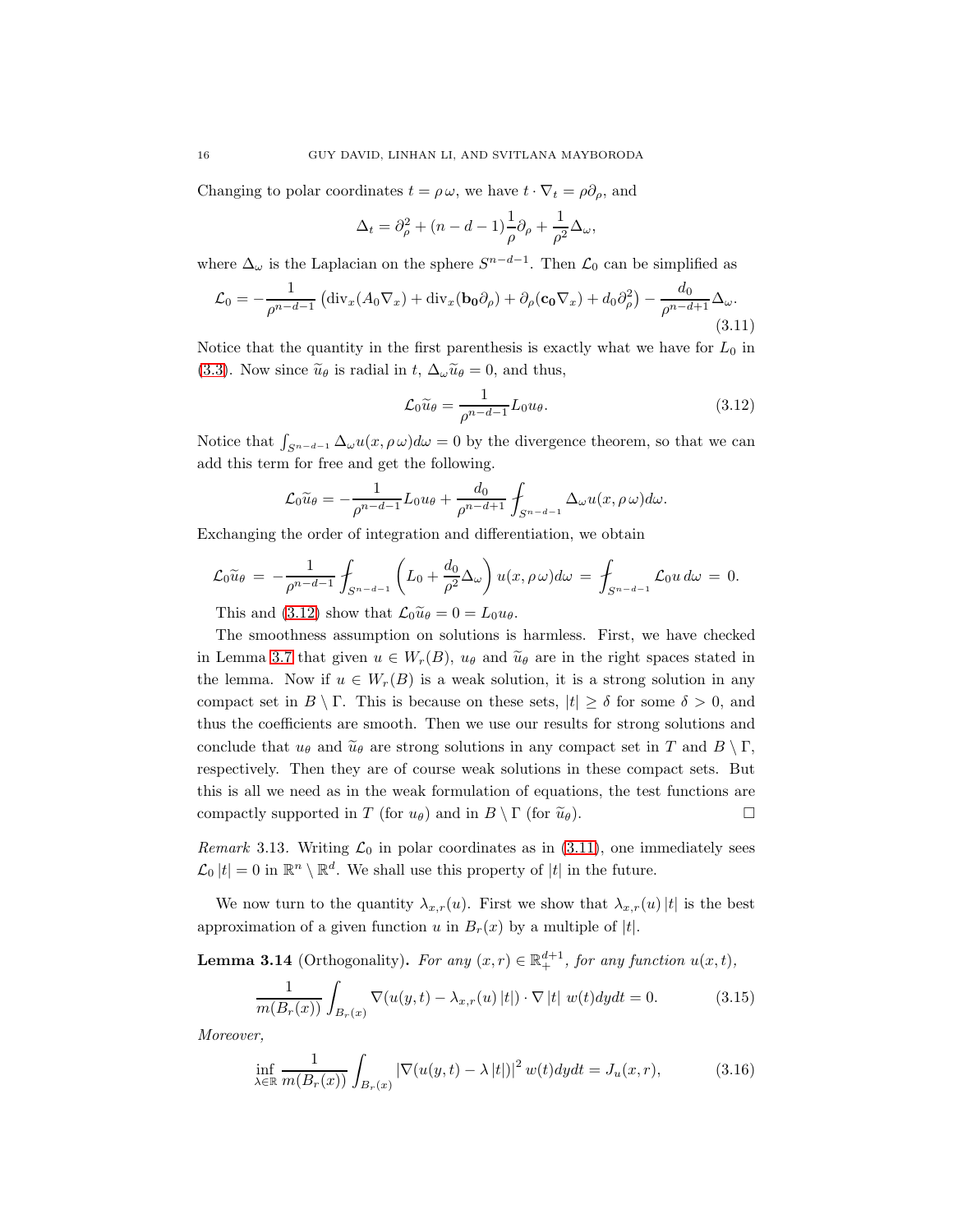*where*  $J_u(x, r)$  *is defined in* [\(1.13\)](#page-5-2).

*Proof.* For any  $\lambda \in \mathbb{R}$ , we compute

<span id="page-16-0"></span>
$$
\nabla(u - \lambda |t|) \cdot \nabla |t| = \sum_{i=1}^{n-d} \left( \partial_{t_i} u - \frac{\lambda t_i}{|t|} \right) \frac{t_i}{|t|} = \frac{\nabla_t u \cdot t}{|t|} - \lambda. \tag{3.17}
$$

By the definition of  $\lambda_{x,r}(u)$  in [\(1.12\)](#page-5-3),  $\frac{\nabla_t u \cdot t}{|t|} - \lambda_{x,r}(u)$  is orthogonal to constants in  $L^2(B_r(x), w)$ . Therefore, using [\(3.17\)](#page-16-0) with  $\lambda = \lambda_{x,r}(u)$ , one sees that [\(3.15\)](#page-15-2) holds. Turning to [\(3.16\)](#page-15-3), we see that for any  $\lambda \in \mathbb{R}$ ,

$$
\frac{1}{m(B_r(x))} \int_{B_r(x)} |\nabla(u(y,t) - \lambda |t|)|^2 w(t) dy dt
$$
\n
$$
= \frac{1}{m(B_r(x))} \int_{B_r(x)} |\nabla(u(y,t) - \lambda_{x,r}(u) |t|)|^2 w(t) dy dt
$$
\n
$$
+ \frac{|\lambda_{x,r}(u) - \lambda|^2}{m(B_r(x))} \int_{B_r(x)} |\nabla |t||^2 w(t) dy dy t
$$
\n
$$
= J_u(x,r) + |\lambda_{x,r}(u) - \lambda|^2 \ge J_u(x,r),
$$

where in the first equality we have used  $(3.15)$ .

It follows from [\(3.16\)](#page-15-3) that  $J_u(x, r) \le E_u(x, r)$ , which implies

<span id="page-16-2"></span>
$$
\beta_u(x, r) \le 1 \qquad \text{for any } (x, r) \in \mathbb{R}^{d+1}_+.
$$
 (3.18)

The following lemma shows that the best approximation of u by a multiple of  $|t|$  in  $B_r(x)$  is the same as the best approximation of  $u_\theta$  in  $T(x,r)$ .

<span id="page-16-1"></span>**Lemma 3.19.** Let  $x \in \mathbb{R}^d$ ,  $r > 0$ , and u be as in Lemma [3.14.](#page-15-4) Define  $u_{\theta}$  as in *Definition [3.4.](#page-12-2) Then*

$$
\lambda_{x,r}(u) = \int_{T(x,r)} \partial_{\rho} u_{\theta}(y,\rho) dy d\rho.
$$

*Proof.* Without loss of generality, we may assume that x is the origin and  $r = 1$ . Passing to polar coordinates  $t = \rho \omega$ , and noticing that  $\frac{t \cdot \nabla_t u}{|t|} = \frac{\rho \partial_\rho u}{\rho}$ , we have

$$
\frac{1}{m(B)}\int_B \frac{\nabla_t u \cdot t}{|t|} w(t) dx dt = \frac{1}{m(B)} \int_{|x| \le 1} \int_{|t| \le \sqrt{1-|x|^2}} \frac{\nabla_t u(x,t) \cdot t}{|t|} w(t) dx dt
$$

$$
= \frac{1}{m(B)} \int_{|x| \le 1} \int_0^{\sqrt{1-|x|^2}} \int_{S^{n-d-1}} \partial_\rho u(x, \rho \omega) d\omega d\rho dx.
$$

Exchanging the order of integration and differentiation,

$$
\frac{1}{m(B)} \int_B \frac{\nabla_t u \cdot t}{|t|} w(t) \, dx dt = \frac{1}{m(B)} \int_{T_1} \left( \partial_\rho \int_{S^{n-d-1}} u(x, \rho \omega) d\omega \right) d\rho dx
$$

$$
= \int_{T_1} \left( \partial_\rho \int_{S^{n-d-1}} u(x, \rho \omega) d\omega \right) d\rho dx = \int_{T_1} \partial_\rho u_\theta(x, \rho) dx d\rho,
$$

because  $|T_1| = m(B)\sigma(S^{n-d-1})$  and as desired.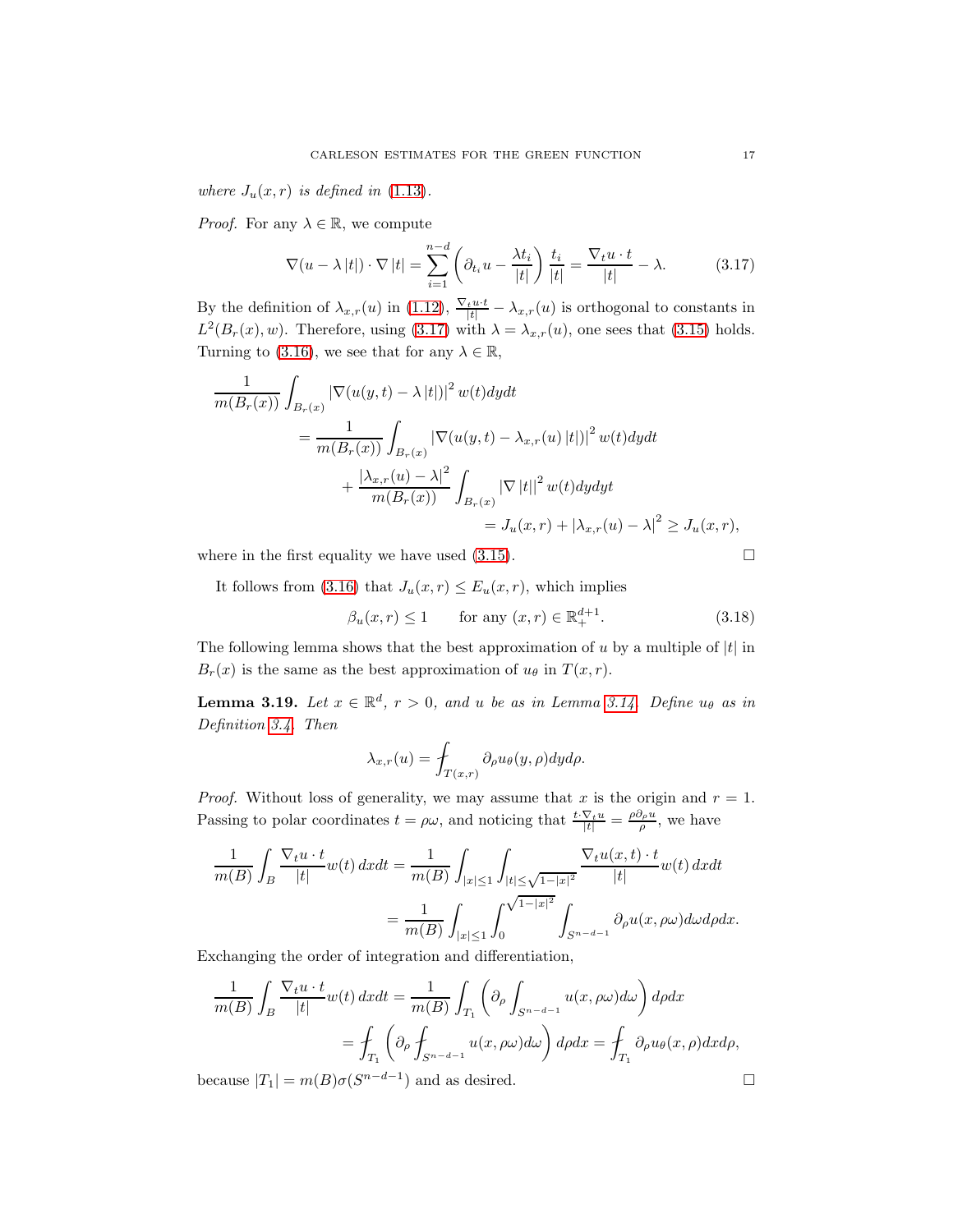4. ESTIMATES FOR SOLUTIONS OF  $\mathcal{L}_0u = 0$ 

<span id="page-17-1"></span><span id="page-17-0"></span>4.1. More about function spaces. When proving estimates for (weak) solutions, it is useful to allow test functions that lie in a bigger space than  $C_0^{\infty}$ . For this reason, we now define some new spaces.

**Definition 4.1.** Let  $O \subset \mathbb{R}^n$  be an open, bounded set. Define

$$
W(O) := \left\{ u \in L^{1}_{loc}(O) : \nabla u \in L^{2}(O, w) \right\}.
$$
\n(4.2)

Here  $L^1_{loc}(O)$  is for the Lebesgue measure, which is more natural if we want to see u as a distribution and talk about its gradient. Equip  $W(O)$  with the seminorm  $||f||_{W(O)} = \left(\int_O |\nabla f|^2 dm\right)^{1/2}$ . Define  $W_0(O)$  to be the closure of  $C_0^{\infty}(O)$  under  $\left\Vert \cdot\right\Vert _{W(O)}.$ 

As we shall see,  $W(O)$  plays the same role as the usual Sobolev space  $W^{1,2}(O)$ , and  $W_r(O)$  should be compared with  $W_{loc}^{1,2}(O)$ .

For the purposes of this paper, we are only interested in the simple case when O is a ball B centered on  $\Gamma$ , or  $O = B \setminus \Gamma$ .

<span id="page-17-3"></span>**Lemma 4.3.** *Let*  $B \subset \mathbb{R}^n$  *be a ball centered on*  $\Gamma$ *. Then* 

- (1)  $W(B \setminus \Gamma) = W(B) = \{u \in L^1(B) : \nabla u \in L^2(B, w)\};$
- (2)  $W(B) \subset W^{1,2}(B) = \{u \in L^2(B, dX) : ∇u \in L^2(B, w);$
- *(3) If*  $u \in W_r(2B)$ *, then*  $u \in W(B)$ *.*

*Proof.* (1) Let  $u \in W(B \setminus \Gamma)$  be given. By definition,  $u \in L^1_{loc}(B \setminus \Gamma, dX) =$  $L^1_{loc}(B \setminus \Gamma, wdX)$ , and by Lemma 3.2 in [\[3\]](#page-35-4),  $u \in L^1_{loc}(B, dX)$ . So  $u \in W(B)$ ; we still need to check that  $u \in L^1(B, dX)$ . However Poincaré's inequality (Lemma [2.7,](#page-8-2) with  $p = 1$ ) says that  $u \in L^1(B, wdX)$ , and then an easy estimate ((2.13) in [\[3\]](#page-35-4)) shows that  $u \in L^1(B, dX)$ . Notice that although our assumptions, for instance in Lemma [2.7,](#page-8-2) appear to be global, we never use the values of  $u$  outside of  $B$ .

(2) For  $u \in W(B)$ , we now apply Poincaré's inequality (Lemma [2.7\)](#page-8-2), now with  $p = 2$ , to find that

$$
\int_{B} |u - u_{B}|^{2} w dX \le C \int_{B} |\nabla u|^{2} dm,
$$

Then again  $u \in L^2(B, dX)$  by (2.13) in [\[3\]](#page-35-4), this time applied to  $g = |u - u_B|^2$ .

(3) follows immediately from (1) and the definition [\(2.4\)](#page-7-1).

 $\Box$ 

Next we claim that if  $u \in W(B)$  is a (weak) solution of  $\mathcal{L}u = 0$  in  $B \setminus \Gamma$ , we can take test functions in the space  $W_0(B \setminus \Gamma)$ . That is,

<span id="page-17-2"></span>
$$
\int_{B} \mathcal{A} \nabla u \cdot \nabla \varphi \, dm = 0 \quad \text{for every } \varphi \in W_0(B \setminus \Gamma). \tag{4.4}
$$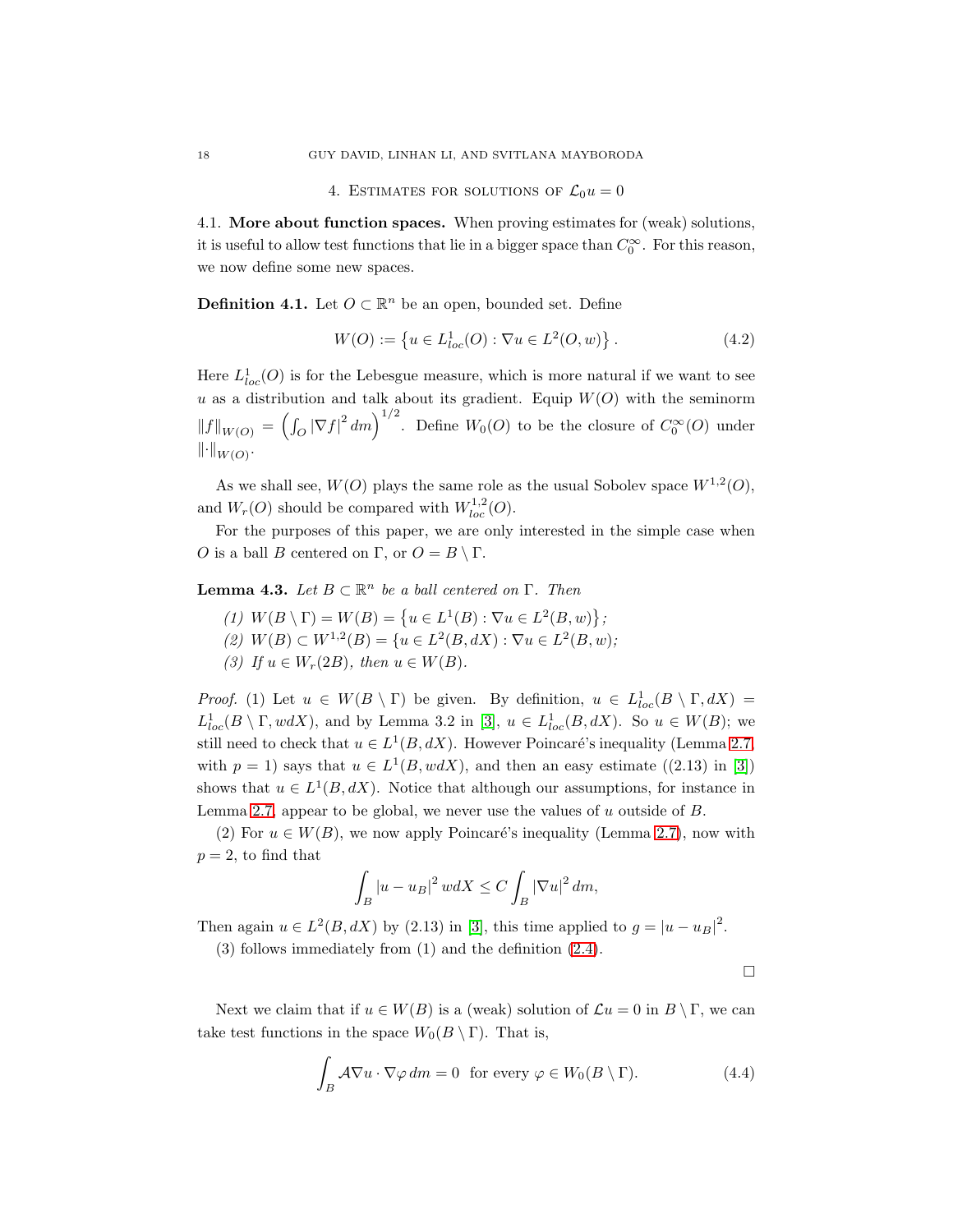In fact, since  $\varphi \in W_0(B \setminus \Gamma)$  we can find a sequence  $\{\varphi_k\}$  in  $C_0^{\infty}(B \setminus \Gamma)$  that converges to  $\varphi$  in  $W(B \setminus \Gamma)$ . Then

$$
\left| \int_B \mathcal{A} \nabla u \cdot \nabla \varphi_k dm - \int_B \mathcal{A} \nabla u \cdot \nabla \varphi dm \right|
$$
  
\$\leq \mu\_0 \left( \int\_B |\nabla u|^2 dm \right)^{1/2} \left( \int\_B |\nabla \varphi\_k - \nabla \varphi|^2 dm \right)^{1/2} \$

The right-hand side is finite and vanishes as  $k$  go to infinity. So  $(4.4)$  follows from taking limits.

Let us also discuss the trace on  $\partial(B \setminus \Gamma) = \partial B \cup (\Gamma \cap B)$ . Since  $W(B)$  is a subset of  $W_r(B)$ , for  $u \in W(B)$ , its trace Tu on  $B \cap \Gamma$  can be defined by [\(2.5\)](#page-7-2) for almost every  $x \in B \cap \Gamma$ , and  $Tu \in L^1_{loc}(B \cap \Gamma, dx)$ . Moreover, by slightly modifying the proof of [\[3\]](#page-35-4), Theorem 3.4, one can show that

$$
||Tu||_{L^2(B \cap \Gamma, dx)} \lesssim ||u||_{L^1(B)} + ||\nabla u||_{L^2(B, w)}.
$$

For  $u \in W(B)$ , we can define its trace on  $\partial B$  by

$$
Tu(X) := \lim_{r \to 0} \int_{B_r(X) \cap B} u(Y) dY \quad \text{for } X \in \partial B,
$$

and one can show that  $||Tu||_{L^2(\partial B)} \lesssim ||u||_{L^1(B)} + ||\nabla u||_{L^2(B,w)}$ . Alternatively, since we proved that  $W(B) \subset W^{1,2}(B)$ , the trace theorem for Sobolev spaces applies. We remark that in [\[5\]](#page-35-7), a trace theorem is developed in a much more general setting and is different from what we have discussed here. But for the purposes of this paper, this simpler approach suffices.

<span id="page-18-0"></span>4.2. Decay estimates for the non-affine part of solutions. We want to show that for a solution of  $\mathcal{L}_0 u = 0$  that vanishes on  $\Gamma = \mathbb{R}^d$ , its non-affine part  $J_u(x, r)$ decreases in r. In the case when  $d = n - 1$ , this property can be obtained from Moser estimates for solutions on the boundary. We state it in  $T_1 = T(0, 1)$ , for the constant coefficient operator  $L_0$  that was defined in [\(3.2\)](#page-12-3), to simplify the notation.

<span id="page-18-2"></span>**Lemma 4.5**  $(d = n - 1 \text{ case}, [7], \text{Lemma 3.4}.$  $(d = n - 1 \text{ case}, [7], \text{Lemma 3.4}.$  $(d = n - 1 \text{ case}, [7], \text{Lemma 3.4}.$  *Let*  $u \in W^{1,2}(T_1)$  *be a solution of*  $L_0u = 0$  *in*  $T_1$  *with*  $u = 0$  *on*  $\Delta_1$ *. Then there exists some constant* C *depending only on* d and  $\mu_0$ *, such that for*  $0 < r < 1/2$ *,* 

$$
\int_{T_r} \left| \nabla \left( u(x,t) - \lambda_r(u) \, t \right) \right|^2 dx dt \leq C r^2 \int_{T_1} \left| \nabla (u(x,t) - \lambda_1(u) \, t) \right|^2 dx dt, \tag{4.6}
$$

*where*  $\lambda_r(u) = \int_{T_r} \partial_s u(y, s) dy ds$ <sup>[1](#page-18-1)</sup>

The way we show this decay estimate is by controlling the non-affine part of the solution in  $T_r$  by the oscillation of the derivative of some solution in  $T_r$ , which is further controlled by the energy of the solution in  $T_1$  multiplied by  $r^2$ . The bound

.

<span id="page-18-1"></span><sup>&</sup>lt;sup>1</sup>Note that we are using the same notation  $\lambda_r(u)$  to denote different quantities in  $d = n - 1$ and  $d < n - 1$ .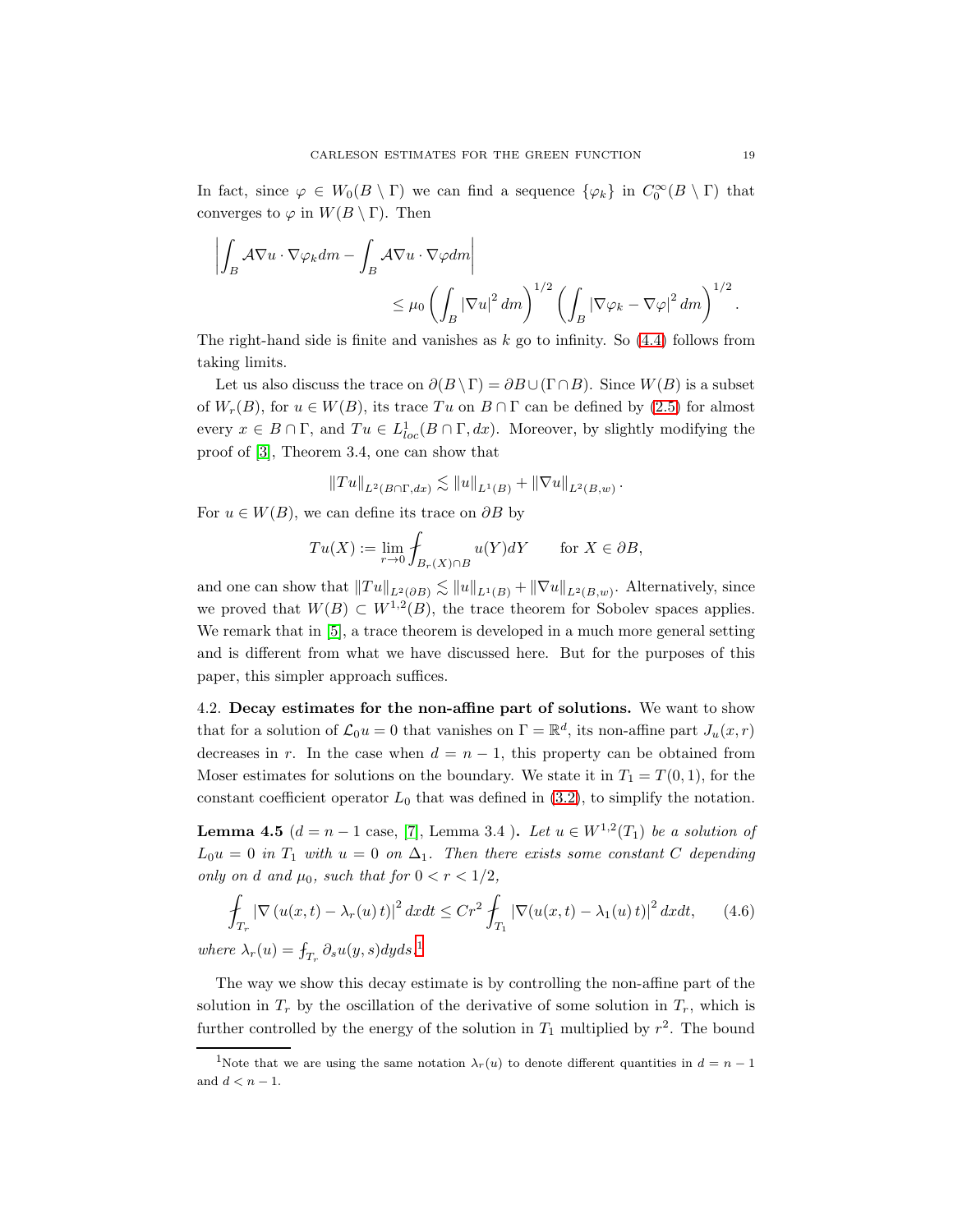on the oscillation of the first derivative of solutions is essentially a consequence of estimates for the *second* derivatives of solutions. However, when  $d < n - 1$ , we do not have a good estimate for the second derivatives because the coefficients involve  $|t|^{-n+d+1}$ , which is singular on the boundary. Fortunately, we still have an analogue of Lemma [4.5](#page-18-2) in the case of  $d < n - 1$ . The first step is to show that solutions of  $\mathcal{L}_0 u = 0$  with a vanishing trace on  $\Gamma$  are roughly Lipschitz in t near the boundary. To be precise, we have the following.

<span id="page-19-1"></span>**Lemma 4.7.** Let B be a ball centered on  $\Gamma$  and let  $u \in W_r(2B)$  be a solution of  $\mathcal{L}_0 u = 0$  in  $2B \setminus \Gamma$ , with  $Tu = 0$  on  $\Gamma \cap 2B$ . Then there is some constant  $C > 0$ *depending only on d, n and*  $\mu_0$ *, such that* 

<span id="page-19-0"></span>
$$
|u(x,t)| \le C\left(\frac{1}{m(B)}\int_B |\nabla u|^2 dm\right)^{1/2} |t| \,, \qquad \text{for all } (x,t) \in B. \tag{4.8}
$$

*Proof.* Observe that if u is *nonnegative*, then  $(4.8)$  simply follows from the comparison principle and the fact that  $|t|$  is a solution of  $\mathcal{L}_0 |t| = 0$  that vanishes on Γ. In fact, by the comparison principle (Lemma [2.16\)](#page-10-0), for  $(x, t) \in B \setminus \Gamma$ ,

$$
\frac{u(x,t)}{|t|} \le C \frac{u(X_B)}{r(B)} \le C \left( \frac{1}{m(B)} \int_B |\nabla u|^2 dm \right)^{1/2},
$$

where  $X_B$  is a corkscrew point for B,  $r(B)$  denotes its radius, and the second inequality is due to Lemma [2.15.](#page-9-2)

If u changes signs in 2B, we write  $u = u_1 - u_2$ , with  $u_1 = \sup\{u, 0\}$  and  $u_2 =$ sup  $\{-u, 0\}$ . Notice that by Lemma [4.3](#page-17-3) (3),  $u \in W(B)$ . Then by [\[3\]](#page-35-4), Lemma 6.1,  $u_i \in W(B)$  for  $i = 1, 2$ , with

$$
\int_{B} |\nabla u_i|^2 \, dm \le \int_{B} |\nabla u|^2 \, dm, \quad \text{and } Tu_i = 0 \text{ on } \Gamma \cap B, \quad i = 1, 2.
$$

Moreover, the Hölder continuity of solutions (see [\[3\]](#page-35-4), Lemma 8.8 and Lemma 8.16) implies that  $u \in C(\overline{B})$ , and thus  $u_i \in C(\overline{B})$  for  $i = 1, 2$ .

We want to look at the solutions  $v_i$  to  $\mathcal{L}_0v_i = 0$  in  $B \backslash \Gamma$ , with data  $u_i$  on  $\partial(B \backslash \Gamma)$ (and in a suitable weak sense). First, the nonhomogeneous problem  $\mathcal{L}_0\tilde{v}_i = -\mathcal{L}_0u_i$ in  $B \setminus \Gamma$  has a unique solution  $\tilde{v}_i \in W_0(B \setminus \Gamma)$  due to the Lax-Milgram Theorem. Setting  $v_i = \tilde{v}_i + u_i$ , one sees that  $v_i \in W(B)$  and verifies

$$
\begin{cases}\n\mathcal{L}_0 v_i = 0 & \text{in } B \setminus \Gamma, \\
v_i - u_i \in W_0(B \setminus \Gamma).\n\end{cases} \tag{4.9}
$$

We claim that the  $W(B)$  seminorm of  $v_i$  is controlled by that of  $u_i$ . To see this, take  $v_i - u_i$  as a test function for  $\mathcal{L}_0 v_i = 0$ , which is allowed because  $v_i \in W(B)$ and  $v_i - u_i \in W_0(B \setminus \Gamma)$  (see the remark around [\(4.4\)](#page-17-2)). Then

$$
\int_B \mathcal{A}_0 \nabla v_i \cdot \nabla (v_i - u_i) dm = 0.
$$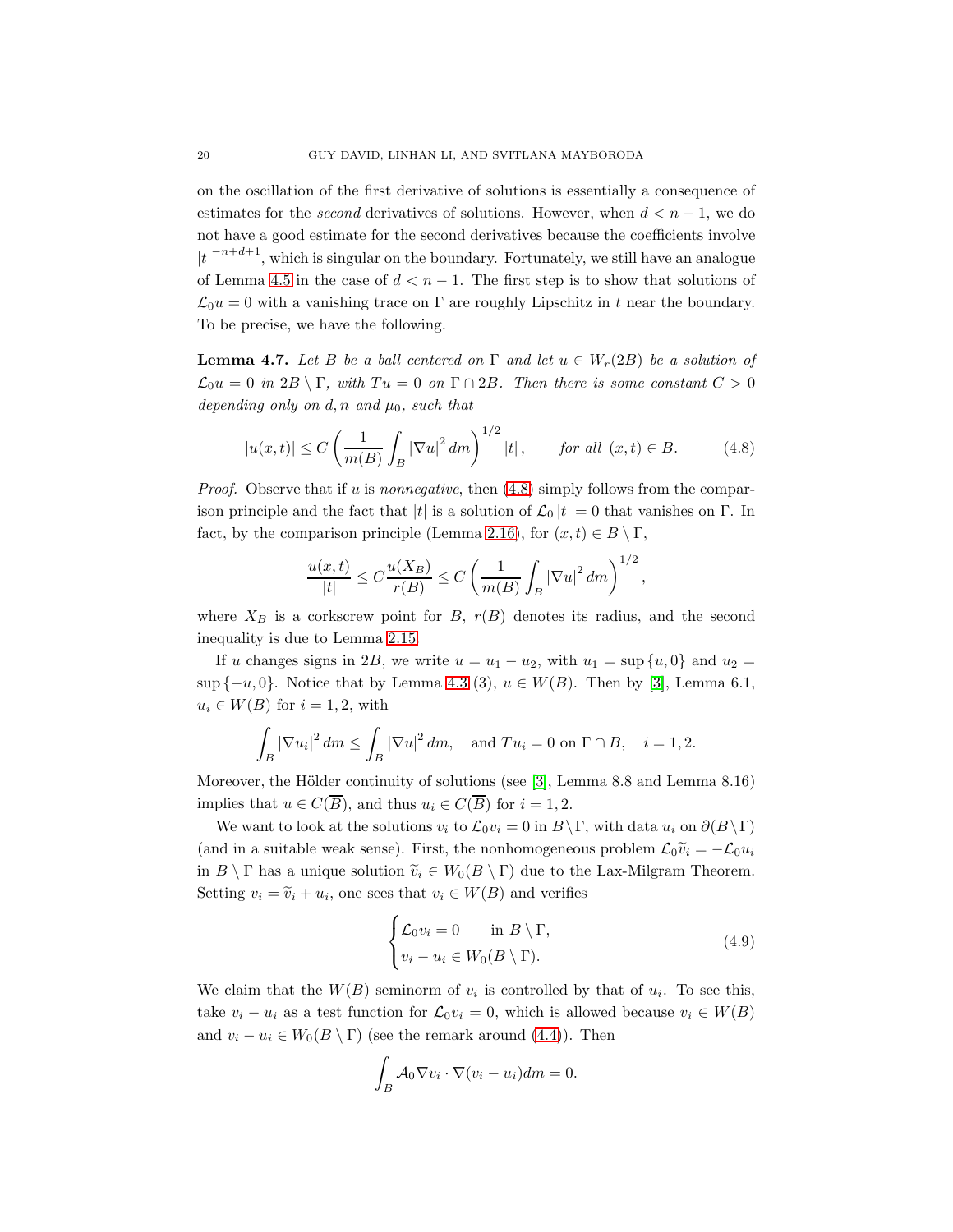Therefore, using the ellipticity conditions and the Cauchy-Schwarz inequality,

$$
\int_{B} |\nabla v_{i}|^{2} dm \leq \mu_{0} \int_{B} \mathcal{A}_{0} \nabla v_{i} \cdot \nabla v_{i} dm = \mu_{0} \int_{B} \mathcal{A}_{0} \nabla v_{i} \cdot \nabla u_{i} dm
$$
  

$$
\leq \mu_{0}^{2} \left( \int_{B} |\nabla v_{i}|^{2} dm \right)^{1/2} \left( \int_{B} |\nabla u_{i}|^{2} dm \right)^{1/2},
$$

which implies that

<span id="page-20-0"></span>
$$
\int_{B} |\nabla v_{i}|^{2} dm \leq \mu_{0}^{4} \int_{B} |\nabla u_{i}|^{2} dm \leq \mu_{0}^{4} \int_{B} |\nabla u|^{2} dm, \qquad i = 1, 2.
$$
 (4.10)

Next,  $v_i$  is nonnegative in B, for  $i = 1, 2$ . To see this, we first show that  $v_i$  is continuous in  $\overline{B}$ . Since  $Tu_i = Tv_i = 0$  on  $\Gamma \cap B$ , the Poincaré inequality implies that their weighted  $L^2(B, w)$  norm is controlled by their  $W(B)$  seminorm. Therefore, both of them belong to the weighted Sobolev space  $W^{1,2}(B, w)$ . In particular,  $u_i \in W^{1,2}(B, w) \cap C(\overline{B})$ . Notice that  $w(t)$  is an  $A_2$  weight with respect to the Lebesgue measure on  $\mathbb{R}^n$ . That is, there holds

$$
\sup_{B\subset\mathbb{R}^n}\left(\frac{1}{|B|}\int_B|t|^{-n+d+1}\,dxdt\right)\left(\frac{1}{|B|}\int_B|t|^{n-d-1}\,dxdt\right)<\infty.
$$

So we can apply [\[10\]](#page-36-6), Theorems 6.27 and 6.31, to get that for any  $X \in \partial B$ ,  $\lim_{X\to X_0} v_i(X) = u_i(X_0)$ . This takes care of continuity on  $\partial B$ , so it remains to treat the interior and  $\Gamma \cap B$ . But since  $Tv_i = 0$  on  $\Gamma \cap B$ , Hölder estimates forsolutions ([\[3\]](#page-35-4) Lemma 8.8 and Lemma 8.16) guarantee that  $v_i \in C(B)$ . So we conclude that  $v_i \in C(\overline{B})$ ,  $i = 1, 2$ . Next, we show  $v_i \geq 0$  in B, using a standard argument. Set  $v_{\varepsilon}^i = \min\{v_i, -\varepsilon\} + \varepsilon$ . Then  $v_{\varepsilon}^i \leq 0$  in  $\overline{B}$ . Since  $v_i \in C(\overline{B})$  is nonnegative on  $\partial(B \setminus \Gamma)$ ,  $v_{\varepsilon}^i$  is compactly supported in  $B \setminus \Gamma$ . Moreover,

$$
\nabla v_{\varepsilon}^{i} = \begin{cases} \nabla v_{i} & v_{i} < -\varepsilon \\ 0 & v_{i} \ge -\varepsilon. \end{cases}
$$
 (4.11)

We take  $v_{\varepsilon}^{i}$  as a test function and get

$$
0 = \int_B \mathcal{A}_0 \nabla v \cdot \nabla v_{\varepsilon} dm = \int_B \mathcal{A}_0 \nabla v_{\varepsilon}^i \cdot \nabla v_{\varepsilon}^i dm \ge \mu_0^{-1} \int_B |\nabla v_{\varepsilon}^i|^2 dm.
$$

This implies that  $\nabla v_{\varepsilon}^i = 0$  a.e. in B, and, since it is compactly supported in  $B \setminus \Gamma$ , we get that  $v_{\varepsilon}^i = 0$  a.e. and  $v_i \ge -\varepsilon$  in B. Since  $\varepsilon > 0$  is arbitrary, we obtain  $v_i \ge 0$ in B for  $i = 1, 2$ , as desired.

Now we can apply the result for *nonnegative* solutions to  $v_i$ , and use  $(4.10)$  to conclude that

<span id="page-20-1"></span>
$$
v_i(x,t) \le C \left(\frac{1}{m(B)} \int_B |\nabla u|^2 dm\right)^{1/2} |t| \,, \qquad \text{for } (x,t) \in B, \qquad i = 1,2. \tag{4.12}
$$

Finally, let  $v = v_1 - v_2$ . Then  $v = u$  on  $\partial(B \setminus \Gamma)$  (both in pointwise sense and in  $W_0(B \setminus \Gamma)$  sense), and so the uniqueness of the solution implies  $u = v$  in B. The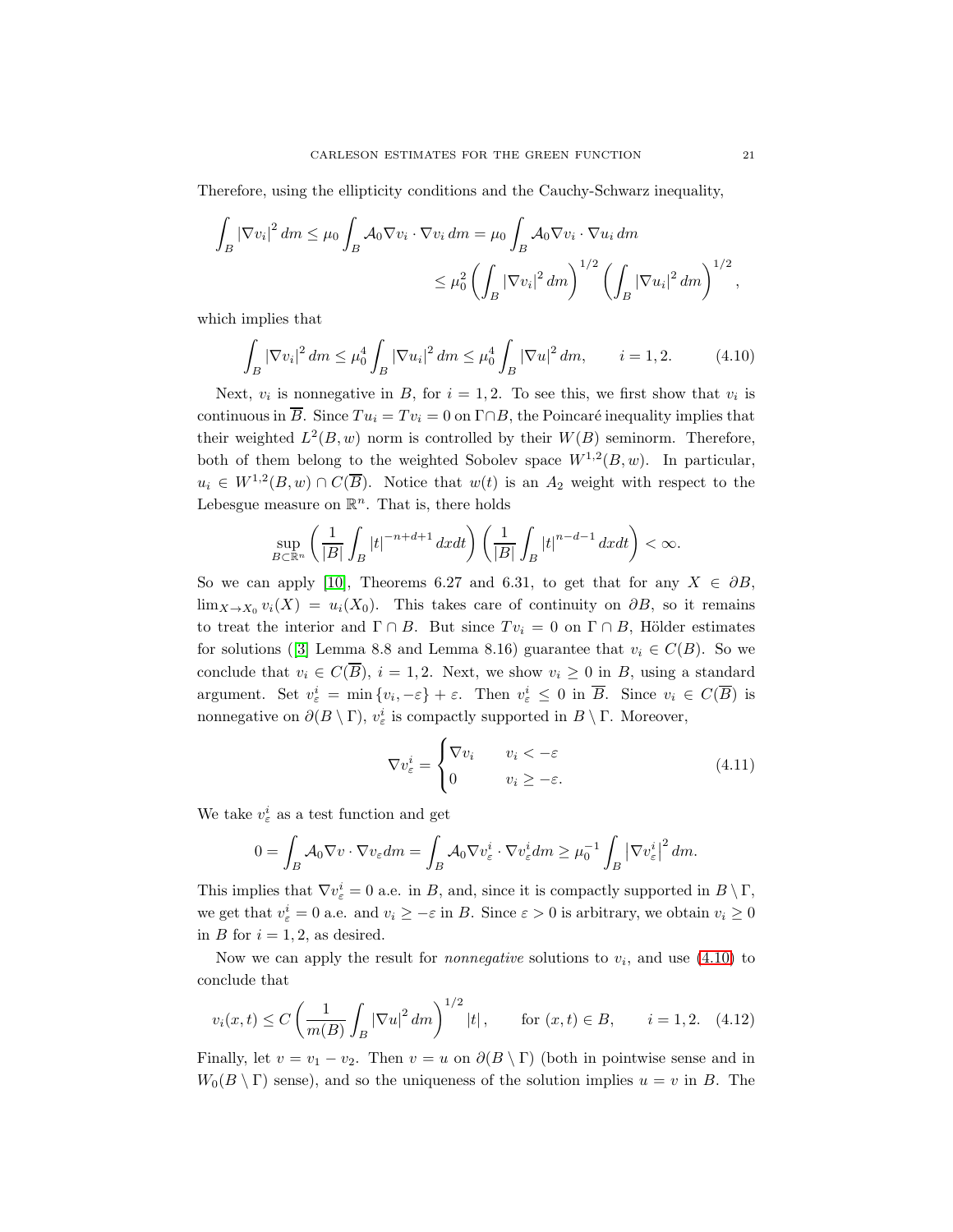desired estimate for  $|u(x, t)|$  follows from [\(4.12\)](#page-20-1) and the fact that  $|u| \le v_1 + v_2$  in  $B$ .

Now we derive the decay estimate for solutions of  $\mathcal{L}_0u = 0$ , which is an analogue of Lemma [4.5](#page-18-2) for  $d < n - 1$ . By the translation and dilation invariance of the problem, we only need to consider the problem on the unit ball. We shall use  $J_u(r)$  to denote  $J_u(0,r)$ . Similarly,  $E_u(r)$  and  $\beta_u(r)$  are shorthand for  $E_u(0,r)$  and  $\beta_u(0,r)$ , respectively.

<span id="page-21-0"></span>**Lemma 4.13** (Key lemma). *For any*  $\theta_0 \in (0,1)$ *, there exists*  $r_0 = r_0(n, d, \mu_0, \theta_0)$  $(0, 1)$  *such that for any solution*  $u \in W(B_1)$  *of*  $\mathcal{L}_0 u = 0$  *in*  $B_1 \setminus \Gamma$ *, with*  $Tu = 0$  *on*  $\Gamma \cap B_1$ *, there holds* 

<span id="page-21-4"></span>
$$
J_u(r) \le \theta_0 J_u(1), \qquad \text{for} \quad 0 < r \le r_0. \tag{4.14}
$$

*Proof.* We first show that for any  $r_1 \in (0,1)$  and any  $\theta_1 \in (0,1)$ , there exists  $r_0 = r_0(\theta_1, r_1, n, d) < r_1$ , such that for any solution  $u \in W(B_1)$  of  $\mathcal{L}_0u = 0$  in  $B_1 \setminus \Gamma$ , with  $Tu = 0$  on  $\Gamma \cap B_1$ , there holds

<span id="page-21-1"></span>
$$
\frac{1}{m(B_r)} \int_{B_r} |\nabla (u - \widetilde{u}_\theta)|^2 dm \le \frac{\theta_1}{m(B_{r_1})} \int_{B_{r_1}} |\nabla (u - \widetilde{u}_\theta)|^2 dm \quad \text{for } r \le r_0,
$$
\n(4.15)

where  $\tilde{u}_{\theta}$  is defined in [\(3.6\)](#page-12-4). We prove [\(4.15\)](#page-21-1) by contradiction. If the statement is not true, then there is a  $\theta_1 \in (0,1)$ , a sequence of operators  $\mathcal{L}_0^{(k)} \in \mathfrak{A}_0(\mu_0)$ , a sequence  ${r_k}_{k=1}^{\infty}$  decreasing to 0, and a sequence of solutions  ${u^{(k)}}_{k=1}^{\infty} \subset W(B_1)$ verifying  $\mathcal{L}_0^{(k)}u^{(k)} = 0$  in  $B_1 \setminus \Gamma$  and  $Tu^{(k)} = 0$  on  $B_1 \cap \Gamma$ , such that

<span id="page-21-2"></span>
$$
\frac{1}{m(B_{r_k})} \int_{B_{r_k}} \left| \nabla(u^{(k)} - \tilde{u}_{\theta}^{(k)}) \right|^2 dm > \frac{\theta_1}{m(B_{r_1})} \int_{B_{r_1}} \left| \nabla(u^{(k)} - \tilde{u}_{\theta}^{(k)}) \right|^2 dm, \quad (4.16)
$$

for  $k = 1, 2, \ldots$  Define

$$
v_k = \frac{u^{(k)} - \tilde{u}_{\theta}^{(k)}}{\left(m(B_{r_1})^{-1} \int_{B_{r_1}} \left|\nabla \left(u^{(k)} - \tilde{u}_{\theta}^{(k)}\right)\right|^2 dm\right)^{1/2}}.
$$

Notice that we do not need to worry about the denominator being equal to 0 because in that case, both sides of [\(4.16\)](#page-21-2) are 0, making the inequality false. By Lemma [3.10,](#page-14-0)  $\tilde{u}_{\theta}^{(k)}$  $\mathcal{L}_{\theta}^{(k)}$  verifies  $\mathcal{L}_{0}^{(k)}\widetilde{u}_{\theta}^{(k)}=0$ , and thus  $v_{k}$  verifies  $\mathcal{L}_{0}^{(k)}v_{k}=0$  in  $B_{1}\setminus\Gamma$ , with  $Tv_k = 0$  on  $B_1 \cap \Gamma$ . Moreover,  $v_k$  is constructed in a way that guarantees the following properties:

<span id="page-21-3"></span>
$$
\oint_{\partial B(0,r)} v_k \, d\omega = 0 \quad \text{for } 0 < r \le 1,
$$
\n
$$
\frac{1}{m(B_{r_1})} \int_{B_{r_1}} |\nabla v_k|^2 \, dm = 1,
$$
\n
$$
\frac{r_k^{-2}}{m(B_{2r_k})} \int_{B_{2r_k}} |v_k|^2 \, dm \ge \theta_1 / C,
$$
\n
$$
(4.17)
$$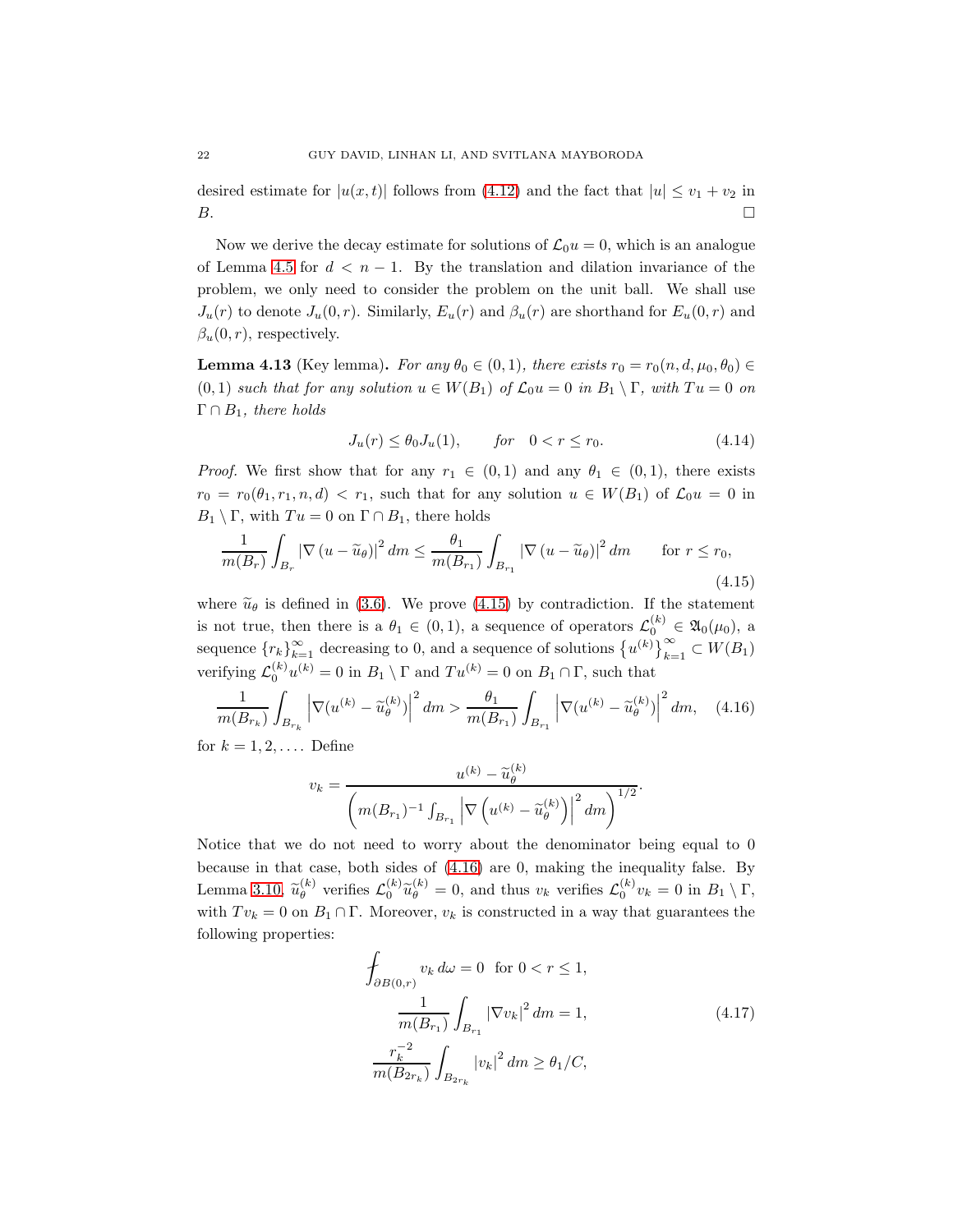where the last inequality follows from [\(4.16\)](#page-21-2) and the Caccioppoli inequality on the boundary.

Set  $V_k(X) := \frac{1}{r_k} v_k(r_k X)$ . Then  $\mathcal{L}_0^{(k)} V_k = 0$  in  $B_{1/r_k} \setminus \Gamma$ , with  $TV_k = 0$  on  $B_{1/r_k} \cap Γ$ . Moreover,

$$
\oint_{\partial B(0,r)} V_k \, d\omega = 0 \quad \text{for } 0 < r \le 1/r_k,\tag{4.18}
$$

<span id="page-22-6"></span>
$$
m(B_2)^{-1} \int_{B_2} |V_k|^2 \, dm \ge \theta_1 / C. \tag{4.19}
$$

Notice that [\(4.19\)](#page-22-0) implies that there exists  $(x_k, t_k) \in B_2$  such that

<span id="page-22-2"></span><span id="page-22-0"></span>
$$
|V_k(x_k, t_k)| \ge \sqrt{\theta_1/C}.\tag{4.20}
$$

Observe that by [\(4.17\)](#page-21-3),

<span id="page-22-1"></span>
$$
\frac{1}{m(B_{\frac{r_1}{r_k}})} \int_{B_{\frac{r_1}{r_k}}} |\nabla V_k|^2 \, dm = 1. \tag{4.21}
$$

By  $(4.21)$  and Lemma [4.7,](#page-19-1) there is some constant  $c > 0$  depending only on d, n and  $\mu_0$ , such that

<span id="page-22-3"></span>
$$
|V_k(x,t)| \le c|t| \quad \text{for all} \quad (x,t) \in B_{\frac{r_1}{2r_k}}.\tag{4.22}
$$

Now [\(4.20\)](#page-22-2) and [\(4.22\)](#page-22-3) imply that the  $t_k$  in (4.20) has to satisfy

<span id="page-22-4"></span>
$$
2 \ge |t_k| \ge C' \theta_1^{1/2}.
$$
\n(4.23)

Moreover, on any compact set in  $\mathbb{R}^n$ , [\(4.22\)](#page-22-3) implies that the sequence  $\{V_k\}_{k=1}^{\infty}$  is uniformly bounded, and the regularity of solutions implies that  ${V_k}_{k=1}^{\infty}$  is equicontinuous. Therefore, there is a subsequence of  $\{V_k\}$ , still denoted by  $\{V_k\}$ , converges pointwise to a  $V_{\infty}$ . We can also find a limit  $\mathcal{L}_0 \in \mathfrak{A}_0(\mu_0)$  of the  $\mathcal{L}_0^{(k)}$ , and it is easy to verify that  $V_{\infty} \in W_r(\mathbb{R}^n)$  is a solution of  $\mathcal{L}_0 V_{\infty} = 0$  in  $\mathbb{R}^n \setminus \Gamma$ , with  $V_{\infty}(x, 0) = 0$ on Γ. For sure there is a convergent subsequence of  $\{(x_k, t_k)\}\$ in  $B_2$ ; let us denote the limit point by  $(x_{\infty}, t_{\infty}) \in B_2$ . Then by [\(4.20\)](#page-22-2) and [\(4.23\)](#page-22-4),

<span id="page-22-5"></span>
$$
|t_{\infty}| > C'\theta_1^{1/2}, \qquad |V_{\infty}(x_{\infty}, t_{\infty})| \ge \sqrt{\theta_1/C}.
$$
 (4.24)

By [\(4.22\)](#page-22-3) (and the fact that  $r_k$  tends to 0),  $2c |t| - V_\infty(x,t) > 0$  everywhere. So  $2c|t| - V_{\infty}(x,t) \in W_r(\mathbb{R}^n)$  is a positive solution in  $\mathbb{R}^n \setminus \Gamma$  that vanishes on  $\Gamma$ . On the other hand,  $|t| \in W_r(\mathbb{R}^n)$  is also a positive solution in  $\mathbb{R}^n \setminus \Gamma$  that vanishes on  $\Gamma$ . Therefore, we can apply the Corollary [2.17](#page-10-6) to  $2c |t| - V_{\infty}(x, t)$  and  $|t|$ , and obtain

$$
\left|\frac{2c\left|t\right| - V_{\infty}(x,t)}{\alpha\left|t\right|} - 1\right| \le C\left(\frac{\left|(x,t) - (0,1)\right|}{R}\right)^{\gamma} \quad \text{for all } R \ge 2,
$$

where  $\alpha = 2c - V_{\infty}(0, 1) > 0$ . Letting  $R \to \infty$  one sees that  $2c |t| - V_{\infty}(x, t) = \alpha |t|$ , and thus  $V_{\infty}(x,t) = \alpha' |t|$  for  $(x,t) \in \mathbb{R}^n$ . Thanks to  $(4.24)$ ,  $\alpha' \neq 0$ . Therefore,  $f_{S^{n-d-1}}V_{\infty}d\omega \neq 0$ , which is impossible since [\(4.18\)](#page-22-6) holds for all k. This proves  $(4.15).$  $(4.15).$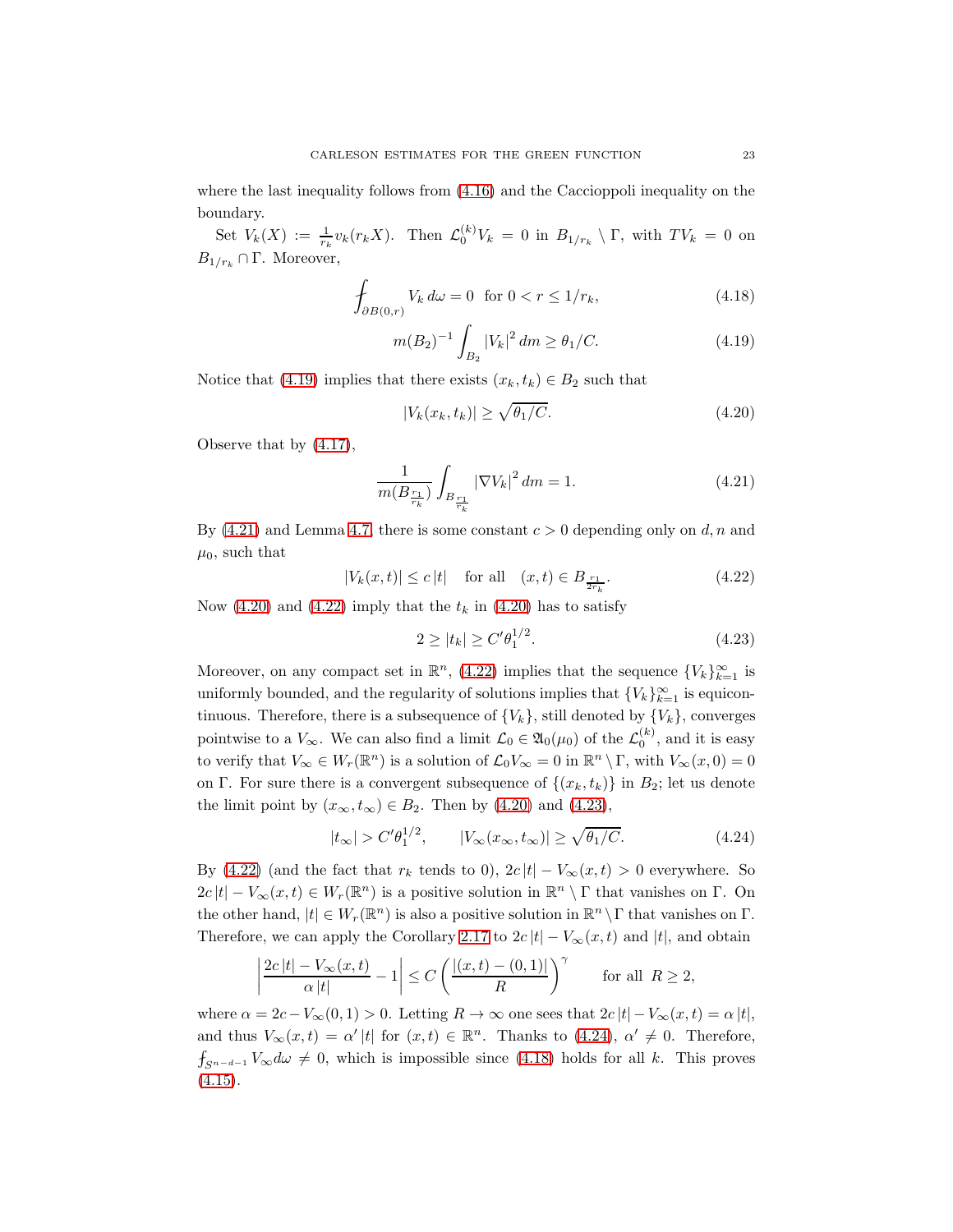Now we show [\(4.14\)](#page-21-4). Fix  $r_1 \in (0, 1/2)$  and  $\theta_1 \in (0, 1)$  to be determined later, and let  $r_0 = r_0(\theta_1, r_1, n, d) < r_1$  be as in [\(4.15\)](#page-21-1). Then for any  $0 < r \le r_0$ , we write

$$
J_u(r) = \frac{1}{m(B_r)} \int_{B_r} |\nabla(u(x, t) - \lambda_r(u) |t|)|^2 w(t) dx dt
$$
  

$$
\leq \frac{2}{m(B_r)} \int_{B_r} |\nabla(u - \tilde{u}_{\theta})|^2 dm + \frac{2}{m(B_r)} \int_{B_r} |\nabla(\tilde{u}_{\theta} - \lambda_r(u) |t|)|^2 w(t) dx dt,
$$

where we recall from [\(1.12\)](#page-5-3) that that

<span id="page-23-0"></span>
$$
\lambda_r(u) = \lambda_{0,r}(u) = \frac{1}{m(B_r)} \int_{B_r} \frac{\nabla_t u(x,t) \cdot t}{|t|} w(t) dx dt.
$$

Apply [\(4.15\)](#page-21-1) to get

$$
J_u(r) \leq \frac{2\theta_1}{m(B_{r_1})} \int_{B_{r_1}} \left| \nabla (u - \widetilde{u}_{\theta}) \right|^2 dm + \frac{2}{m(B_r)} \int_{B_r} \left| \nabla (\widetilde{u}_{\theta} - \lambda_r(u) \, |t|) \right|^2 w(t) \, dx dt.
$$

Inserting  $\lambda_{r_1}(u)$  |t| in the first integral on the right-hand side,

$$
J_u(r) \le \frac{4\theta_1}{m(B_{r_1})} \int_{B_{r_1}} |\nabla(u - \lambda_{r_1}(u) |t|)|^2 w(t) dx dt
$$
  
+ 
$$
\frac{4\theta_1}{m(B_{r_1})} \int_{B_{r_1}} |\nabla(\tilde{u}_{\theta} - \lambda_{r_1}(u) |t|)|^2 w(t) dx dt
$$
  
+ 
$$
\frac{2}{m(B_r)} \int_{B_r} |\nabla(\tilde{u}_{\theta} - \lambda_r(u) |t|)|^2 w(t) dx dt. \quad (4.25)
$$

We estimate the the last two terms in [\(4.25\)](#page-23-0) using decay estimates for the case  $d = n - 1$ . First, changing to polar coordinates as in [\(3.1\)](#page-12-5), one sees that

<span id="page-23-2"></span>
$$
\frac{1}{m(B_r)} \int_{B_r} |\nabla(\widetilde{u}_{\theta}(x,t) - \lambda_r(u) |t|)|^2 w(t) dx dt
$$
\n
$$
= \frac{1}{m(B_r)} \int_{|x| \le r} \int_0^{\sqrt{r^2 - |x|^2}} |\nabla_{x,\rho}(u_{\theta}(x,\rho) - \lambda_r(u)\rho)|^2 \left( \int_{S^{n-d-1}} d\omega \right) d\rho dx
$$
\n
$$
= \int_{T_r} |\nabla_{x,\rho}(u_{\theta}(x,\rho) - \lambda_r(u)\rho)|^2 d\rho dx. \quad (4.26)
$$

Recall from Lemma [3.19](#page-16-1) that  $\lambda_r(u) = \int_{T_r} \partial_\rho u_\theta(y, \rho) dy d\rho$ . Since  $u_\theta$  verifies  $L_0 u_\theta = 0$ (see Lemma [3.10\)](#page-14-0), we can apply Lemma [4.5](#page-18-2) to  $u_{\theta}$  and get

<span id="page-23-1"></span>
$$
\int_{T_r} |\nabla_{x,\rho}(u_\theta(x,\rho) - \lambda_r(u)\rho)|^2 d\rho dx \le Cr^2 \int_{T_1} |\nabla_{x,\rho}(u_\theta(x,\rho) - \lambda_1(u)\rho)|^2 d\rho dx.
$$
\n(4.27)

Notice that

$$
\left|\nabla_{x,\rho}\left(u_{\theta}(x,\rho)-\lambda_1(u)\rho\right)\right|^2 = \left|\nabla_{x,t}\left(\tilde{u}_{\theta}(x,t)-\lambda_1(u)\left|t\right|\right)\right|^2
$$
  

$$
\leq \int_{S^{n-d-1}} \left|\nabla_{x,t}\left(u(x,\left|t\right|\omega)-\lambda_1(u)\left|t\right|\right)\right|^2 d\omega.
$$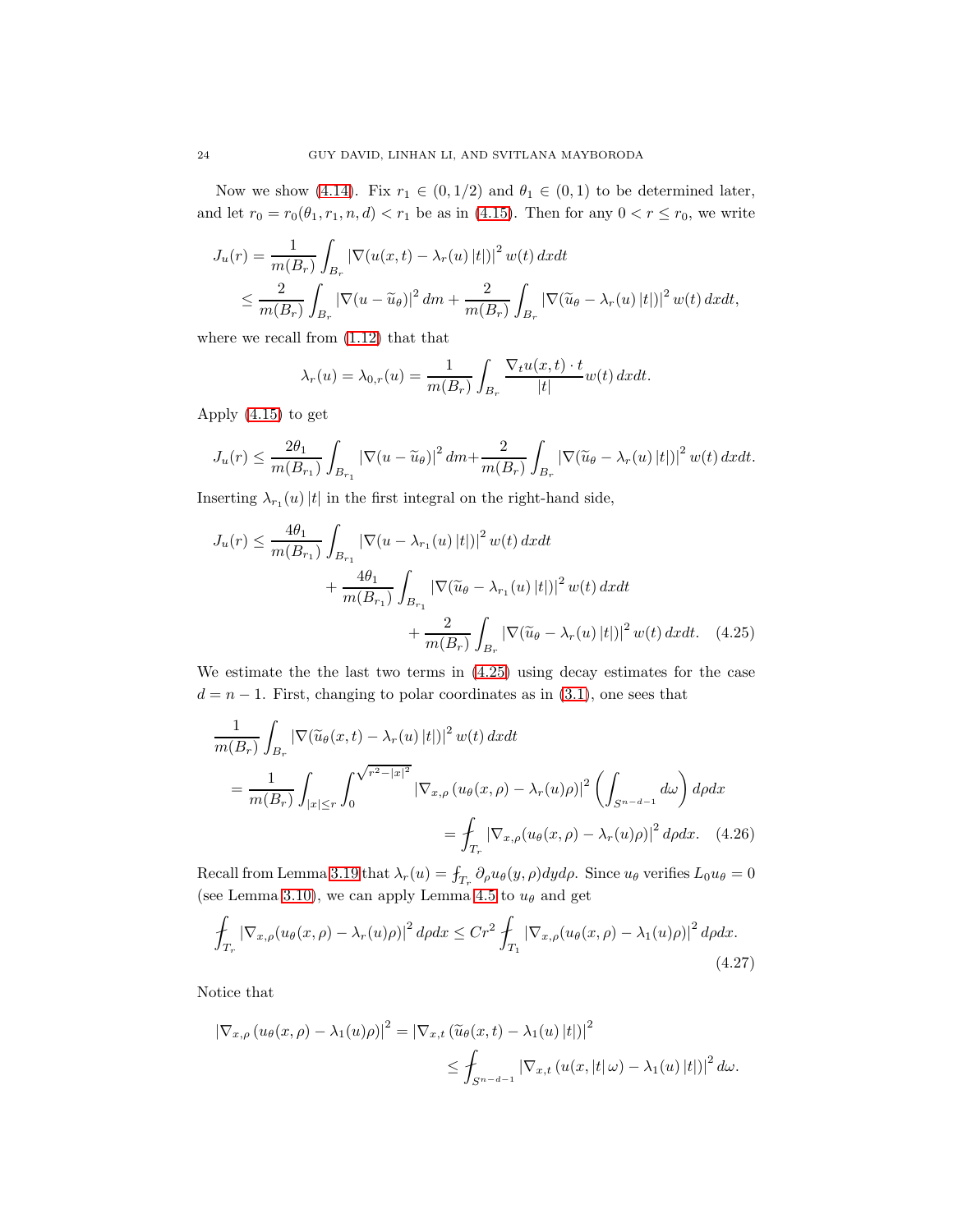By a computation similar to that in the proof of Lemma [3.7,](#page-12-1) this yields

$$
\int_{T_1} \left| \nabla_{x,\rho}(u_\theta(x,\rho) - \lambda_1(u)\rho) \right|^2 d\rho dx \leq \frac{1}{m(B_1)} \int_{B_1} \left| \nabla(u(x,t) - \lambda_1(u) \, |t|) \right|^2 w(t) \, dx dt.
$$

Combining this with  $(4.27)$  and  $(4.26)$ , we obtain

$$
\frac{1}{m(B_r)} \int_{B_r} \left| \nabla(\widetilde{u}_{\theta}(x,t) - \lambda_r(u) |t|) \right|^2 dw(t) dx dt
$$
  

$$
\leq \frac{Cr^2}{m(B_1)} \int_{B_1} \left| \nabla(u(x,t) - \lambda_1(u) |t|) \right|^2 w(t) dx dt. \quad (4.28)
$$

Now we return to the first term in the right-hand side of [\(4.25\)](#page-23-0). Since  $\lambda_r$  is a minimizer (see  $(3.16)$ ),

$$
\frac{4\theta_1}{m(B_{r_1})}\int_{B_{r_1}}\left|\nabla(u-\lambda_{r_1}(u)\,|t|\right)|^2w(t)\leq \frac{4\theta_1}{m(B_{r_1})}\int_{B_{r_1}}\left|\nabla(u-\lambda_{1}(u)\,|t|\right)|^2w(t).
$$

Enlarging the ball, the right-hand side is bounded by

<span id="page-24-0"></span>
$$
\frac{4\theta_1}{r_1^{d+1}} \frac{1}{m(B_1)} \int_{B_1} \left| \nabla (u(x,t) - \lambda_1 |t|) \right|^2 w(t) \, dx dt.
$$

This estimate, together with [\(4.28\)](#page-24-0) and [\(4.25\)](#page-23-0), gives

$$
\frac{1}{m(B_r)} \int_{B_r} \left| \nabla (u(x, t) - \lambda_r(u) |t|) \right|^2 w(t) dx dt
$$
\n
$$
\leq \left( \frac{4\theta_1}{r_1^{d+1}} + C\theta_1 r_1^2 + C r_1^2 \right) \frac{1}{m(B_1)} \int_{B_1} \left| \nabla (u - \lambda_1(u) |t|) \right|^2 w(t) dx dt
$$

for  $0 < r \le r_0$ . Now we only need to choose  $\theta_1$  and  $r_1$  properly. Let for instance,  $\theta_1 = r_1^{d+2}$ , and then choose  $r_1 = r_1(\theta_0, n, d, \mu_0) \in (0, 1)$  sufficiently small so that  $4r_1 + Cr_1^{d+4} + Cr_1^2 \leq \theta_0$ . Recall that  $r_0$  is determined by  $\theta_1$  and  $r_1$ , and thus depends only on  $\theta_0$ , n, d, and  $\mu_0$ . This completes the proof of the key lemma.  $\Box$ 

Ultimately, we want to derive a decay estimate for the *normalized* non-affine part of the local energy of u, i.e.  $\beta_r(u)$ . So we need to compare the local energy of positive solutions of  $\mathcal{L}_0u = 0$  for different scales.

<span id="page-24-1"></span>**Lemma 4.29.** *Let*  $u \in W(B_1)$  *be a positive solution of*  $\mathcal{L}_0 u = 0$  *in*  $B_1 \setminus \Gamma$  *with*  $Tu = 0$  *on*  $\Gamma \cap B_1$ *. Then* 

$$
E_u(r) \ge C(1 - C'r^2)E_u(1) \qquad \text{for } 0 < r < \frac{1}{2},
$$

where C and C' are positive constants depending only on  $d, n$  and  $\mu_0$ .

*Proof.* Recall that by Lemma [3.10,](#page-14-0)  $u_{\theta}$  is a solution of the  $(d + 1)$  dimensional operator  $L_0$ , and that by Lemma [3.19,](#page-16-1)  $\lambda_r(u) = f_{T_r} \partial_\rho u_\theta(x,\rho) dx d\rho$ . So by the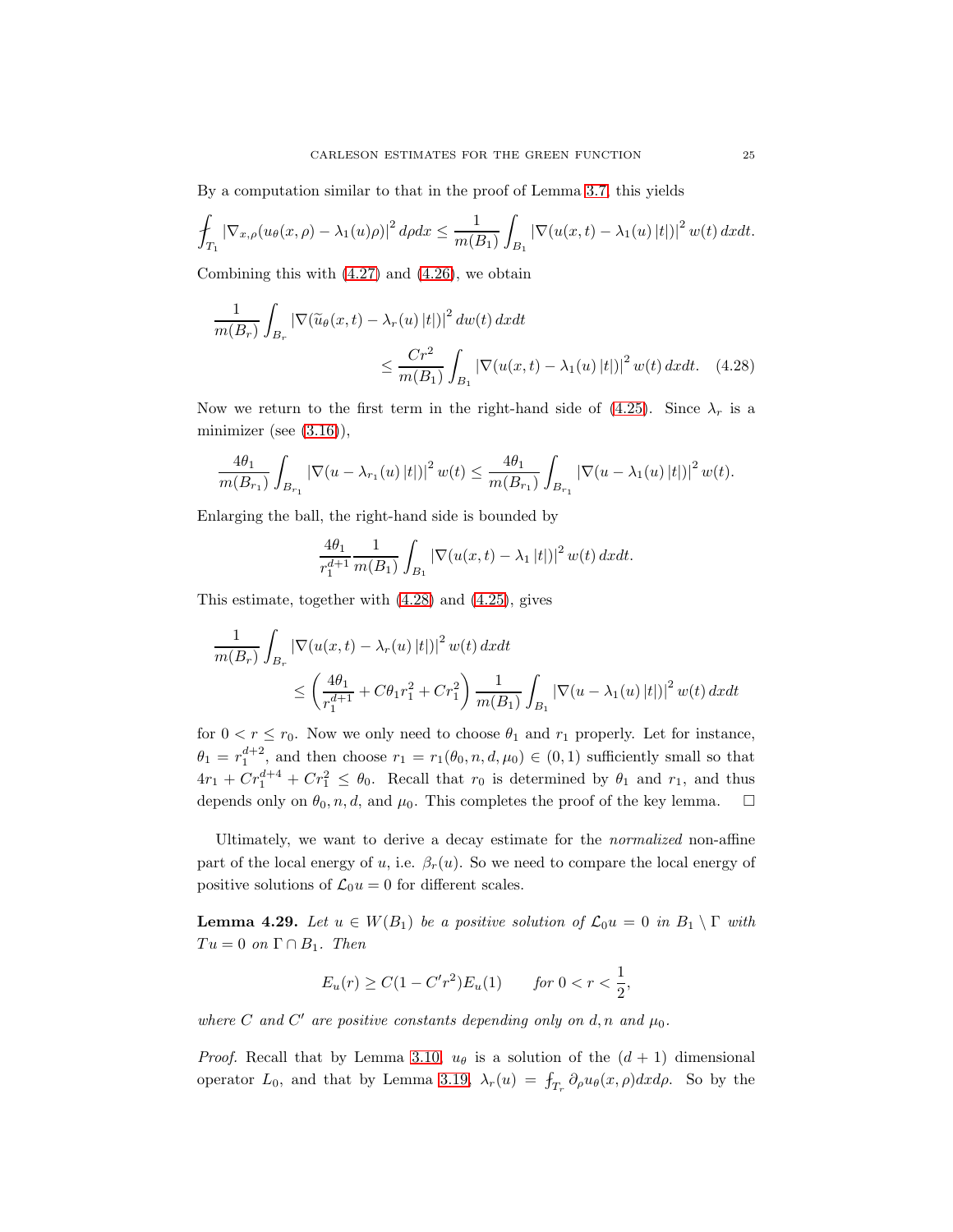boundary regularity of the solutions of constant-coefficient operator  $L_0$  in  $\mathbb{R}^{d+1}_+$ (see [\[7\]](#page-35-1) Lemma 2.10),

<span id="page-25-2"></span>
$$
|\lambda_r(u) - \lambda_s(u)| \le \underset{T_r}{\mathrm{osc}} \; \partial_\rho u_\theta \le Cr \left( \int_{T_1} |\nabla_{x,\rho} u_\theta(x,\rho)|^2 \, dxd\rho \right)^{1/2}
$$
  

$$
\le Cr \left( \frac{1}{m(B_1)} \int_{B_1} |\nabla u(x,t)|^2 \, w(t) \, dxdt \right)^{1/2} \tag{4.30}
$$

for  $0 < s < r < 1/2$ . Hence  $\lambda_0(u) = \lim_{s\to 0} \lambda_s(u)$  exists, and since we even have a bound on osc  $\partial_{\rho}u_{\theta}$ , we see that  $\lambda_0(u) = \partial_{\rho}u_{\theta}(0,0)$ . Since  $\mathcal{L}_0 |t| = 0$ , we can apply the comparison principle (Lemma [2.16\)](#page-10-0) to get that

$$
\frac{u(x,t)}{|t|} \approx u(x,t_0) \qquad \text{for all } (x,t) \in B_{1/2} \quad \text{and any } t_0 \text{ such that } |t_0| = \frac{1}{2}.
$$

So by Lemma [2.15,](#page-9-2)

$$
\frac{u(x,t)}{|t|} \approx \left(\frac{1}{m(B_1)} \int_{B_1} |\nabla u|^2 dm\right)^{1/2} \quad \text{for all } (x,t) \in B_{1/2},
$$

which implies that

$$
\frac{u_{\theta}(x,\rho)}{\rho} = \frac{f_{S^{n-d-1}}u(x,\rho\omega)d\omega}{\rho} \approx \left(\frac{1}{m(B_1)}\int_{B_1}|\nabla u|^2\,dm\right)^{1/2} \tag{4.31}
$$

for any  $(x, \rho) \in T_{1/2}$ . Letting  $\rho \to 0$ , this yields a bound

$$
\lambda_0(u) = \partial_{\rho} u_{\theta}(0,0) \gtrsim \left(\frac{1}{m(B_1)} \int_{B_1} |\nabla u|^2 dm\right)^{1/2}.
$$

Combining it with [\(4.30\)](#page-25-2), we get

$$
\frac{1}{m(B_r)} \int_{B_r} |\nabla u|^2 dm \ge \lambda_r^2(u) \ge \frac{\lambda_0^2(u)}{2} - (\lambda_r(u) - \lambda_0(u))^2
$$
  
 
$$
\ge (C - C'r^2) \frac{1}{m(B_1)} \int_{B_1} |\nabla u|^2 dm,
$$

<span id="page-25-0"></span>as desired.  $\hfill \square$ 

### 5. EXTENSION TO A GENERAL OPERATOR  $\mathcal L$

<span id="page-25-1"></span>5.1. Decay estimates. In this subsection, we shall follow the approach that is used in [\[7\]](#page-35-1) to obtain a decay estimate for the normalized non-affine part of the energy of solutions of  $\mathcal{L}u = 0$ . Namely, we shall approximate  $\beta_u(r)$  by  $\beta_{u_0}(r)$ , with  $u_0$  verifying  $\mathcal{L}_0 u_0 = 0$ , and show that the error is a Carleson measure. Since the strategy is the same as in the  $d = n - 1$  setting, we shall focus less on motivation but more on technical details that are different from the co-dimension 1 case. For the same reason, many proofs will be omitted if they can be borrowed from [\[7\]](#page-35-1) without substantial changes.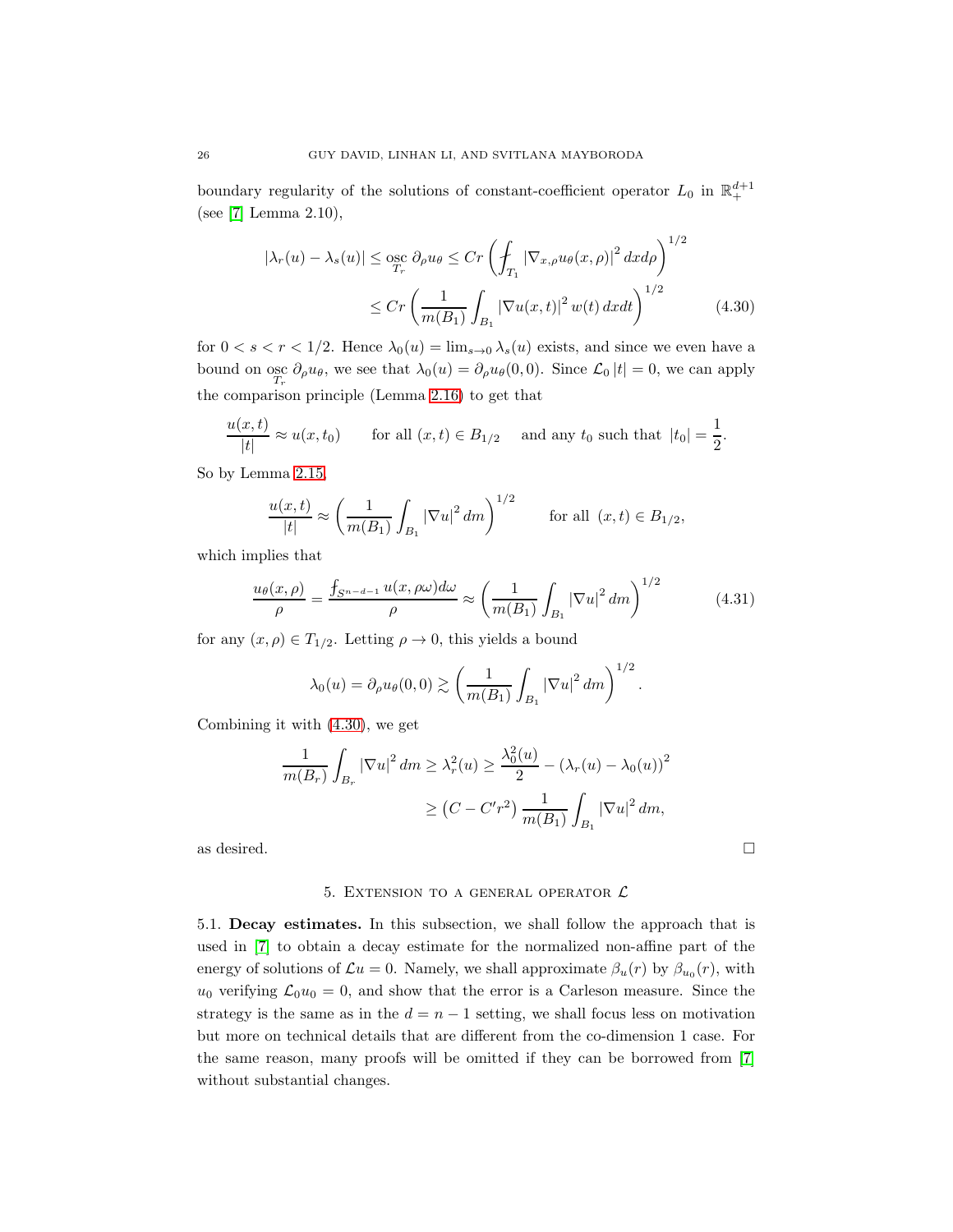We start with comparing solutions of  $\mathcal{L}u = 0$  and solutions of  $\mathcal{L}_0u_0 = 0$  with the same boundary data. The following two lemmas hold for any matrix  $A_0$  satisfying the ellipticity conditions [\(1.2\)](#page-2-0). Ultimately, we will apply them to  $A_0 \in \mathfrak{A}_0(\mu_0)$ .

<span id="page-26-0"></span>**Lemma 5.1.** *Let*  $u \in W(B_1)$  *be a solution to*  $\mathcal{L}u = 0$  *in*  $B_1 \setminus \Gamma$  *with*  $Tu = 0$  *on*  $\Gamma \cap B_1$ *. Let*  $u^0 \in W(B_1)$  *be a solution to*  $\mathcal{L}_0 u^0 = 0$  *in*  $B_1 \backslash \Gamma$  *with*  $u^0 - u \in W_0(B_1 \backslash \Gamma)$ *. Then there is a constant*  $C > 0$  *depending only on the ellipticity constant*  $\mu_0$ , *d and* n*, such that*

$$
\int_{B_1} \left| \nabla (u - u^0) \right|^2 dm
$$
\n
$$
\leq \mu_0^2 \min \left\{ \int_{B_1} \left| \mathcal{A} - \mathcal{A}_0 \right|^2 \left| \nabla u \right|^2 dm, \int_{B_1} \left| \mathcal{A} - \mathcal{A}_0 \right|^2 \left| \nabla u^0 \right|^2 dm \right\}. \quad (5.2)
$$

*Proof.* First of all, the existence of  $u^0$  is guaranteed by the Lax-Milgram Theorem. Taking  $u - u^0 \in W_0(B_1 \setminus \Gamma)$  as a test function in the equation  $\mathcal{L}u = 0$ , using ellipticity conditions and Young's inequality, we can get

$$
\mu_0^{-1} \int_{B_1} \left| \nabla(u - u^0) \right|^2 dm \le \int_{B_1} A \nabla(u - u^0) \cdot \nabla(u - u^0) dm
$$
  
=  $-\int_{B_1} A \nabla u^0 \cdot \nabla(u - u^0) dm = \int_{B_1} (A_0 - A) \nabla u^0 \cdot \nabla(u - u^0) dm$   
 $\le \frac{\mu_0}{2} \int_{B_1} |A - A_0|^2 |\nabla u^0|^2 dm + \frac{1}{2\mu_0} \int_{B_1} |\nabla(u - u^0)|^2 dm.$ 

This yields

$$
\int_{B_1} \left| \nabla (u - u^0) \right|^2 dm \leq \mu_0^2 \int_{B_1} \left| \mathcal{A} - \mathcal{A}_0 \right|^2 \left| \nabla u^0 \right|^2 dm.
$$

Interchanging the roles of u and  $u^0$ , and  $\mathcal A$  and  $\mathcal A_0$ , we also obtain the other bound.  $\Box$ 

<span id="page-26-2"></span>Lemma 5.3. *Let* u *and* u 0 *be as in Lemma [5.1.](#page-26-0) Then*

$$
C^{-1} \int_{B_1} \left| \nabla u^0 \right|^2 dm \le \int_{B_1} \left| \nabla u \right|^2 dm \le C \int_{B_1} \left| \nabla u^0 \right|^2 dm,
$$

*where*  $C = \mu_0^4$ .

The triangle inequality would almost give this directly; the proof (with  $C = \mu_0^4$ ) is the same as when  $d = n - 1$  and is thus omitted; see [\[7\]](#page-35-1), Lemma 3.13.

Define

<span id="page-26-1"></span>
$$
\gamma(x,r) = \inf_{\mathcal{A}_0 \in \mathfrak{A}_0(\mu_0)} \left\{ m(B(x,r))^{-1} \int_{(y,t) \in B(x,r)} |\mathcal{A}(y,t) - \mathcal{A}_0|^2 w(t) \, dy dt \right\}^{1/2}.
$$
 (5.4)

Notice that the domain of integration is larger than what we have in [\(1.8\)](#page-4-2).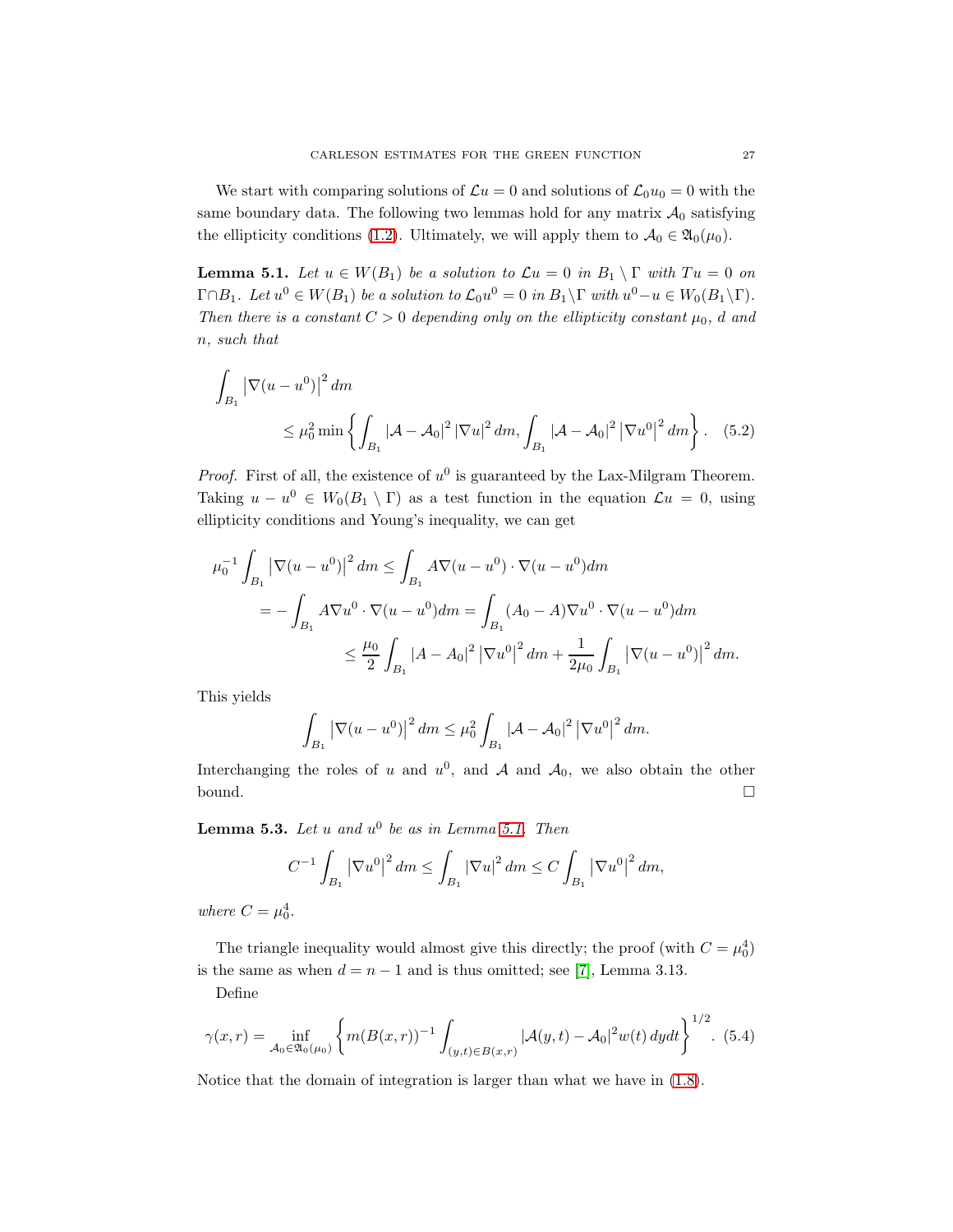<span id="page-27-3"></span>Lemma 5.5. *If the matrix-valued function* A *satisfies the weak DKP condition of Definition* [1.9,](#page-4-0) with constant  $\varepsilon > 0$ , then  $\gamma(x, r)^2 \frac{dx dr}{r}$  is a Carleson measure on  $\mathbb{R}^{d+1}_+$ , with the norm

<span id="page-27-1"></span>
$$
\left\|\gamma(x,r)^2\frac{dxdr}{r}\right\|_{\mathcal{C}} \leq C\Re(\mathcal{A}) \leq C\varepsilon,\tag{5.6}
$$

*where*  $\Re(A) = ||\alpha(x, r)|^2 \frac{dx dr}{r}||_c$  *is as in* [\(1.8\)](#page-4-2) - [\(1.10\)](#page-4-1)*, and* 

<span id="page-27-2"></span>
$$
\gamma(x,r)^2 \le C\Re(\mathcal{A}) \le C\varepsilon \quad \text{for } (x,r) \in \mathbb{R}_+^{d+1}.
$$
 (5.7)

*Here,* C depends only on d, n, and  $\mu_0$ .

*Proof.* This lemma can be proved quite similarly as the  $d = n - 1$  case. Here, we only mention some modifications and refer the readers to [\[7\]](#page-35-1), Section 4.1, for details.

We want to show  $\gamma(x,r)^2 \frac{dx dr}{r}$  is a Carleson measure on  $\mathbb{R}^{d+1}_+$ . Let  $\Delta_0 = \Delta(x_0, r_0)$ be given. We claim that we can control  $\gamma(x_0, r_0)$  in terms of  $\alpha$  as in the case of  $d = n - 1$ . That is, we want to show that

<span id="page-27-0"></span>
$$
\gamma(x_0, r_0)^2 \le C\alpha_2(x_0, r_0)^2 + C \sum_{m \ge 0} \sigma^{\frac{m}{2}} \int_{\Delta'_0} \alpha_2(y, \sigma^m r_0)^2 dy,\tag{5.8}
$$

where  $\sigma = \frac{4}{5}$ , and  $\Delta'_0 = \Delta(x_0, 3r_0/2)$ . To this end, for each pair  $(x, r)$ , choose a  $\mathcal{A}_{x,r} \in \mathfrak{A}_{0}(\mu_{0})$  such that

$$
m(W(x,r))^{-1} \int_{W(x,r)} |A(y,t) - A_{x,r}|^2 w(t) dy dt = \alpha(x,r)^2.
$$

Let  $A_0 = A_{x_0,r_0}$ . Then

$$
\gamma(x_0, r_0)^2 \le m(B(x_0, r_0))^{-1} \int_{(y,t) \in B(x_0, r_0)} |\mathcal{A}(y, t) - \mathcal{A}_0|^2 w(t) dy dt
$$
  

$$
\le \frac{1}{m(B(x_0, r_0))} \int_{y \in \Delta_0} \int_{|t| \le r_0} |\mathcal{A}(y, t) - \mathcal{A}_0|^2 w(t) dt dy.
$$

Let  $Q_0 = \{(x, t) : x \in \Delta_0, |t| \le r_0\}$ . As in the case of  $d = n - 1$ , we cut  $Q_0$  into horizontal slices  $H_m$  associated to radii  $r_m = \sigma^m r_0$ ,  $m \ge 0$ . The only difference is that now these slices are annular regions. That is,  $H_m = \{(x, t) : x \in \Delta_0, r_{m+1} < |t| \le r_m\}.$ Once we have set this up, [\(5.8\)](#page-27-0) can be obtained by showing that

$$
\int_{H_m} |{\mathcal{A}}(y,t) - {\mathcal{A}}_0|^2 w(t) dy dt \le Cr_m \alpha_2(x_0, r_0)^2 |\Delta_0| + Cr_m \int_{\Delta'_0} \Big\{ \sum_{j=0}^m \alpha_2(y, r_j) \Big\}^2 dy
$$

as for  $d = n - 1$ .

Now [\(5.6\)](#page-27-1) and [\(5.7\)](#page-27-2) can be obtained verbatim from the proof in the  $d = n - 1$ case, since we have [\(5.8\)](#page-27-0) and both  $\gamma$  and  $\alpha$  are functions on  $\mathbb{R}^{d+1}_+$ .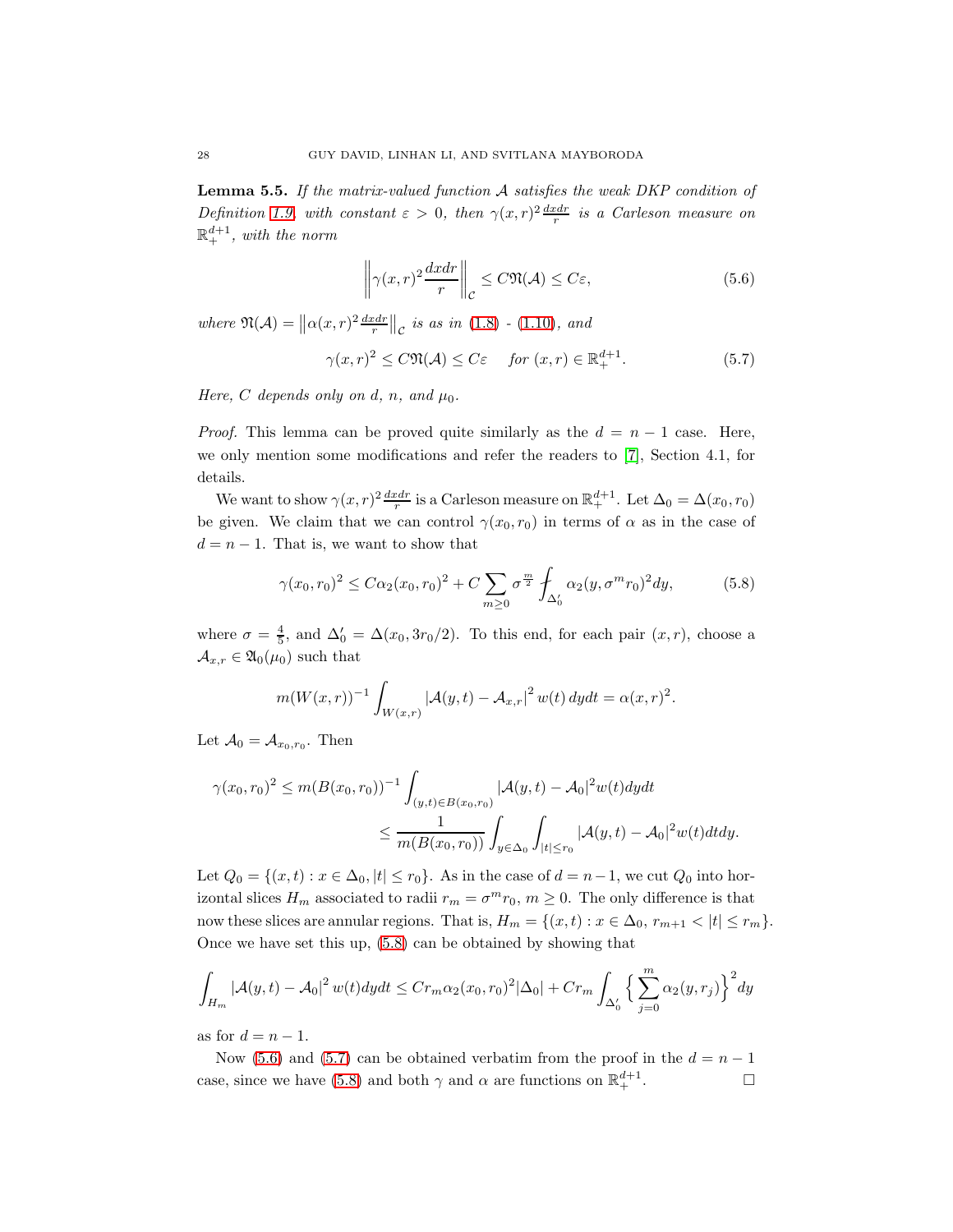The following estimate on  $\nabla u$  can be proved similarly to in the case  $d = n -$ 1. One only needs to replace Carleson balls in  $\mathbb{R}^{d+1}_+$  with balls centered on  $\Gamma$  in  $\mathbb{R}^n$ . One needs to use the reverse Hölder estimate Lemma [2.18,](#page-10-1) which gives an exponent greater than 2 that depends only on d, n and  $\mu_0$ . We refer readers to [\[7\]](#page-35-1), Lemma 3.19, for details of the proof.

<span id="page-28-3"></span>**Lemma 5.9.** Let  $u \in W_r(B_5)$  be a positive solution to  $\mathcal{L}u = 0$  in  $B_5 \setminus \Gamma$ , such that  $Tu = 0$  on  $\Gamma \cap B_5$ . Choose a matrix  $\mathcal{A}_0 \in \mathfrak{A}_0(\mu_0)$  that attains the infimum in the *definition* [\(5.4\)](#page-26-1) *for*  $\gamma(0,1)$ *, and let*  $u^0$  *be the solution from Lemma* [5.1](#page-26-0) *(with this choice of*  $\mathcal{A}_0$ *). Then for any*  $\delta > 0$ ,

$$
\int_{B_1} \left| \nabla u - \nabla u^0 \right|^2 dm \le \left( \delta + C_\delta \gamma(0, 1)^2 \right) E_u(1),\tag{5.10}
$$

*where*  $C_{\delta}$  *depends on d, n,*  $\mu_0$ *, and*  $\delta$ .

We can now derive the decay estimates for the non-affine part of solutions  $u$ . The following is an analogue of Lemma [4.13,](#page-21-0) and should be compared to Lemma 3.24 in [\[7\]](#page-35-1) for the case  $d = n - 1$ .

<span id="page-28-4"></span>**Lemma 5.11.** *Let*  $u \in W(B_1)$  *be a solution to*  $\mathcal{L}u = 0$  *in*  $B_1 \setminus \Gamma$  *with*  $Tu = 0$ *on*  $\Gamma \cap B_1$ *. Then there exist constants*  $p = p(d, n, \mu_0) \in (2, \infty)$ *,*  $C = C(d, n, \mu_0) \in$  $(0, \infty)$  *such that for any*  $\theta_0 \in (0, 1)$ *, there exists*  $r_0 = r_0(\theta_0, d, n, \mu_0) \in (0, 1/4)$ *, such that*

<span id="page-28-2"></span>
$$
J_u(r) \le C \left(\theta_0 + K^{\frac{2-p}{2}} r^{-d-1}\right) J_u(1) + \frac{C_K}{r^{d+1}} \gamma(0, 1)^2 E_u(1) \tag{5.12}
$$

*for any*  $0 < r \leq r_0$ *, and any*  $K > 0$ *. Here,*  $C_K$  *depends on*  $K$ *, and*  $d, n, \mu_0$ *.* 

*Proof.* In what follows, we shall follow rather closely the proof of the  $d = n - 1$ case, and refer to  $[7]$  for an occasional missing detail. We shall choose a  $u_0$  verifying  $\mathcal{L}_0 u_0 = 0$ , use the decay estimates for  $J_{u_0}(r)$  to get a decay estimate for  $J_u(r)$  with an error  $(5.16)$ . Then using some reverse Hölder estimates, we shall control the error by terms on the right-hand side of [\(4.14\)](#page-21-4).

We write  $u$  as an affine part plus its complement on  $B_1$ , i.e.

$$
u(x,t) = v(x,t) + \lambda_1(u) |t|.
$$

Notice that  $E_v(1) = J_u(1)$  by the definitions near [\(1.12\)](#page-5-3), and in addition

<span id="page-28-1"></span>
$$
\lambda_1(u)^2 \le \frac{1}{m(B_1)} \int_{B_1} |\nabla_t u|^2 w(t) \, dx dt \le E_u(1) \tag{5.13}
$$

Choose a matrix  $\mathcal{A}_0$  in the compact set  $\mathfrak{A}_0(\mu_0)$ , that attains the infimum in the definition [\(5.4\)](#page-26-1) of  $\gamma(0,1)$ , and let  $\mathcal{L}_0 = - \text{div} (\mathcal{A}_0 w(t) \nabla)$  as usual.

Now consider the  $\mathcal{L}_0$ -harmonic extension  $u_0$  of the restriction of u to  $\partial(B_{1/2} \setminus \Gamma)$ , that is, the unique solution  $u_0 \in W(B_{1/2})$  to  $\mathcal{L}_0 u_0 = 0$  in  $B_{1/2} \setminus \Gamma$ , with  $u_0 - u \in$  $W_0(B_{1/2} \setminus \Gamma)$ . Write

<span id="page-28-0"></span>
$$
u_0(x,t) = v_0(x,t) + \lambda_1(u) |t|.
$$
 (5.14)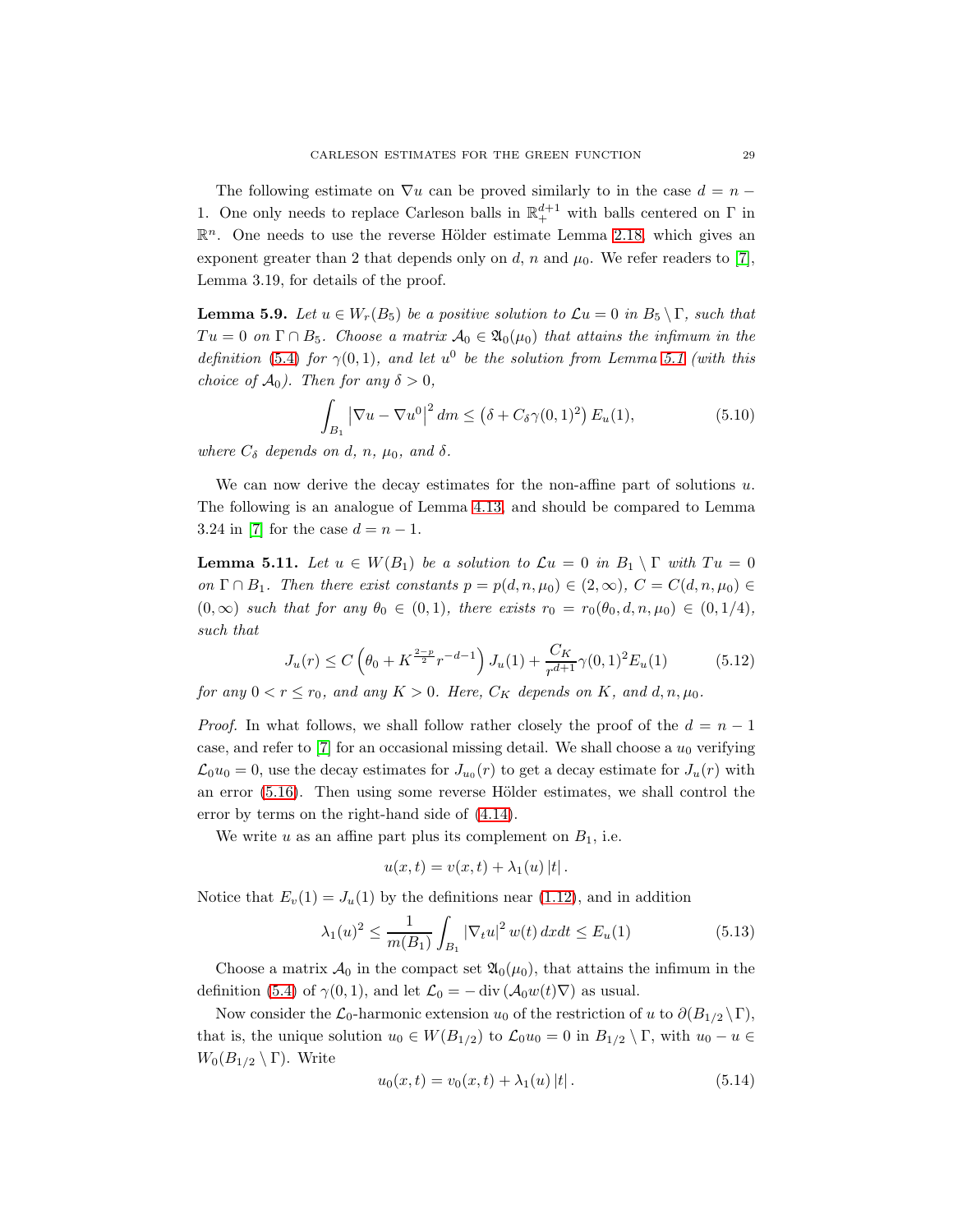Since  $\mathcal{L}_0 |t| = 0$ ,  $v_0 \in W(B_{1/2})$  verifies

<span id="page-29-1"></span>
$$
\mathcal{L}_0 v_0 = 0 \quad \text{in } B_{1/2} \setminus \Gamma \quad \text{and } v_0 - v \in W_0(B_{1/2} \setminus \Gamma). \tag{5.15}
$$

In particular,  $Tv_0 = Tv = 0$  on  $B_{1/2} \cap \Gamma$ .

We claim that for any  $\theta_0 \in (0,1)$ , there exists  $r_0 \in (0,1/4)$  depending on  $\theta_0$ , d, n and  $\mu_0$ , and a constant C depending only on  $d, n, \mu_0$ , such that

<span id="page-29-0"></span>
$$
J_u(r) \le C\theta_0 J_u(1) + \frac{C(\theta_0 + r^{-d-1})}{m(B_{1/2})} \int_{B_{1/2}} |\mathcal{A} - \mathcal{A}_0|^2 |\nabla u_0|^2 dm, \tag{5.16}
$$

for any  $0 < r \leq r_0$ .

To see this, we use the inequality  $(a+b+c)^2 \leq 3(a^2+b^2+c^2)$  to write

$$
J_u(r) \le \frac{3}{m(B_r)} \int_{B_r} \left| \nabla (u_0 - \lambda_r(u_0) t) \right|^2 dm + \frac{3}{m(B_r)} \int_{B_r} \left| \nabla (u - u_0) \right|^2 dm + \frac{3}{m(B_r)} \int_{B_r} \left| \nabla (\lambda_r(u_0) \left| t \right| - \lambda_r(u) \left| t \right|) \right|^2 dm. \tag{5.17}
$$

The last integral can be controlled by the second integral on the right-hand side of  $(5.17)$ , as follows :

$$
\frac{1}{m(B_r)} \int_{B_r} |\nabla(\lambda_r(u_0)|t| - \lambda_r(u)|t|)|^2 dm = (\lambda_r(u_0) - \lambda_r(u))^2
$$
  
=  $\left(\frac{1}{m(B_r)} \int_{B_r} \frac{\nabla_t(u - u_0) \cdot t}{|t|} dm\right)^2 \le \frac{1}{m(B_r)} \int_{B_r} |\nabla(u - u_0)|^2 dm.$  (5.18)

For the second integral on the right-hand side of  $(5.17)$ , we enlarge  $B_r$  and apply Lemma [5.1](#page-26-0) to get

<span id="page-29-3"></span><span id="page-29-2"></span>
$$
\frac{1}{m(B_r)} \int_{B_r} |\nabla(u - u_0)|^2 dm \le \frac{r^{-(d+1)}}{m(B_{1/2})} \int_{B_{1/2}} |\nabla(u - u_0)|^2 dm
$$
  

$$
\le \frac{Cr^{-(d+1)}}{m(B_{1/2})} \int_{B_{1/2}} |\mathcal{A} - \mathcal{A}_0|^2 |\nabla u_0|^2 dm.
$$
 (5.19)

Finally, by Lemma [4.13,](#page-21-0) for any fixed  $\theta_0 \in (0,1)$ , there is some  $r_0 = r_0(\theta_0, n, d, \mu_0) \in$  $(0, 1/4)$  such that the first integral in [\(5.17\)](#page-29-1) is bounded by  $\frac{\theta_0}{3} J_{u_0}(1/2)$ . On the other hand, the same sort of computation as above gives

$$
J_{u_0}(1/2) \le 3J_u(1/2) + \frac{3}{m(B_{1/2})} \int_{B_{1/2}} |\nabla(u - u_0)|^2 dm + 3(\lambda_{1/2}(u) - \lambda_{1/2}(u_0))^2
$$
  

$$
\le 3J_u(1/2) + \frac{C}{m(B_{1/2})} \int_{B_{1/2}} |A - A_0|^2 |\nabla u_0|^2 dm.
$$

Combining this with  $(5.17)$ ,  $(5.18)$  and  $(5.19)$ , we obtain

$$
J_u(r) \leq \theta_0 J_u(1/2) + \frac{C(\theta_0 + r^{-d-1})}{m(B_{1/2})} \int_{B_{1/2}} |\mathcal{A} - \mathcal{A}_0|^2 |\nabla u_0|^2 dm,
$$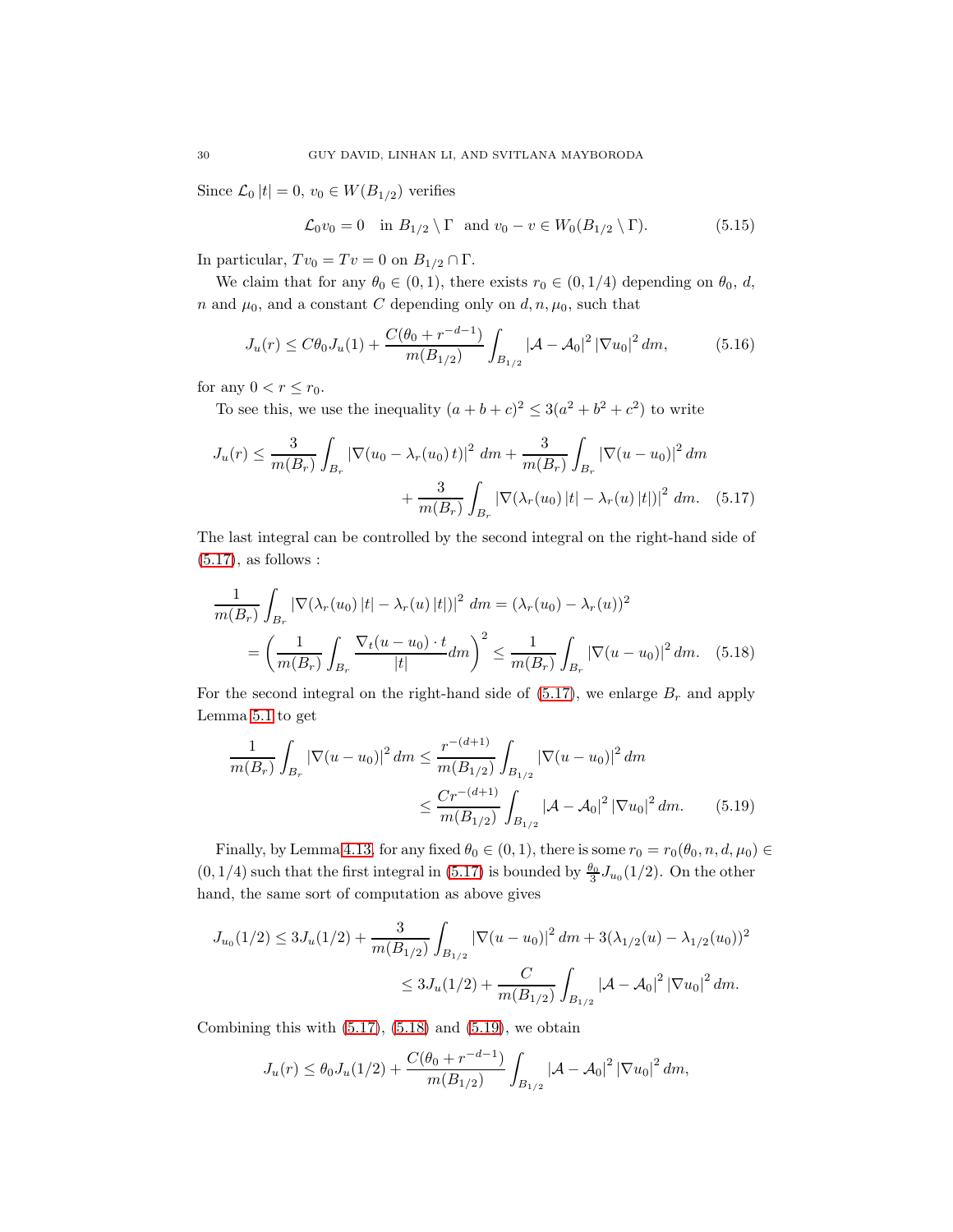which is almost  $(5.16)$ . To show  $(5.16)$ , we only need to observe that by the minimizing property of  $\lambda_{1/2}(u)$  (see [\(3.16\)](#page-15-3)),

$$
J_u(1/2) \le m(B_{1/2})^{-1} \int_{B_{1/2}} |\nabla(u(x,t) - \lambda_1(u) |t|)|^2 w(t) dx dt \le C J_u(1).
$$

This finishes the proof of [\(5.16\)](#page-29-0).

Now it suffices to control the second term on the right-hand side of [\(5.16\)](#page-29-0). We use the decomposition of  $u_0$  as in [\(5.14\)](#page-28-0), as well as [\(5.13\)](#page-28-1) to write

<span id="page-30-2"></span>
$$
m(B_{1/2})^{-1} \int_{B_{1/2}} |\mathcal{A} - \mathcal{A}_0|^2 |\nabla u_0|^2 dm
$$
  
\n
$$
\leq \frac{2}{m(B_{1/2})} \int_{B_{1/2}} |\mathcal{A} - \mathcal{A}_0|^2 |\nabla v_0|^2 dm + \frac{2\lambda_1(u)^2}{m(B_{1/2})} \int_{B_{1/2}} |\mathcal{A} - \mathcal{A}_0|^2 |\nabla |t||^2 dm
$$
  
\n
$$
\leq \frac{2}{m(B_{1/2})} \int_{B_{1/2}} |\mathcal{A} - \mathcal{A}_0|^2 |\nabla v_0|^2 dm + 2E_u(1)\gamma(0, 1)^2. \quad (5.20)
$$

We claim that  $m(B_{1/2})^{-1}\int_{B_{1/2}}|\mathcal{A}-\mathcal{A}_0|^2 |\nabla v_0|^2 dm$  can be estimated as in the  $d = n - 1$  case as long as one has the following reverse Hölder type estimates.

For some  $p = p(d, n, \mu_0) > 2$  sufficiently close to 2,

<span id="page-30-0"></span>
$$
\left(\int_{B_{1/2}} |\nabla v_0|^p \, dm\right)^{1/p} \lesssim \left(\int_{B_{1/2}} |\nabla v_0|^2 \, dm\right)^{1/2} + \left(\int_{B_{1/2}} |\nabla v|^p \, dm\right)^{1/p}, \tag{5.21}
$$

and

<span id="page-30-1"></span>
$$
\left(\int_{B_{1/2}} |\nabla v|^p \, dm\right)^{1/p} \lesssim \left(\int_{B_1} |\nabla v|^2 \, dm\right)^{1/2} + |\lambda_1(u)| \left(\int_{B_1} |A - A_0|^p \, dm\right)^{1/p},\tag{5.22}
$$

where the implicit constants depend on d, n,  $\mu_0$  and p. We postpone the proof of these two inequalities to Section [5.2.](#page-32-0)

Now fix any  $K > 0$ . Assuming [\(5.21\)](#page-30-0) and [\(5.22\)](#page-30-1), we can control the contribution from the set

$$
B_{\frac{1}{2}}\setminus \left\{X\in B_{\frac{1}{2}}\setminus \Gamma: |\nabla v_0(X)|^2\leq KE_u(1)\right\}
$$

to the integral, much as in the case  $d = n - 1$ , and finally obtain

$$
\int_{B_{1/2}} |\mathcal{A} - \mathcal{A}_0|^2 |\nabla v_0|^2 dm \leq C K^{\frac{2-p}{2}} J_u(1) + C \left( K + K^{\frac{2-p}{2}} \right) \gamma(0, 1)^2 E_u(1).
$$

From this and [\(5.20\)](#page-30-2), the desired estimate [\(5.12\)](#page-28-2) follows.  $\Box$ 

Using Lemma [4.29,](#page-24-1) Lemma [5.9](#page-28-3) and Lemma [5.3,](#page-26-2) one obtains the following ana-logue of Lemma [4.29](#page-24-1) for positive solutions of  $\mathcal{L}u = 0$ .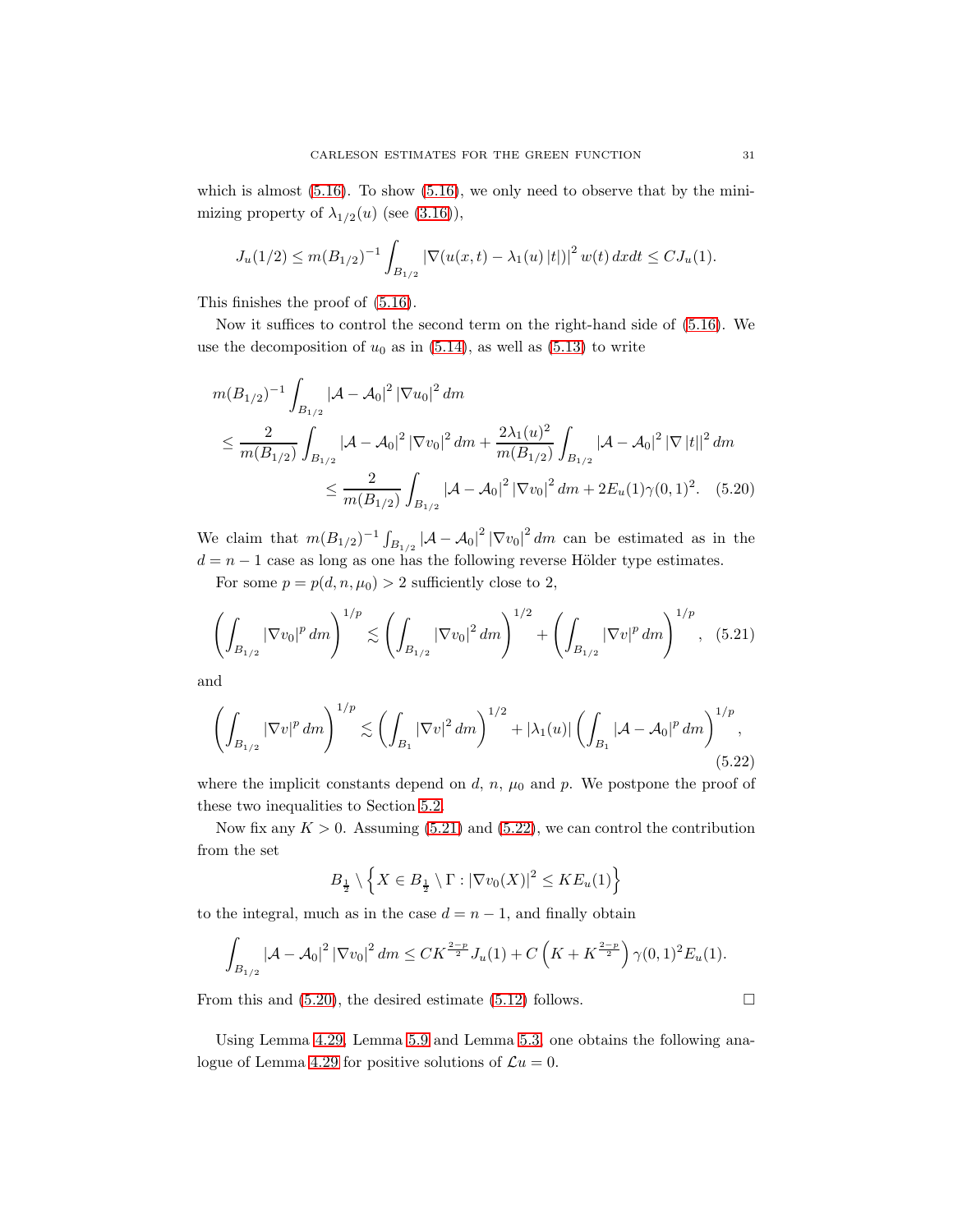<span id="page-31-0"></span>**Lemma 5.23.** Let  $u \in W_r(B_5)$  be a positive solution of  $\mathcal{L}u = 0$  in  $B_5 \setminus \Gamma$ , with  $Tu = 0$  *on*  $\Gamma \cap B_5$ *. Then for any*  $\delta > 0$  *and*  $0 < r < 1/2$ *,* 

<span id="page-31-1"></span>
$$
E_u(r) \ge \left(\frac{1 - C'r^2}{C} - \frac{C''\left(\delta + C_\delta\gamma(0, 1)^2\right)}{r^{d+1}}\right) E_u(1),\tag{5.24}
$$

where  $C$ ,  $C'$ ,  $C''$  are positive constants depending only on  $d$ ,  $n$  and  $\mu_0$ .

As before, we will only find this useful when the parenthesis is under control.

With Lemma [5.11,](#page-28-4) Lemma [5.23,](#page-31-0) and Lemma [5.5](#page-27-3) at hand, we are finally ready to prove the decay estimate for  $\beta_u(x, r)$ , the normalized non-affine energy of solutions of  $\mathcal{L}u = 0$ .

Let u be as in Lemma [5.23.](#page-31-0) We first choose a  $\theta_0 \in (0,1)$  so that  $C\theta_0 < \frac{1}{16C}$ in Lemma [5.11.](#page-28-4) By Lemma [5.11,](#page-28-4) this choice of  $\theta_0$  gives an  $r_0 \in (0, 1/4)$  such that [\(5.12\)](#page-28-2) holds for any  $r \le r_0$ . Now we choose  $r = \tau_0 \le r_0$  so that  $C'r^2 < 1/2$  in [\(5.24\)](#page-31-1). Then we require

<span id="page-31-2"></span>
$$
\gamma(0,1)^2 \le \varepsilon_0,\tag{5.25}
$$

and choose  $\varepsilon_0$  and  $\delta > 0$  sufficiently small (depending on  $\tau_0$ ) so that

$$
C''\left(\delta + C_{\delta} \varepsilon_0\right) \tau_0^{-d-1} < \frac{1}{4C}
$$

in  $(5.24)$ . This way,  $(5.24)$  implies that

<span id="page-31-3"></span>
$$
E_u(r) \ge \frac{1}{4C} E_u(1). \tag{5.26}
$$

We divide both sides of  $(5.12)$  by  $E_u(r)$  and get that

<span id="page-31-4"></span>
$$
\beta_u(0,r) \le C \left(\theta_0 + K^{\frac{2-p}{2}} r^{-d-1}\right) \frac{J_u(1)}{E_u(r)} + \frac{C_K}{r^{d+1}} \gamma(0,1)^2 \frac{E_u(1)}{E_u(r)}. \tag{5.27}
$$

Then we choose  $K > 0$  sufficiently small (depending on  $\tau_0$ ) so that  $CK^{\frac{2-p}{2}} \tau_0^{-d-1}$  $\frac{1}{16C}$ . Now assuming [\(5.25\)](#page-31-2), our choice of  $\theta$ ,  $\varepsilon_0$ ,  $\delta$  and K guarantees that we can apply [\(5.26\)](#page-31-3) and deduce from [\(5.27\)](#page-31-4) that

$$
\beta_u(0, \tau_0) \le \frac{1}{2}\beta_u(1) + C_{\tau_0} \gamma(0, 1)^2.
$$
\n(5.28)

We recapitulate what we obtained in the next corollary. Of course, by translation and dilation invariance, what was done on the unit ball  $B_1$  can also be done for any other  $B_R(x)$ ,  $x \in \Gamma$ ,  $R > 0$ . We use this opportunity to state the general case, which of course can easily be deduced from the case of  $B_1$  by homogeneity.

**Corollary 5.29.** *There exist constants*  $\tau_0 \in (0, 10^{-1})$  *and*  $C > 0$  *which depend only on* d, n and  $\mu_0$ , such that if  $u \in W_r(B_{5R}(x))$  is a positive solution of  $\mathcal{L}u = 0$ *in*  $B_{5R}(x) \setminus \Gamma$ *, with*  $Tu = 0$  *on*  $\Gamma \cap B_{5R}(x)$ *, then* 

<span id="page-31-5"></span>
$$
\beta_u(x, \tau_0 R) \le \frac{1}{2} \beta_u(x, R) + C\gamma(x, R)^2.
$$
 (5.30)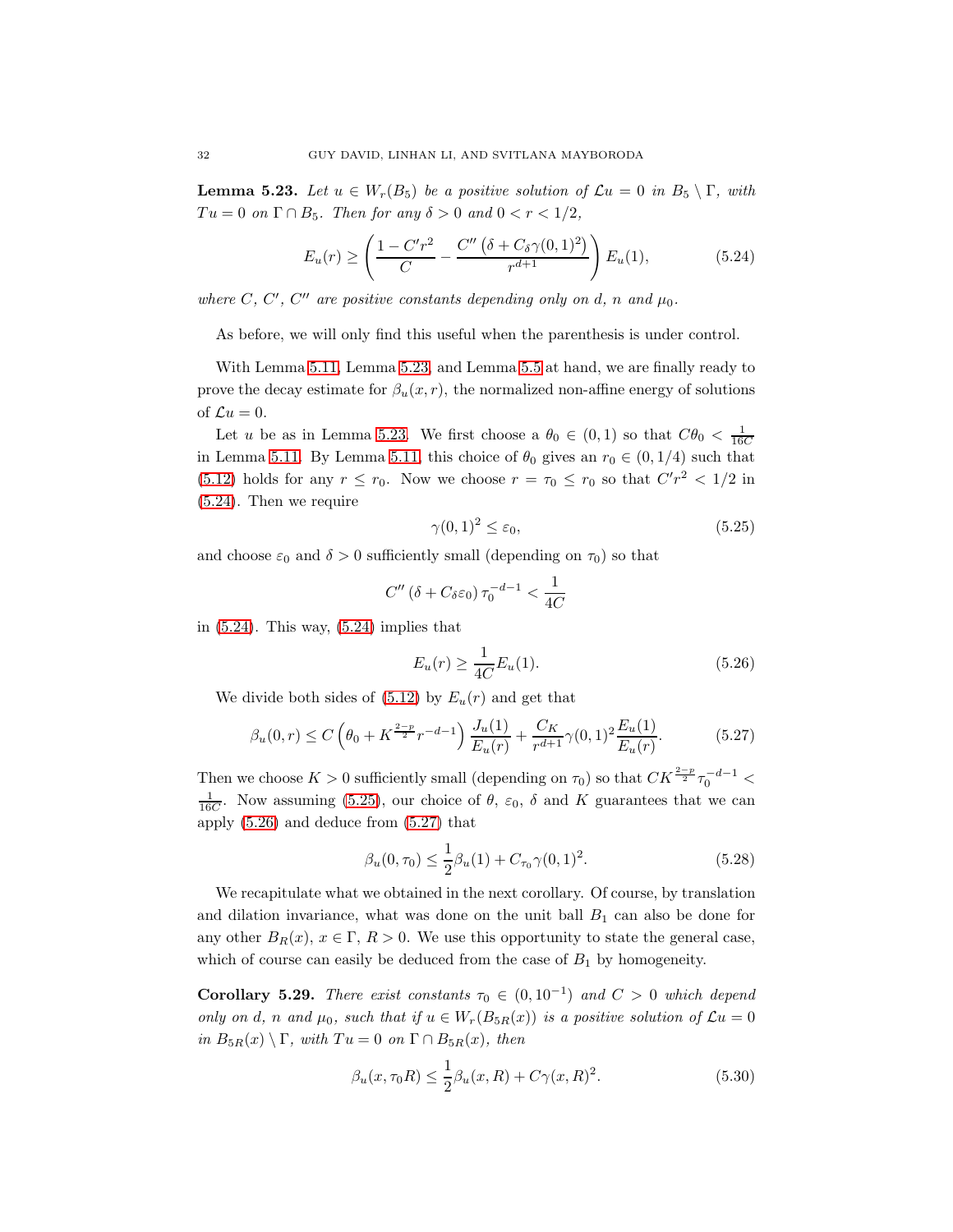*Proof.* The discussion above gives the result under the additional condition that  $\gamma(x,R) \leq \varepsilon_0$ . But we now have chosen  $\tau_0$  and  $\varepsilon_0$ , and if  $\gamma(x,R) > \varepsilon_0$ , [\(5.30\)](#page-31-5) holds trivially (maybe with a larger constant), because  $\beta_u(x, \tau_0 R) \le 1$  by [\(3.18\)](#page-16-2).  $\Box$ 

Finally, Theorems [1.16](#page-5-1) and [1.18](#page-6-0) can be deduced from the decay estimate [\(5.30\)](#page-31-5) exactly as what was done in the  $d = n - 1$  case, as  $\beta_u(x, r)$  is a function in  $\mathbb{R}^{d+1}_+$ and the goal is to prove a Carleson estimate in  $\mathbb{R}^{d+1}_+$ . We refer readers to Section 4.2 in [\[7\]](#page-35-1) for details.

## <span id="page-32-0"></span>5.2. Proof of the Reverse Hölder inequalities.

*Proof of* [\(5.21\)](#page-30-0). The idea of the proof is essentially from [\[9\]](#page-36-5), Chapter V. However, we need to treat the boundary estimates more carefully as this time the boundary is of mixed co-dimensions.

Recall that  $\mathcal{L}_0v_0 = 0$  in  $B_{1/2} \backslash \Gamma$ , with  $v_0 - v \in W_0(B_{1/2} \backslash \Gamma)$ . Since  $v \in W(B_{1/2})$ with  $Tv = 0$  on  $B_1 \cap \Gamma$ ,  $Tv_0 = 0$  on  $B_{1/2} \cap \Gamma$ . Let  $R_0 = 10^{-2}n^{-1/2}$ . Set

<span id="page-32-2"></span>
$$
Q_R(X) := \{ Y \in \mathbb{R}^n : |Y_i - X_i| < R \ \text{ for } i = 1, 2, \dots, n \}, \quad R > 0.
$$

We claim that there exists  $p = p(d, n, \mu_0) > 2$  such that

$$
\left(m(Q_{R_0/2}(X_0))^{-1}\int_{Q_{R_0/2}(X_0)\cap B_{1/2}}|\nabla v_0|^p dm\right)^{1/p}
$$
  
\$\lesssim \left(m(Q\_{R\_0}(X\_0))^{-1}\int\_{Q\_{R\_0}(X\_0)\cap B\_{1/2}}|\nabla v\_0|^2 dm\right)^{1/2}\$  
\$+\left(m(Q\_{R\_0}(X\_0))^{-1}\int\_{Q\_{R\_0}(X\_0)\cap B\_{1/2}}|\nabla v|^p dm\right)^{1/p}\$(5.31)\$

for any  $Q_{R_0}(X_0) \subset \mathbb{R}^n$  with  $Q_{R_0}(X_0) \cap B_{1/2} \neq \emptyset$ . Notice that the first integral concerns the cube  $Q_{R_0/2}(X_0)$ , while the two other ones are on the larger  $Q_{R_0}(X_0)$ ; this will allow the localization argument below. Once this is proved, one can obtain the desired estimate [\(5.21\)](#page-30-0) by covering  $B_{1/2}$  with finitely many cubes  $Q_{R_0}(X_0)$ .

Fix  $Q_{R_0}(X_0)$  with  $Q_{R_0/2}(X_0) \cap B_{1/2} \neq \emptyset$ . Let  $X \in Q_{R_0}(X_0)$  be given, and pick any radius  $R < \frac{1}{12}$  dist $(X, \partial Q_{R_0}(X_0))$ . We need to introduce R because we will apply a local result soon.

Let  $q := \frac{2n}{n+2}$ . There are three possibilities:  $(1) Q_{3R}(X) \subset B_{1/2}$ ,  $(2) Q_{3R}(X) \cap$  $B_{1/2} \neq \emptyset$  and  $Q_{3R}(X) \cap B_{1/2}^{\text{c}} \neq \emptyset$ , (3)  $Q_{3R}(X) \subset B_{1/2}^{\text{c}}$ . The last situation is trivial.

If  $Q_{3R}(X) \subset B_{1/2}$ , then we can apply Lemma [2.21](#page-10-4) to get

<span id="page-32-1"></span>
$$
m(Q_R(X))^{-1} \int_{Q_R(X)} |\nabla v_0|^2 \, dm \le \frac{C}{m(Q_{3R}(X))} \int_{Q_{3R}(X)} |\nabla v_0|^q \, dm. \tag{5.32}
$$

We will see later how to continue in this case, but let us first discuss (2). If  $Q_{3R}(X) \cap B_{1/2} \neq \emptyset$  and  $Q_{3R}(X) \cap B_{1/2}^{\text{c}} \neq \emptyset$ , choose  $\eta \in C_0^{\infty}(Q_{3R}(X))$  with  $\eta = 1$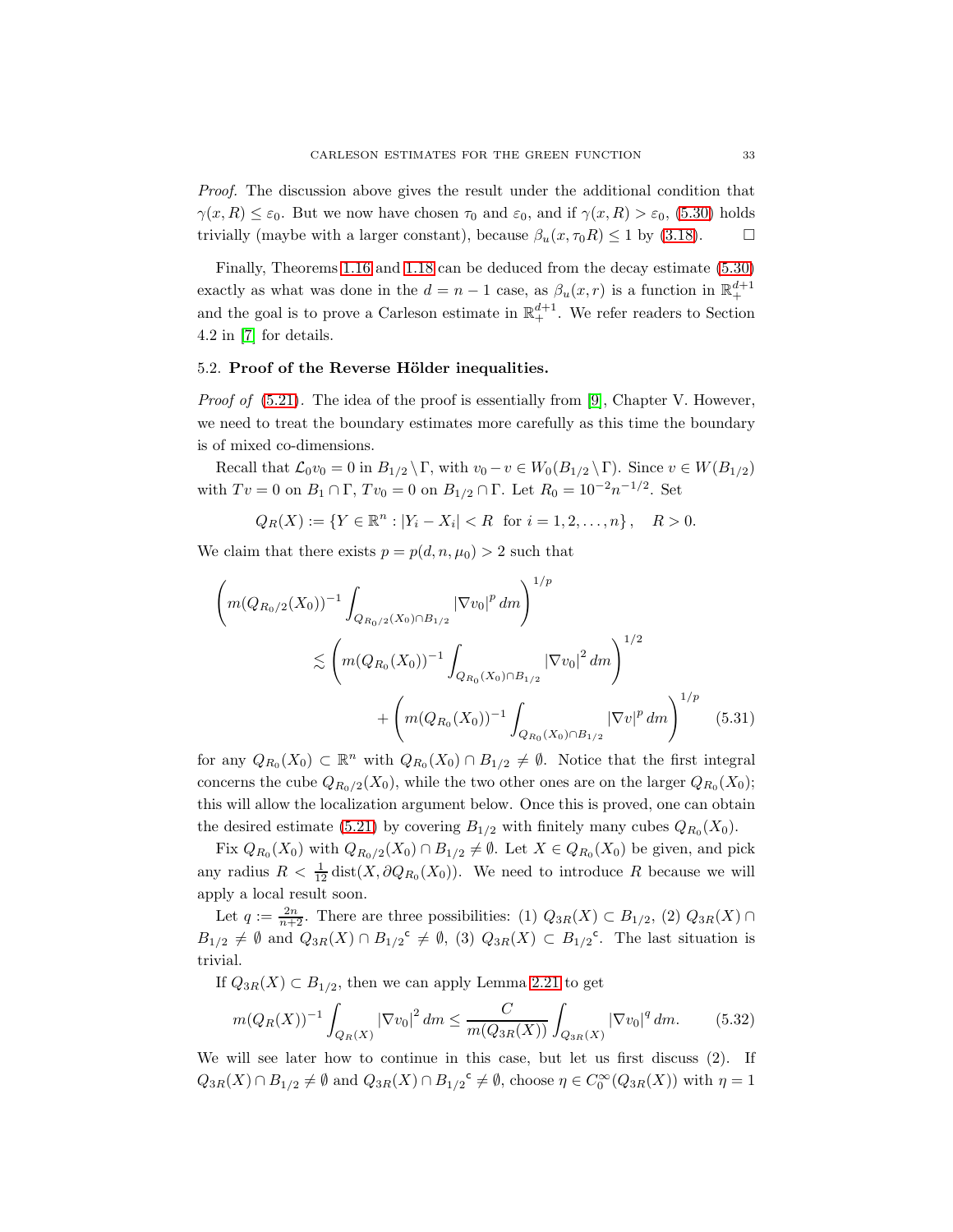on  $Q_R(X)$  and  $|\nabla \eta| \lesssim \frac{1}{R}$ . Taking  $(v - v_0)\eta^2 \in W_0(B_{1/2} \setminus \Gamma)$  as a test function in  $\mathcal{L}_0v_0 = 0$ , and using the ellipticity conditions on  $\mathcal{A}_0$ , and then the Cauchy-Schwarz inequality, one can get the estimate

<span id="page-33-0"></span>
$$
\int_{Q_R(X)\cap B_{1/2}} |\nabla v_0|^2 dm \le C \int_{Q_{3R}(X)\cap B_{1/2}} |\nabla v|^2 dm + \frac{C}{R^2} \int_{Q_{3R}(X)\cap B_{1/2}} |v_0 - v|^2 dm. \tag{5.33}
$$

We want to control  $\int_{Q_{3R}(X)\cap B_{1/2}} |v_0 - v|^2 dm$  using the Poincaré inequality. Extend  $v_0 - v$  by zero outside  $B_{1/2}$  and denote by h the extended function. We need to discuss two cases.

**Case 1:**  $Q_{4R}(X) \cap \Gamma = \emptyset$ . Then  $\delta(X) \ge 4R$ , where  $\delta(X) = \text{dist}(X, \Gamma)$  as usual. Since for any  $Z \in Q_{3R}(X)$ ,  $\delta(X) - 3R \leq \delta(Z) \leq \delta(X) + 3R$ , we have  $\frac{1}{4} \leq \frac{\delta(Z)}{\delta(X)} \leq \frac{7}{4}$ . This implies that

$$
C_{n,d}w(X) \le w(Z) \le C_{n,d}w(X) \quad \text{for } Z \in Q_{3R}(X),
$$

and thus

$$
\int_{Q_{3R}(X)} |h(Z)|^2 w(Z) dZ \leq C_{n,d} w(X) \int_{Q_{3R}(X)} |h(Z)|^2 dZ.
$$

Since  $\partial B_{1/2}$  is smooth,  $Q_{3R}(X) \cap B_{1/2}^{\circ} \neq \emptyset$  implies that  $|Q_{7R/2}(X) \setminus B_{1/2}| \geq$  $\gamma |Q_{7R/2}(X)|$  for some  $\gamma > 0$ . Recalling that  $h = 0$  in  $B_{1/2}^{\circ}$ , we can apply the Sobolev inequality to get

$$
\int_{Q_{3R}(X)} |h(Z)|^2 w(Z) dZ \le C w(X) \Big( \int_{Q_{7R/2}(X)} |\nabla h|^q dZ \Big)^{\frac{2}{q}} \n\le C w(X)^{-\frac{2}{n}} \Big( \int_{Q_{7R/2}(X)} |\nabla h|^q w(Z) dZ \Big)^{\frac{2}{q}}.
$$

Notice that by [\(2.1\)](#page-7-3),  $m(Q_{3R}(X)) \approx m(Q_{7R/2}(X)) \approx R^n w(X)$ . Hence,

$$
\frac{1}{m(Q_{3R}(X))}\int_{Q_{3R}(X)}h^2dm\leq CR^2\Big(m(Q_{7R/2}(X))^{-1}\int_{Q_{7R/2}(X)}|\nabla h|^q\,w(Z)dZ\Big)^{\frac{2}{q}}.
$$

**Case 2:**  $Q_{4R}(X) \cap \Gamma \neq \emptyset$ . Then there is  $x_0 \in \Gamma$  so that  $Q_{3R}(X) \subset Q_{7R}(x_0) \subset \Omega$  $Q_{11R}(X)$ . Enlarging  $Q_{3R}(X)$  and applying [\(2.10\)](#page-8-0), one has

$$
\frac{1}{m(Q_{3R}(X))} \int_{Q_{3R}(X)} h^2 dm \leq \frac{C}{m(Q_{7R}(x_0))} \int_{Q_{7R}(x_0)} h^2 dm
$$
  
\n
$$
\leq CR^2 \Big( m(Q_{7R}(x_0))^{-1} \int_{Q_{7R}(x_0)} |\nabla h|^q dm \Big)^{2/q}
$$
  
\n
$$
\leq CR^2 \Big( m(Q_{11R}(X))^{-1} \int_{Q_{11R}(X)} |\nabla h|^q dm \Big)^{2/q}.
$$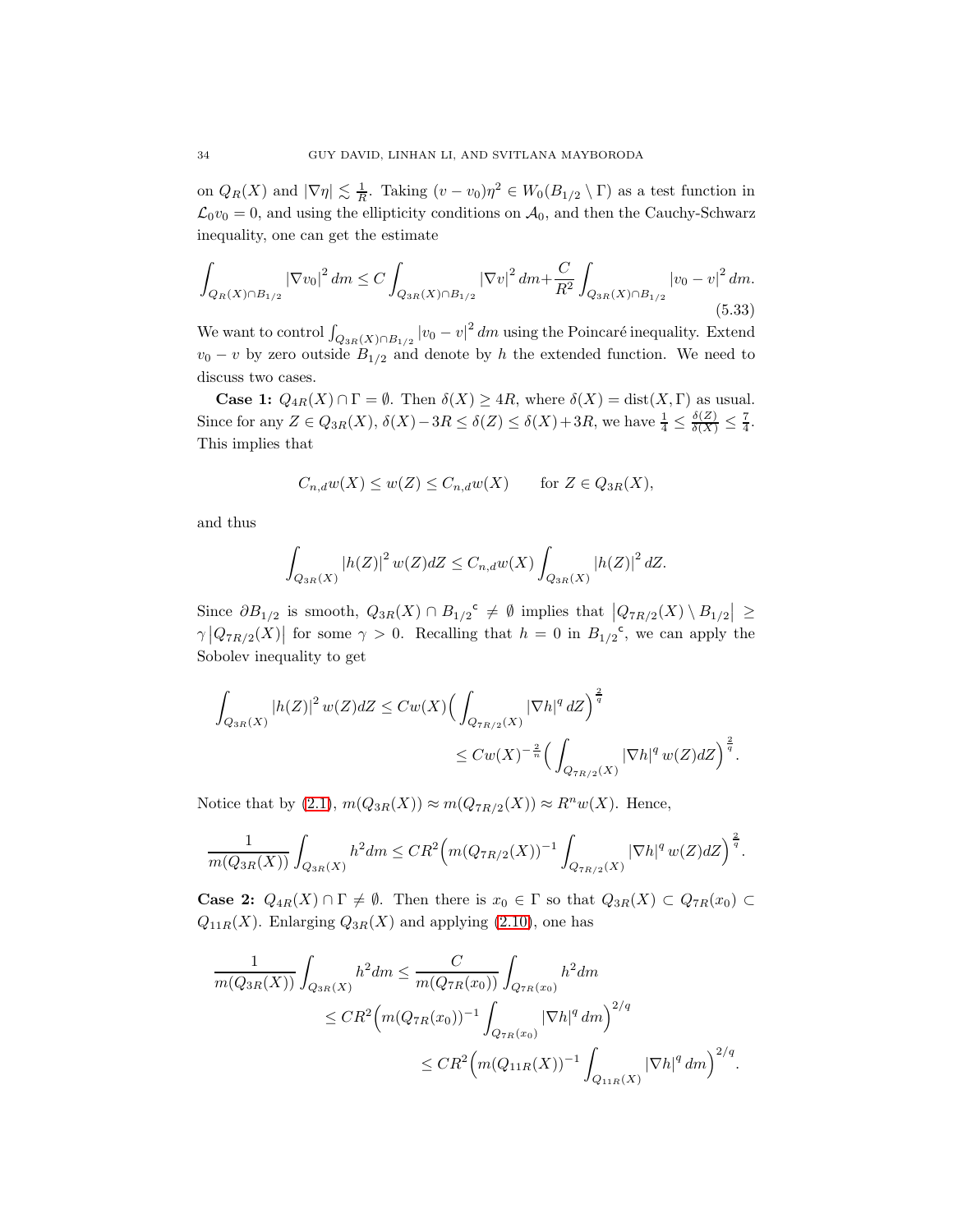To summarize, in both Case 1 and Case 2, we have

$$
\frac{1}{m(Q_{3R}(X))} \int_{Q_{3R}(X) \cap B_{1/2}} |v_0 - v|^2 dm
$$
\n
$$
\leq CR^2 \Big( \frac{1}{m(Q_{11R}(X))} \int_{Q_{11R}(X) \cap B_{1/2}} |\nabla (v_0 - v)|^q dm \Big)^{\frac{2}{q}}.
$$
\n(5.34)

Notice that we have chosen  $R < \frac{1}{12}$  dist $(X, \partial Q_{R_0}(X_0))$  to make sure  $Q_{11R}(X) \subset$  $Q_{R_0}(X_0)$ . Set

<span id="page-34-0"></span>
$$
g(X) = \begin{cases} |\nabla v_0(X)|^q & \text{for } X \in Q_{R_0}(X_0) \cap B_{1/2}, \\ 0 & \text{otherwise}, \end{cases}
$$

$$
f(X) = \begin{cases} |\nabla v(X)|^q & \text{for } X \in Q_{R_0}(X_0) \cap B_{1/2}, \\ 0 & \text{otherwise}. \end{cases}
$$

By [\(5.34\)](#page-34-0), [\(5.33\)](#page-33-0) and [\(5.32\)](#page-32-1), we obtain

$$
\begin{split} \frac{1}{m(Q_R)} \int_{Q_R} g^r dm &\leq \frac{C}{m(Q_{3R})} \int_{Q_{3R}} f^r dm \\ &+ C \Big( \frac{1}{m(Q_{11R})} \int_{Q_{11R}} g dm \Big)^r + C \Big( \frac{1}{m(Q_{11R})} \int_{Q_{11R}} f dm \Big)^r \\ &\leq \frac{C}{m(Q_{11R})} \int_{Q_{3R}} f^r dm + C \Big( \frac{1}{m(Q_{11R})} \int_{Q_{11R}} g dm \Big)^r, \end{split}
$$

where  $r = \frac{n+2}{n}$ . As we noted in the proof of Lemma [2.18,](#page-10-1) we can still apply Proposition 1.1 in Chapter V of [\[9\]](#page-36-5) when the Lebesgue measure is replaced with the doubling measure m. Then  $(5.31)$  follows.

*Proof of* [\(5.22\)](#page-30-1). The proof is similar to that in the  $d = n - 1$  case. We present the proof for the sake of completeness.

Set  $R_0 = 10^{-2} n^{-1/2}$ . For any  $X_0 = (x_0, t_0) \in B_{1/2} \setminus \Gamma$  and  $0 \lt R \le R_0$ , choose  $\eta \in C_0^{\infty}(Q_R(X_0))$ , with  $\eta \equiv 1$  in  $Q_{2R/3}(X_0)$ ,  $|\nabla \eta| \lesssim 1/R$ . Here,  $Q_R(X)$  =  $\{Y \in \mathbb{R}^n : |Y_i - X_i| < R \quad i = 1, 2, \dots, n\}$  as before. We shall write  $Q_R$  for  $Q_R(X_0)$ when this does not cause a confusion. Since  $u \in W(B_{1/2})$  verifies  $\mathcal{L}u = 0$  in  $B_1 \setminus \Gamma$ , we can take any  $\varphi \in W_0(B_1 \setminus \Gamma)$  as test function (see [\(4.4\)](#page-17-2)). Moreover, recall that  $v(x,t) = u(x,t) - \lambda |t|$ , with  $\lambda = \lambda_1(u)$ , and that  $\mathcal{L}_0 |t| = 0$ . Therefore, for any  $\varphi \in W_0(B_1 \setminus \Gamma),$ 

<span id="page-34-1"></span>
$$
0 = \int_{B_1} A \nabla u \cdot \nabla \varphi dm = \int_{B_1} A \nabla v \cdot \nabla \varphi dm + \int_{B_1} A \nabla (\lambda |t|) \cdot \nabla \varphi dm
$$
  
= 
$$
\int_{B_1} A \nabla v \cdot \nabla \varphi dm + \int_{B_1} (A - A_0) \nabla (\lambda |t|) \cdot \nabla \varphi dm.
$$
 (5.35)

When  $|t_0| \leq R$ , we choose  $\varphi(X) = v(X)\eta^2(X)$ ; when instead  $|t_0| > R$ , we take  $\varphi(X) = (v(X) - v_{Q_R}) \eta^2(X)$ , with  $v_{Q_R} = m(Q_R)^{-1} \int_{Q_R} v dm$ . One can check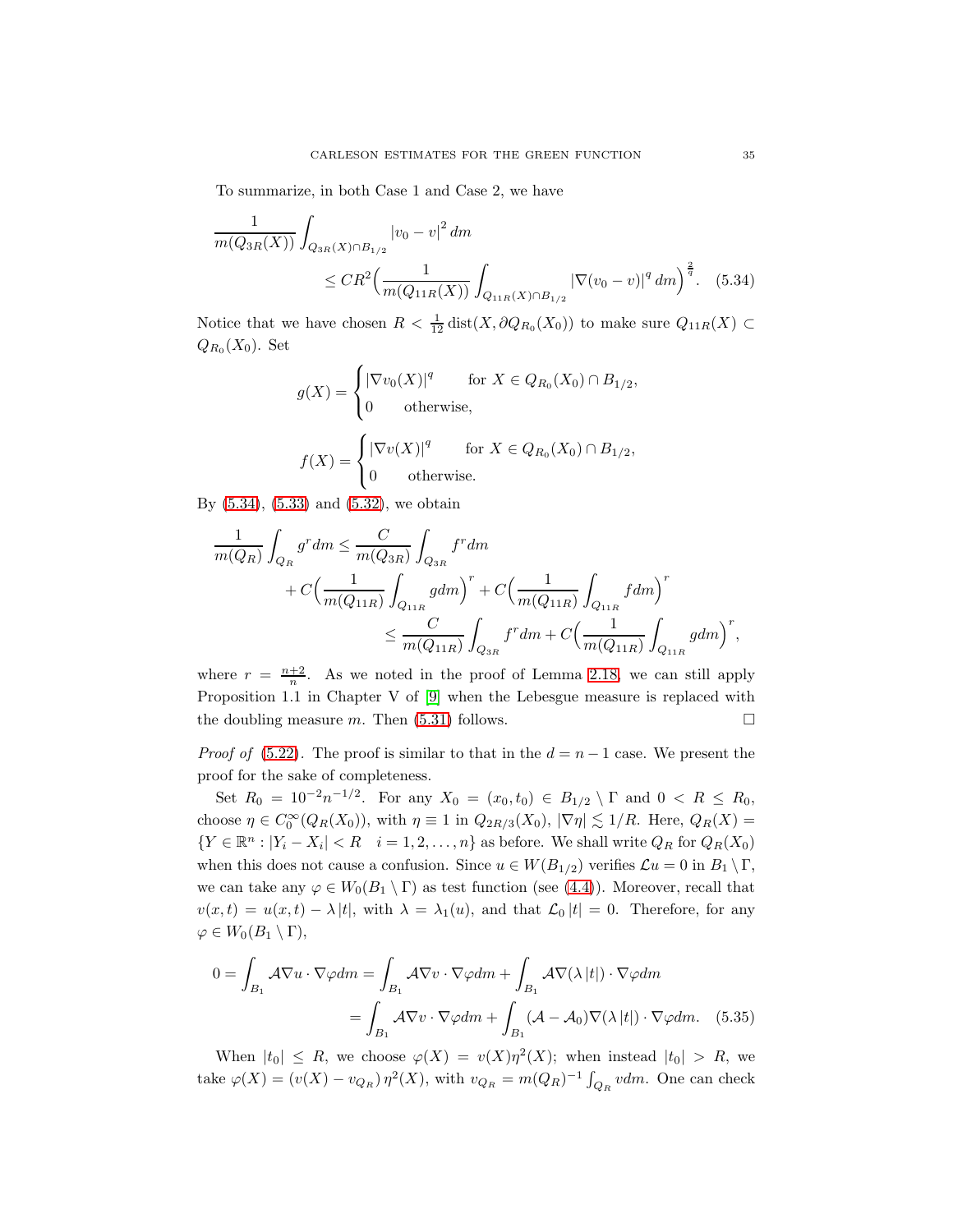that in both cases  $\varphi \in W_0(B_1 \setminus \Gamma)$ . As in the proof of (3.34) in [\[7\]](#page-35-1), we plug  $\varphi$ into [\(5.35\)](#page-34-1), compute the derivatives, estimate some terms brutally, and finally use Cauchy-Schwarz inequality, and get the following estimates.

**Case 1:**  $|t_0| \leq R$ . In this case, we obtain

$$
\int_{Q_{2R/3}} |\nabla v|^2 dm \le \frac{C_{\mu_0}}{R^2} \int_{Q_R} v^2 dm + C_{\mu_0} |\lambda|^2 \int_{Q_R} |\mathcal{A} - \mathcal{A}_0|^2 dm.
$$

There is  $x_0 \in \Gamma$  such that  $Q_R \subset Q_{2R}(x_0) \subset Q_{3R}$ . Since  $Tv = 0$  on  $\Gamma \cap B_1$ , we can enlarge  $Q_R$  and apply [\(2.10\)](#page-8-0) to control  $\int_{Q_R} v^2 dm$  and deduce from the above that

$$
\frac{1}{m(Q_{2R/3})} \int_{Q_{2R/3}} |\nabla v|^2 dm
$$
\n
$$
\leq C \left( \frac{1}{m(Q_{3R})} \int_{Q_{3R}} |\nabla v|^{\frac{2n}{n+2}} dm \right)^{\frac{n+2}{n}} + \frac{C |\lambda|^2}{m(Q_R)} \int_{Q_R} |\mathcal{A} - \mathcal{A}_0|^2 dm. \quad (5.36)
$$

**Case 2:**  $|t_0| > R$ . The same computation as in Case 1 gives

$$
\int_{Q_{2R/3}} |\nabla v|^2 dm \leq \frac{C}{R^2} \int_{Q_R} |v - v_{Q_R}|^2 dm + C |\lambda|^2 \int_{Q_R} |A - A_0|^2 dm.
$$

Then by Lemma [2.7,](#page-8-2) [\(5.36\)](#page-35-8) holds.

Now it follows from [\[9\]](#page-36-5) V, Proposition 1.1 that

$$
\frac{1}{m(Q_{R_0/2})} \int_{Q_{R_0/2}} |\nabla v|^p dm
$$
\n
$$
\leq C \left( \frac{1}{m(Q_{R_0})} \int_{Q_{R_0}} |\nabla v|^2 dm \right)^{\frac{p}{2}} + \frac{C |\lambda|^p}{m(Q_{R_0})} \int_{Q_{R_0}} |A - A_0|^p dm,
$$

for some  $p = p(d, n, \mu_0) > 2$ , which implies the desired reverse Hölder type estimate since  $B_{1/2}$  can be covered by finitely many  $Q_{R_0/2}$ .

#### <span id="page-35-8"></span><span id="page-35-0"></span>**REFERENCES**

- <span id="page-35-2"></span>[1] Jonas Azzam, Steve Hofmann, José María Martell, Mihalis Mourgoglou, and Xavier Tolsa. Harmonic measure and quantitative connectivity: geometric characterization of the  $L^p$ solvability of the dirichlet problem. *arXiv preprint arXiv:1907.07102*, 2019.
- <span id="page-35-6"></span><span id="page-35-4"></span>[2] Guy David, Max Engelstein, and Svitlana Mayboroda. Square functions, nontangential limits, and harmonic measure in codimension larger than 1. *Duke Mathematical Journal*, 2020.
- [3] Guy David, Joseph Feneuil, and Svitlana Mayboroda. Elliptic theory for sets with higher co-dimensional boundaries. *arXiv preprint arXiv:1702.05503*, 2017.
- <span id="page-35-7"></span><span id="page-35-5"></span>[4] Guy David, Joseph Feneuil, and Svitlana Mayboroda. A new elliptic measure on lower dimensional sets. *Acta Mathematica Sinica, English Series*, 35(6):876–902, 2019.
- <span id="page-35-3"></span>[5] Guy David, Joseph Feneuil, and Svitlana Mayboroda. Elliptic theory in domains with boundaries of mixed dimension. *arXiv preprint arXiv:2003.09037*, 2020.
- [6] Guy David, Joseph Feneuil, and Svitlana Mayboroda. Green function estimates on complements of low-dimensional uniform rectifiable sets. *arXiv preprint*, 2021.
- <span id="page-35-1"></span>[7] Guy David, Linhan Li, and Svitlana Mayboroda. Carleson measure estimates for the Green function. *arXiv preprint arXiv:2102.09592*, 2021.